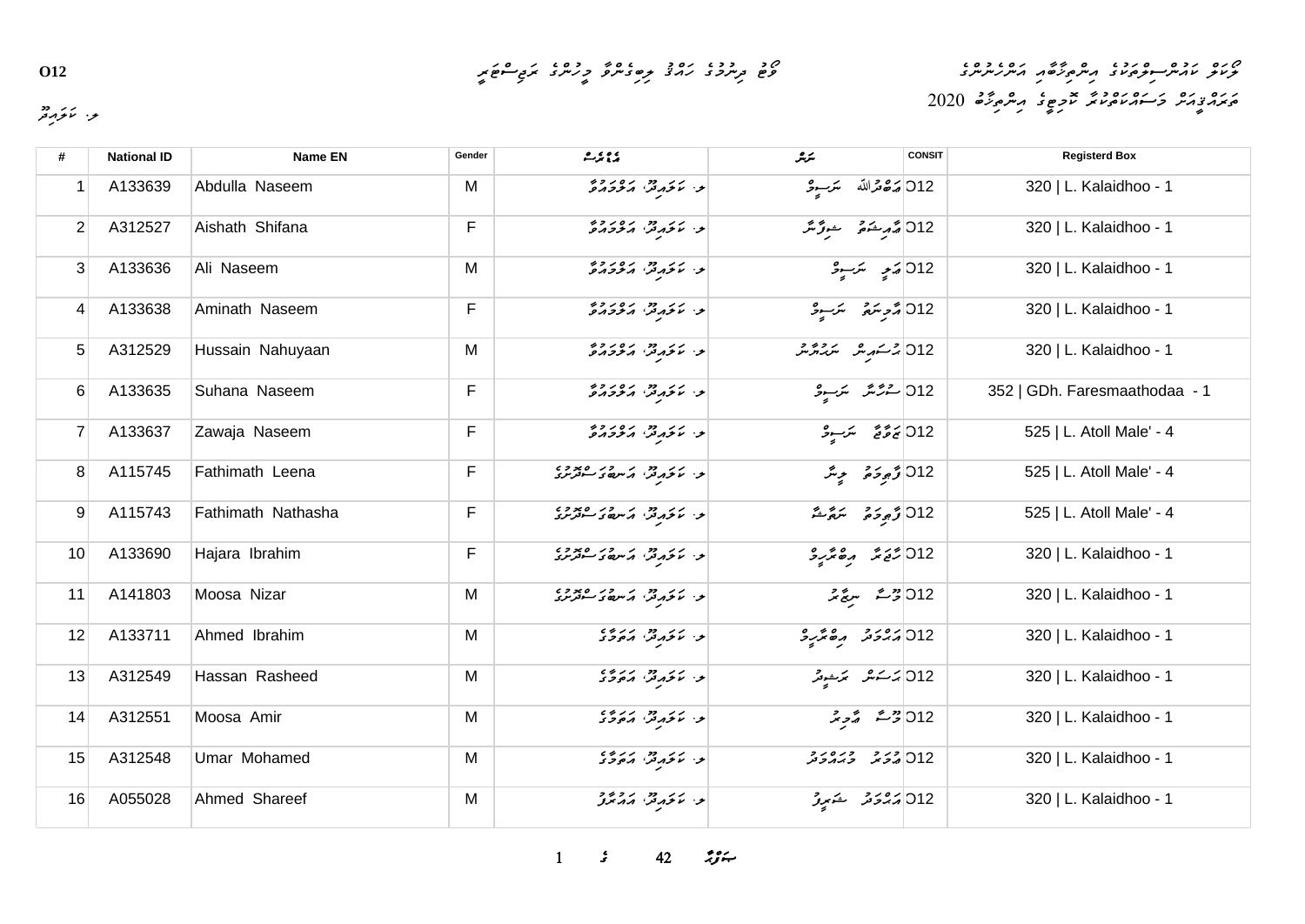*sCw7q7s5w7m< o<n9nOoAw7o< sCq;mAwBoEw7q<m; wBm;vB* م من المرة المرة المرة المرجع المرجع في المركبة 2020<br>مجم*د المريض المربوط المربع المرجع في المراجع المركبة* 

| $\overline{\phantom{a}}$ |           |  |
|--------------------------|-----------|--|
|                          | ىو، سورىر |  |
|                          |           |  |

| 17 | A406949 | Mohamed Shazim              | M            | و ، ئاڭەتى ، ئەمەمۇر | 012 كەبر كەندى ئىس ئىس ئى                                  | 320   L. Kalaidhoo - 1   |
|----|---------|-----------------------------|--------------|----------------------|------------------------------------------------------------|--------------------------|
| 18 | A133593 | Sameenath Ibrahim           | F            | و ، ئاڭەتى ، ئەمەتلى | 012 سَمِرٍ سَمَعٌ مِنْ مَحْرِبِهِ \$                       | 320   L. Kalaidhoo - 1   |
| 19 | A133692 | Aishath Shiuna              | $\mathsf F$  | و ، ئەقەبى ھەدە ،    | 012 مۇم شۇم ئىس ئىستىگە                                    | 525   L. Atoll Male' - 4 |
| 20 | A133693 | Fathmath Izuhana            | F            | و ، ئەقرەتى ھەدە ،   | 012 ۇ <sub>جو</sub> رَى <sub>م</sub> ب <sub>ى</sub> م ئىگە | 525   L. Atoll Male' - 4 |
| 21 | A111117 | Haleemath Ibrahim           | $\mathsf{F}$ | و ، ئاقەتر، ئەرەپ    | 012 كەردۇم مەمگەر 2                                        | 525   L. Atoll Male' - 4 |
| 22 | A133696 | Hawwa Suhana                | F            | و ، ئاقەتر، ئەرەپ    | 012 يَرْدُوْ سَنْرْسُرْ                                    | 525   L. Atoll Male' - 4 |
| 23 | A133701 | Ibrahim Ali                 | M            | و ، ئاقەتر، ئەرەپ    | 012 <i>مەھگىرى ھې</i> ر                                    | 525   L. Atoll Male' - 4 |
| 24 | A147193 | Mariyam Afeefa              | $\mathsf F$  | و ، ئاقەتر، ئەرەپ    | 012 <i>5 پر پر ق می ت</i> وتر                              | 525   L. Atoll Male' - 4 |
| 25 | A103356 | Abbas Sulaiman              | M            | و نړۍ ده کاره        | 012   ئەرمۇش سىغ بىر ئىر                                   | 320   L. Kalaidhoo - 1   |
| 26 | A047930 | Abdul Latheef Abdulla       | M            | و كوروش كالمروري     | 012 كەھىم <i>م ھەرەسى</i> ھەقراللە                         | 525   L. Atoll Male' - 4 |
| 27 | A155191 | Abdul Rasheed Abdulla       | M            | و ، ئائەرىق ئەس برە  | 012 كەھى <i>ر كەخىرى كەھەر</i> اللە                        | 320   L. Kalaidhoo - 1   |
| 28 | A133758 | Vafiyya Sulaiman            | F            | و ، ئاتۇرلىق ھەردە ، | 012 <i>ھَ پِروگھ شڪور جُ</i> ھر                            | 320   L. Kalaidhoo - 1   |
| 29 | A125705 | Ahmed Abdul Wahhab          | M            | $\frac{1}{2}$        | 012 كەمەم بەھ بەھ بەھ بەھ                                  | 320   L. Kalaidhoo - 1   |
| 30 | A089692 | Aishath Naila               | F            | 550/0                | 012 مُەمشىق شەق                                            | 525   L. Atoll Male' - 4 |
| 31 | A133544 | Aminath Nasifa              | F            | $\frac{1}{2}$        | 012 مٌ مِ سَمْعٍ مُ سَنَ مِنْ مِنْ مِنْ                    | 158   K. Maafushi - 2    |
| 32 | A363819 | Hassan Maadh                | M            | $\frac{1}{2}$        | 012 ئەسەھرىمى ئەھمى                                        | 320   L. Kalaidhoo - 1   |
| 33 | A352470 | <b>Hussain Nabeel Ahmed</b> | M            | و. ئاۋرىق، ھىر ھور   | 012  ترسكوبند مكهوفر وكرودقر                               | 320   L. Kalaidhoo - 1   |

*2 sC 42 nNw?mS*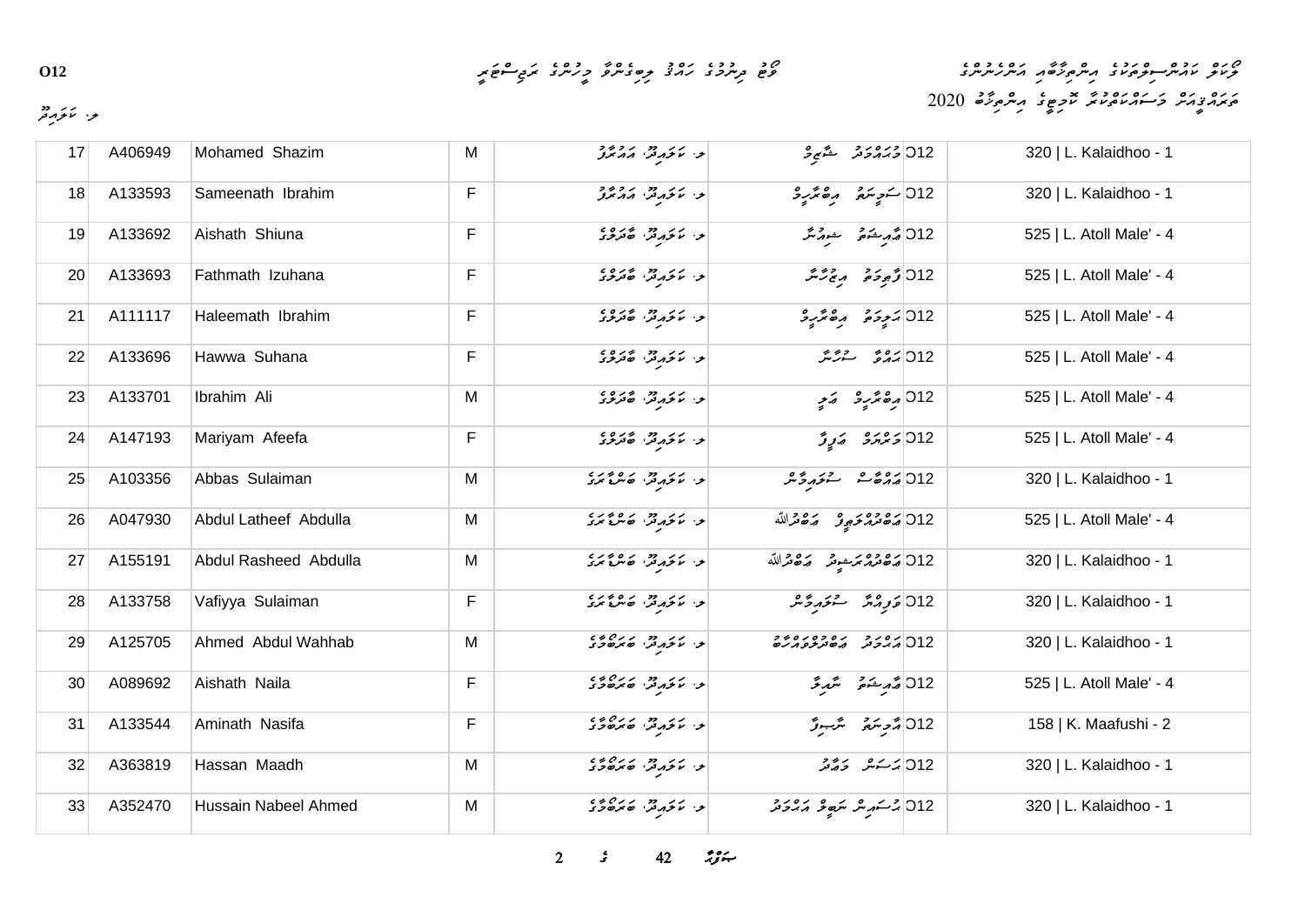*sCw7q7s5w7m< o<n9nOoAw7o< sCq;mAwBoEw7q<m; wBm;vB* م من المرة المرة المرة المرجع المرجع في المركبة 2020<br>مجم*د المريض المربوط المربع المرجع في المراجع المركبة* 

| $\overline{\phantom{a}}$ |  |
|--------------------------|--|
| و• المرار م              |  |
|                          |  |

| 34 | A311677 | Ibrahim Nail      | M           | و كوروز كوره ود        | 012 مەھ ئىر ئىسى ئىلىدى ئىس               | 320   L. Kalaidhoo - 1   |
|----|---------|-------------------|-------------|------------------------|-------------------------------------------|--------------------------|
| 35 | A311679 | Mariyam Naadhiya  | F           | 59010                  | 012 كەنگەر ئىگەرگە                        | 320   L. Kalaidhoo - 1   |
| 36 | A368103 | Ahmed Wisaam      | M           | $0.070$ $3.21$ $3.25$  | 012 كەبرى قىر مەشىر                       | 525   L. Atoll Male' - 4 |
| 37 | A312958 | Aishath Shahama   | $\mathsf F$ | $0.070$ $3.11$ $3.2$   | 012 مەم ئىشقى ھەر ئىچ                     | 320   L. Kalaidhoo - 1   |
| 38 | A078521 | Ali Shameem       | M           | و. كورور، 2000         | 012 کمبر شکرو و                           | 320   L. Kalaidhoo - 1   |
| 39 | A347706 | Aminath Maisha    | $\mathsf F$ | و. كورور، 2000         | 012 مُّجِسَّعُ وَمِثَّةً                  | 320   L. Kalaidhoo - 1   |
| 40 | A085810 | Fathimath Yoosuf  | F           | $0.070$ $0.750$ $0.75$ | 012 ڙَڄِڄَ ۾ "شور"                        | 320   L. Kalaidhoo - 1   |
| 41 | A347707 | Mohamed Shamoon   | M           | و. كورور، 2000         | 012 ويرەرو خەمدىر                         | 137   Lh. Naifaru - 2    |
| 42 | A099385 | Ahmed Moosa       | M           | 20, 30, 7, 7, 7, 7     | $23.521$ O12                              | 320   L. Kalaidhoo - 1   |
| 43 | A085635 | Rugiyyath Nazeeha | F           | 20, 20, 30, 7, 7, 7    | 012 <i>بر<sub>قو</sub>م مرتو</i> سرپر شرح | 320   L. Kalaidhoo - 1   |
| 44 | A403032 | Ahmed Aiman       | M           | و ، ئەقرىق ھېردى       | 012 <i>م برونه م مرکن</i> گر              | 320   L. Kalaidhoo - 1   |
| 45 | A397527 | Aishath Sharuvana | F           | و ، ئاڭروش ھېردى       | 012 مۇم شەھ سى <i>م ئىرىق ئى</i> ر        | 525   L. Atoll Male' - 4 |
| 46 | A131355 | Haleemath Mohamed | F           | و ، ئاقرارو ، ئامروگا  | 012 يَرْدِدَهُ - دُيَهْدَتْرُ             | 525   L. Atoll Male' - 4 |
| 47 | A054025 | Hussain Naseer    | M           | و ، ئاقرارو ، ئامروگا  | 012  پرستمبر مگرسپوتر                     | 320   L. Kalaidhoo - 1   |
| 48 | A152646 | Ibrahim Naseer    | M           | و ، ئاڭروقر، ھېردى     | 012  مەھ ئۇرى - ئىرىبونم                  | 320   L. Kalaidhoo - 1   |
| 49 | A312588 | Mohamed Shirwan   | M           | و ، ئاڭروقر، ھېردى     | 012 ۇرۇرۇقر سېرۇش                         | 320   L. Kalaidhoo - 1   |
| 50 | A097353 | Moosa Naseer      | M           | و ، ئاڭروقر، ھېردى     | 012 فخر متماسية مترجة                     | 525   L. Atoll Male' - 4 |

**3** *3* **<b>42** *z <i>z*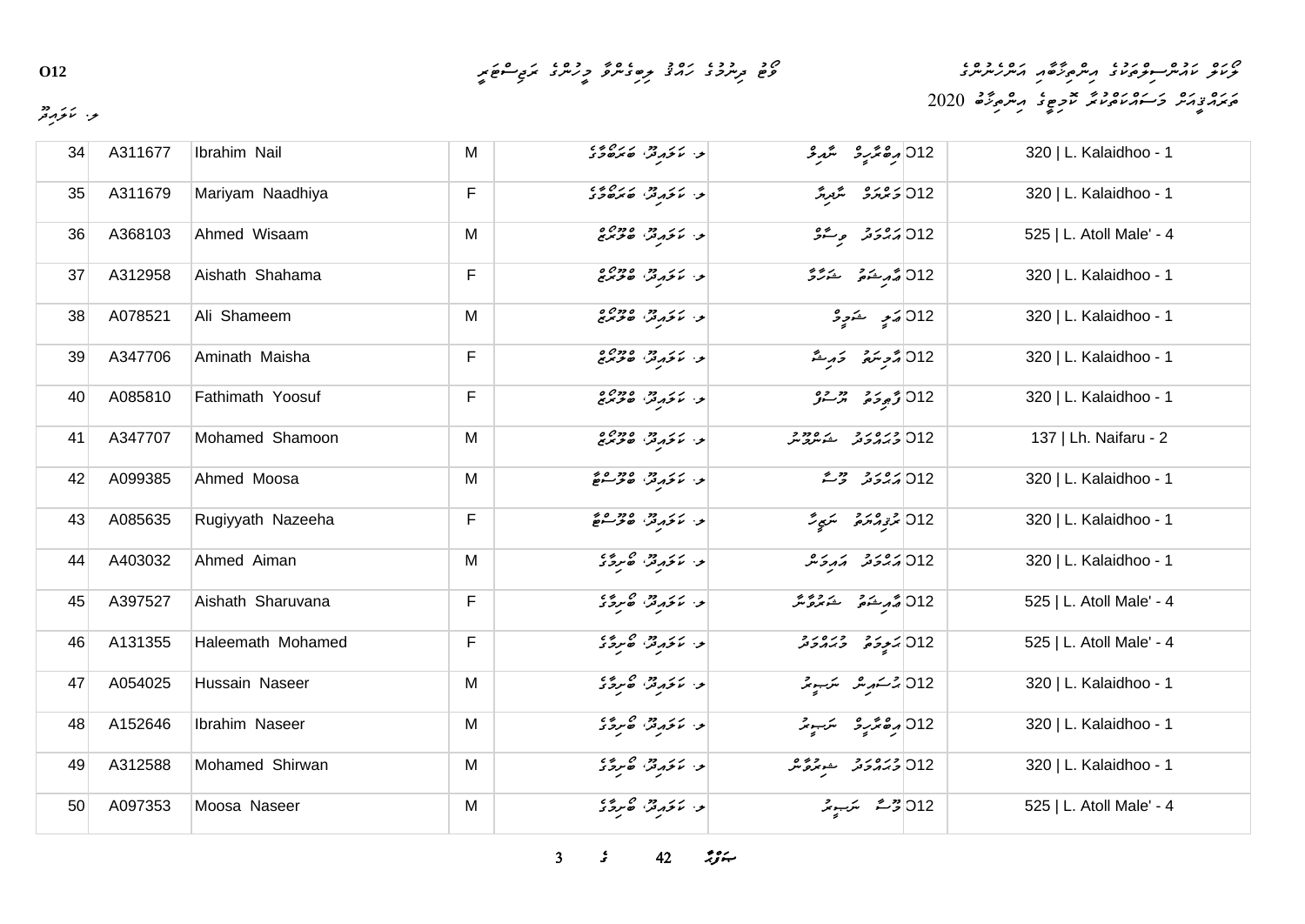*sCw7q7s5w7m< o<n9nOoAw7o< sCq;mAwBoEw7q<m; wBm;vB* م من المرة المرة المرة المرجع المرجع في المركبة 2020<br>مجم*د المريض المربوط المربع المرجع في المراجع المركبة* 

| 51 | A084419 | Sakeena Abdul Wahhab | F           | و ، ئەقرىق ھېردى            | 012 <i>سەبىر مەھىردە بۇ</i> ر     | 320   L. Kalaidhoo - 1         |
|----|---------|----------------------|-------------|-----------------------------|-----------------------------------|--------------------------------|
| 52 | A133691 | Hussain Moosa        | M           | و کورو مردو                 | 012 كەسىر بىر تۇش                 | 320   L. Kalaidhoo - 1         |
| 53 | A112191 | Yoosuf Ibrahim       | M           | و ، ئاڭروق گارىرىدىكى       | 012 ترتشۇ بەھ ئەيرى               | 320   L. Kalaidhoo - 1         |
| 54 | A133653 | Ahmed Rasheed        | M           | و ، ئەنگەنى ئاۋىر قاھۇ      | 012 كەيرى كى سىمىدىتى ئىشلىقى بىر | 560   Hulhumale', Ehenihen - 8 |
| 55 | A133655 | Aminath Rasheedha    | F           | و ، ئائۇرىق ئاۋىر قاھۇ      | 012 مَّ حِسَمَۃ سَمَسِہِ مَّ      | 525   L. Atoll Male' - 4       |
| 56 | A309451 | Fathimath Rasheedha  | $\mathsf F$ | و ، ئائۇرىق ئاۋىر قاھ ئى    | 012 رُّجِ دَمْ – مَرْسُوِمَّرُ –  | 560   Hulhumale', Ehenihen - 8 |
| 57 | A133658 | Hawwa Rasheedha      | F           | و ، ئەنگەش ئاۋىر قاھ ئى     | 012 رَمَّةً - مَرْشِيَّةً         | 525   L. Atoll Male' - 4       |
| 58 | A312649 | Hussain Rasheed      | M           | و ، ئائۇرنى ، ئاۋىر قانۇ ئى | 012  پرستمبر مگر میں مقرر ا       | 308   L. Gan - 1               |
| 59 | A133656 | Mariyam Ibrahim      | $\mathsf F$ | و ، ئائۇرىق ئاۋىر قوغ       | 012 كاندىرى مەھەر ك               | 525   L. Atoll Male' - 4       |
| 60 | A309450 | Nazeeha Rasheed      | F           | و ، ئائۇرۇش ئاۋىر دە بوڭ    | 012] سَمِيمٌ - سَرَسُومْر         | 525   L. Atoll Male' - 4       |
| 61 | A133584 | Abdulla Yoosuf       | M           | و ، ئۈمەتر، شىم ئەمرى       | 012 كەنھەتراللە مەرجۇ             | 305   L. Dhanbidhoo - 1        |
| 62 | A114246 | Ali Yoosuf           | M           | و ، ئاڭروش ئاي ئەرمى        | 012ھ پر چينو                      | 525   L. Atoll Male' - 4       |
| 63 | A133582 | Hussain Nishah       | M           | و ، ئاڭروقر، ئاي زۇر ھ      | 012 ترىسىمبىر سرىتىگە             | 320   L. Kalaidhoo - 1         |
| 64 | A133588 | Raheema Yoosuf       | $\mathsf F$ | و ، ئاڭروش كامېرىرقىش       | 012 تمدير قسيم ترين               | 320   L. Kalaidhoo - 1         |
| 65 | A134403 | Sharuma Yoosuf       | $\mathsf F$ | و ، ئۈمەتر، شىم ئەمرى       | 012 شەترى تۈرگۈ                   | 320   L. Kalaidhoo - 1         |
| 66 | A133583 | Yoosuf Hussain       | M           | و ، ئۇرۇش ئىي ئەرقى         | 012 پر قسمبر بر شهر بر            | 320   L. Kalaidhoo - 1         |
| 67 | A312314 | Aishath Seena        | $\mathsf F$ | و ، ئەقەرتى، ئاي ياقى       | 012 مۇم شقۇ ھېستىر                | 320   L. Kalaidhoo - 1         |

*4 s* 42 *i*<sub>s</sub> $\approx$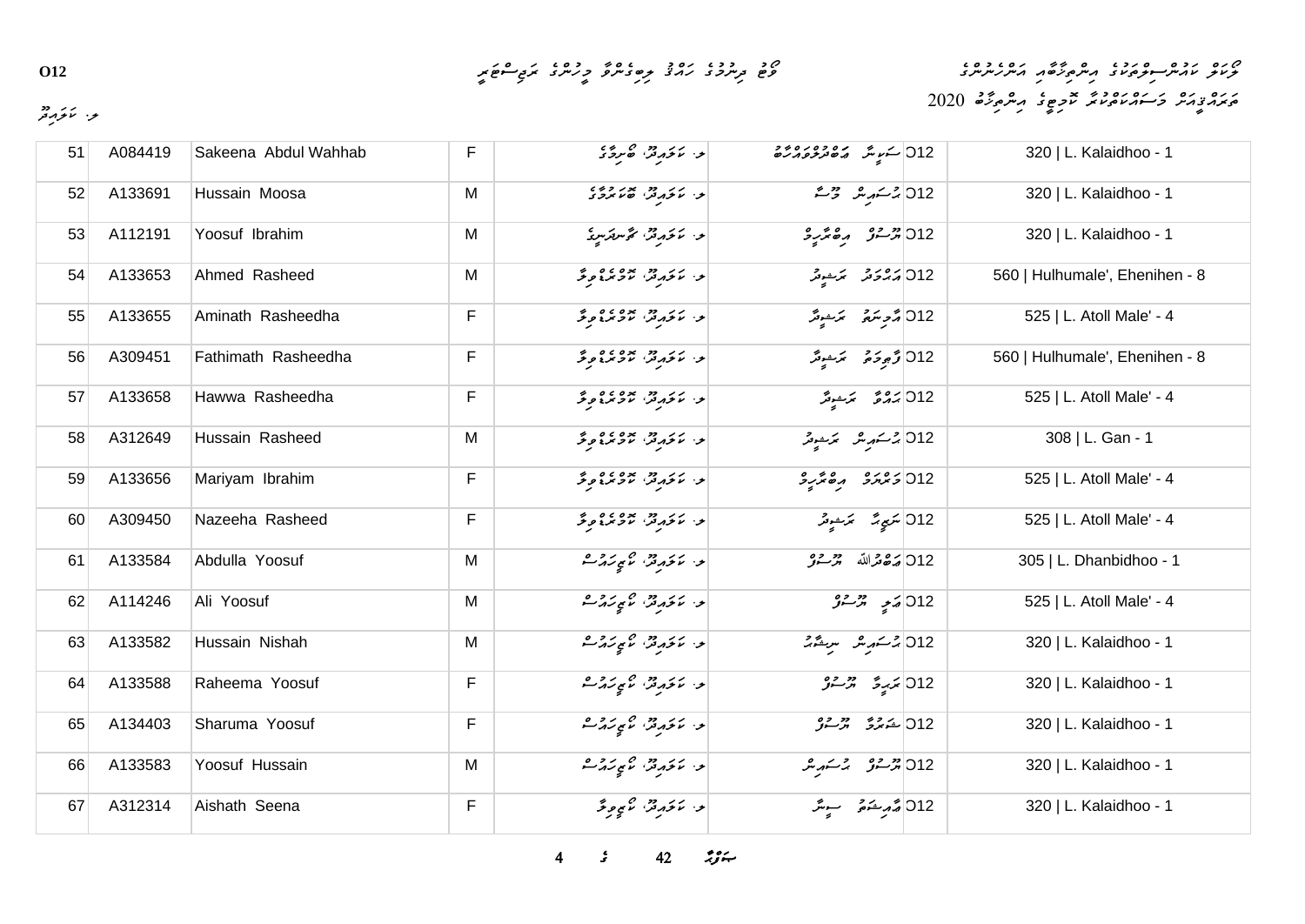*sCw7q7s5w7m< o<n9nOoAw7o< sCq;mAwBoEw7q<m; wBm;vB* م من المرة المرة المرة المرجع المرجع في المركبة 2020<br>مجم*د المريض المربوط المربع المرجع في المراجع المركبة* 

| $\tilde{z}$<br>ىق سومىر |  |
|-------------------------|--|
|-------------------------|--|

| 68 | A312315 | Aminath Leena     | $\mathsf{F}$ | و ، ئەنزەقر، ئاي دېۋ    | 012 مٌ مِسَمٌ مِسَّر                   | 320   L. Kalaidhoo - 1         |
|----|---------|-------------------|--------------|-------------------------|----------------------------------------|--------------------------------|
| 69 | A133669 | Azeeza Mohamed    | $\mathsf{F}$ | و ، ئەقەرشى ئاي يوقە    | 012 كەي قى ئەم ئەرىم                   | 320   L. Kalaidhoo - 1         |
| 70 | A133671 | Azuma Yoosuf      | $\mathsf F$  | و ، ئاخەرتى، ئاي بوڭ    | 012 كەنجۇ تېرىنى ئى                    | 316   L. Fonadhoo - 3          |
| 71 | A312317 | Hussain Azeem     | M            | و ، ئەقەقر، ئاي بوق     | 012 پرڪبريش ڪي پي                      | 320   L. Kalaidhoo - 1         |
| 72 | A311674 | Aishath Shiyara   | $\mathsf{F}$ | و ، ئاخروش ، ئاپرىزم    | 012 م <i>ەمبەتىمى</i> ھې <i>مگەنگە</i> | 525   L. Atoll Male' - 4       |
| 73 | A043359 | Ali Shakir        | M            | و ، ئاخورش ، ئاسى ئەرقى | 012ھ پو مقىرىمە                        | 525   L. Atoll Male' - 4       |
| 74 | A341299 | Aminath Sumaa     | F            | و ، ئاخورتى ، ئاي ئەرقى | 012 مُ مِسَمَّد شَرَّ                  | 320   L. Kalaidhoo - 1         |
| 75 | A133515 | Mariyam Rasheeda  | $\mathsf F$  | و ، ئاخورى ، ئاي ئەم ك  | 012 كەنزىرى - ئەخبەنز                  | 560   Hulhumale', Ehenihen - 8 |
| 76 | A341300 | Mohamed Shaihan   | M            | و ، ئاخورنى ، ئاي ئەر ق | 012 ۇرۇرۇقر شەرگىر                     | 560   Hulhumale', Ehenihen - 8 |
| 77 | A063780 | Ahmed Sharik      | M            | و ، ئەقرىق، ئام ۋە      | 012 كەندى قىلىدىق ھەمدىتقا             | 451   Male' Jail - 1           |
| 78 | A153157 | Aishath Mohamed   | $\mathsf F$  | و ، ئۈمەتتى ، ئاپا ۋە   | 012 مەم ئەھم ئەم ئەرەبىر               | 463   Srilanka / Colombo - 4   |
| 79 | A076334 | Fathimath Mohamed | $\mathsf F$  | و ، ئەقرىق، قىم ۋى      | 012 ۇ <sub>ج</sub> وڭ ئەرەپەتە         | 320   L. Kalaidhoo - 1         |
| 80 | A133541 | Hawwa Mohamed     | $\mathsf F$  | و ، ئۈرۈش ، ئاپاۋى      | 012 ئەمۇر جىمەدىر                      | 10   HA. Kelaa - 1             |
| 81 | A311670 | Ibrahim Shakir    | M            | و ، ئەقرىق، قىم ۋى      | 012 رەمگرىر ھەمرىگە                    | 525   L. Atoll Male' - 4       |
| 82 | A133545 | Khadeeja Shamra   | F            | و ، ئۈرۈش ، ئې ۋى       | 012] رَسٍعٌ صَوْمٌر                    | 320   L. Kalaidhoo - 1         |
| 83 | A067372 | Mariyam Shakira   | $\mathsf F$  | و ، ئەقرىق، قىم ۋى      | 012 كەنگەر ئىگە بىگە بىر               | 525   L. Atoll Male' - 4       |
| 84 | A075874 | Mohamed Adam      | M            | و ، ئەقرىق ، ئېچى       | 012 دېمبروتر گمه ترو                   | 320   L. Kalaidhoo - 1         |

 $5$   $5$   $42$   $75$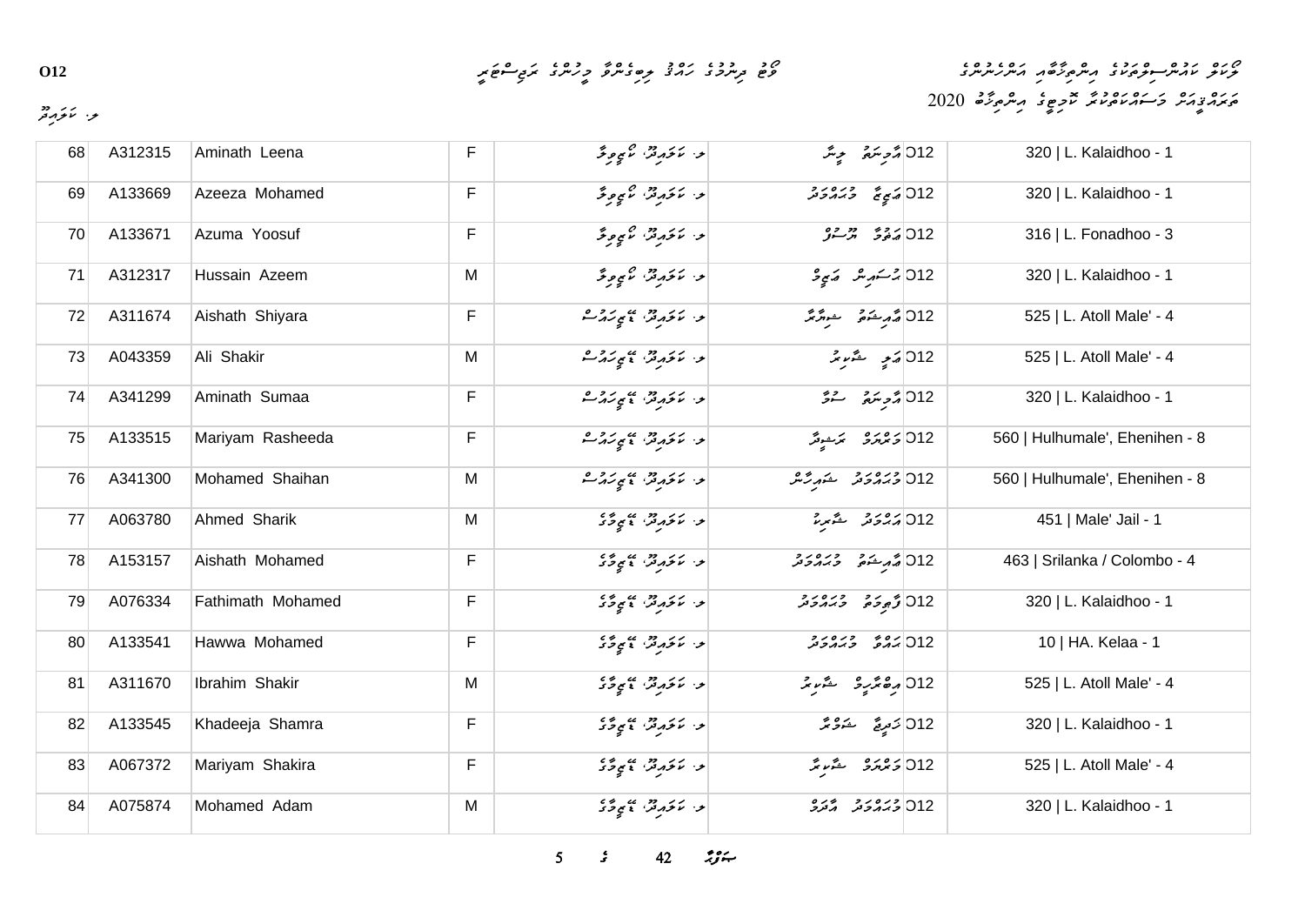*sCw7q7s5w7m< o<n9nOoAw7o< sCq;mAwBoEw7q<m; wBm;vB* م من المرة المرة المرة المرجع المرجع في المركبة 2020<br>مجم*د المريض المربوط المربع المرجع في المراجع المركبة* 

| $\overline{\phantom{a}}$<br>ىو، سومىر |  |
|---------------------------------------|--|
|---------------------------------------|--|

| 85  | A081411 | Ahmed Rasheed             | M           | و ، مَوَّدٍ قُرْسِهِ وَ        | 012   رَرُدُوَ مَرْ سِيمْرِ          | 320   L. Kalaidhoo - 1         |
|-----|---------|---------------------------|-------------|--------------------------------|--------------------------------------|--------------------------------|
| 86  | A104935 | Aishath Safiya            | F           | و كورود ترسي                   | 012 ۾ پرڪنو گروگر                    | 320   L. Kalaidhoo - 1         |
| 87  | A133555 | Ali Shafiu                | M           | والأكرار والمراسور             | 012 كەير شۇرگە                       | 270   M. Dhiggaru - 1          |
| 88  | A405056 | Hawwa Shuha               | $\mathsf F$ | والأقرار والمراسي              | $22 \times 22$                       | 320   L. Kalaidhoo - 1         |
| 89  | A133556 | Ibrahim Shafiu            | M           | والأكرار والمراسور             | 012 مەھمگىرى ھەرقە                   | 320   L. Kalaidhoo - 1         |
| 90  | A396754 | Ismail Shaafiu Ahmed      | M           | والأكرون ترسيروني              | 012م شۇمۇ شۇرۇ مەدەر                 | 320   L. Kalaidhoo - 1         |
| 91  | A311826 | Khadeeja Safana           | F           | والأكرار والمراسور             | 012  زَمِيعٌ سَتَوَّتَرُ             | 320   L. Kalaidhoo - 1         |
| 92  | A027450 | Mohamed Rasheed           | M           | والأقرار والمراسوي             | 012  <i>3223ھ - م</i> َرْحُومًا      | 320   L. Kalaidhoo - 1         |
| 93  | A153609 | Sanfa Shamila             | $\mathsf F$ | و. مَوَمِدْ مَرْسِمَةٌ         | 012 سَتَمَعَّرُ شَرَوَّزُ            | 75   N. Kudafari - 1           |
| 94  | A044389 | Ahmed Hilmee Abdul Hakeem | M           | و ، ئاڭەر تەر ئەر ئىس          | 012 كەبروتر برقرم كەھەر ئەبرە        | 320   L. Kalaidhoo - 1         |
| 95  | A132756 | Zulaikha Mohamed          | $\mathsf F$ | والأقرار فريرهما               | 012 تح <i>وّرتى تحكم تحف</i> ر       | 320   L. Kalaidhoo - 1         |
| 96  | A133521 | Ahmed Hussain             | M           | و ، ئاڭرونق بورى بو            | 012 كەبرى بىر يەسىر بىر              | 560   Hulhumale', Ehenihen - 8 |
| 97  | A134040 | Aishath Hussain           | F           | و ، ئەقەرش مەدى بر             | 012 مۇم شۇمۇ ھىر شىر بىر             | 320   L. Kalaidhoo - 1         |
| 98  | A133519 | Hawwa Shaheema            | $\mathsf F$ | و ، ئەقەق بورى بو              | 012 رَمَّةً شَرِقً                   | 320   L. Kalaidhoo - 1         |
| 99  | A101497 | Hussain Mohamed           | M           | و ، مَنْ وَرِقْرُ مِرْ وَ مِرْ | 012 يُرَسَمهِ شَرَ وَبَرَ يَرْوَتَرْ | 320   L. Kalaidhoo - 1         |
| 100 | A311629 | Ibrahim Hussain           | M           | و ، ئاڭرىق بىرمى بىر           | 012 مەھ ئىر بۇ سىمبىر                | 320   L. Kalaidhoo - 1         |
| 101 | A134044 | Mohamed Hussain           | M           | و ، ئەكرىرى بىرە ب             | 012 ۇرۇۋۇ بى سەرىر                   | 568   Villimale' Ehenihen - 3  |

 $6$   $\frac{1}{5}$   $42$   $\frac{1}{5}$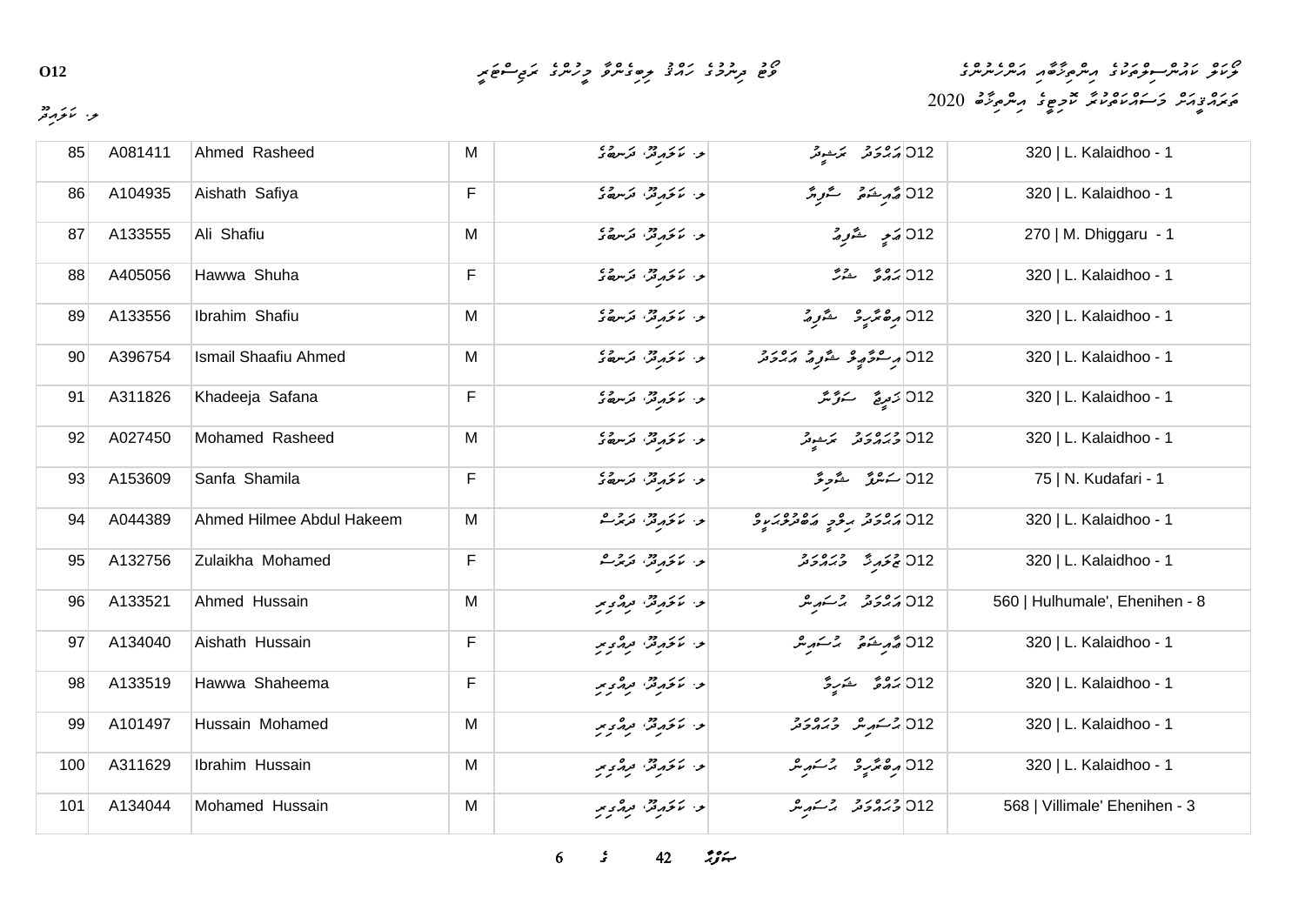*sCw7q7s5w7m< o<n9nOoAw7o< sCq;mAwBoEw7q<m; wBm;vB* م من المرة المرة المرة المرجع المرجع في المركبة 2020<br>مجم*د المريض المربوط المربع المرجع في المراجع المركبة* 

| י ככ     |  |
|----------|--|
| ىق سەھەم |  |
|          |  |

| 102 | A101113 | Sanoora Hussain   | $\mathsf{F}$ | و ، ئەكەرتى بورگە بو     | 012 كەنترىگە كەسكەر ش              | 525   L. Atoll Male' - 4       |
|-----|---------|-------------------|--------------|--------------------------|------------------------------------|--------------------------------|
| 103 | A311631 | Zulaikha Hussain  | F            | و ، ئاڭرىق بىرمى بىر     | 012  ج تحديث = جرشكريش             | 525   L. Atoll Male' - 4       |
| 104 | A103387 | Ali Yoosuf        | M            | و ، ئاڭەق بوڭ ئوغۇرىمدى  | 012ھ پر چينو                       | 320   L. Kalaidhoo - 1         |
| 105 | A133726 | Haleema Yoosuf    | F            | و نائورود تربوه ده       | 012 پرچو پڻ چو                     | 320   L. Kalaidhoo - 1         |
| 106 | A133737 | Hawwa Yoosuf      | F            | و ، ئەقەبىرى بېرىھەر بور | 012 بَرْدْءٌ بِرْ- بِنْ            | 320   L. Kalaidhoo - 1         |
| 107 | A159880 | Naeem Ali         | M            | و کوروژ دون دوه          | 012 <i>سَمِي وَ مَ</i> حٍ          | 320   L. Kalaidhoo - 1         |
| 108 | A133751 | Siththi Manike    | F            | و ، ئاڭەت موڭەت دە       | 012 سورگو بخرینگ                   | 320   L. Kalaidhoo - 1         |
| 109 | A119717 | Abdulla Shamir    | M            | و ، ئاقەق بوقرىقى        | 012 كَەھْتَراللە مەھم <i>ۇم</i> گە | 320   L. Kalaidhoo - 1         |
| 110 | A133594 | Ali Ibrahim       | M            | و ، ئاقەق بوقرىقى        | 012 أربح برە ئربر 3                | 560   Hulhumale', Ehenihen - 8 |
| 111 | A312055 | Aminath Sana      | F            | و ، ئەقەبىقى بولۇن شى    | 012 مٌ مِینَ سَمَّرٌ               | 158   K. Maafushi - 2          |
| 112 | A133595 | Fathimath Ibrahim | $\mathsf F$  | و ، ئەقەبىقى بولۇن شى    | 012 زَّەپ ئەھ ئەھ ئەر بۇ           | 320   L. Kalaidhoo - 1         |
| 113 | A133601 | Hassan Isaanu     | M            | و ، ئاقەتى بوقرىقى       | 012 بزشکر پرگٹر                    | 320   L. Kalaidhoo - 1         |
| 114 | A133600 | Hussain Ibrahim   | M            | و ، ئەقەرىق مەۋرىشى      | 012 كەسىر مەھ ئەرىج                | 320   L. Kalaidhoo - 1         |
| 115 | A338755 | Hussain Inash     | M            | و ، ئاقەق بوقرىقى        | 012 ترىنىمبەش بەيئەشقە             | 320   L. Kalaidhoo - 1         |
| 116 | A133592 | Ibrahim Umar      | M            | و ، ئەقەبىقى موقرىقىدە ، | 012 مەھمگىيە ھەم ھەم               | 560   Hulhumale', Ehenihen - 8 |
| 117 | A133602 | Khadheeja Ibrahim | $\mathsf F$  | و ، ئاقەتى بوقرىقى       | 012 زَمِيعٌ مِنْ حُمْدِةٌ          | 320   L. Kalaidhoo - 1         |
| 118 | A133598 | Mohamed Ibrahim   | M            | و ، ئەقەرىق مەۋرىشى      | 012 دُبرورو مِهْتَرِدْ             | 260   V. Felidhoo - 1          |

*7 sC 42 nNw?mS*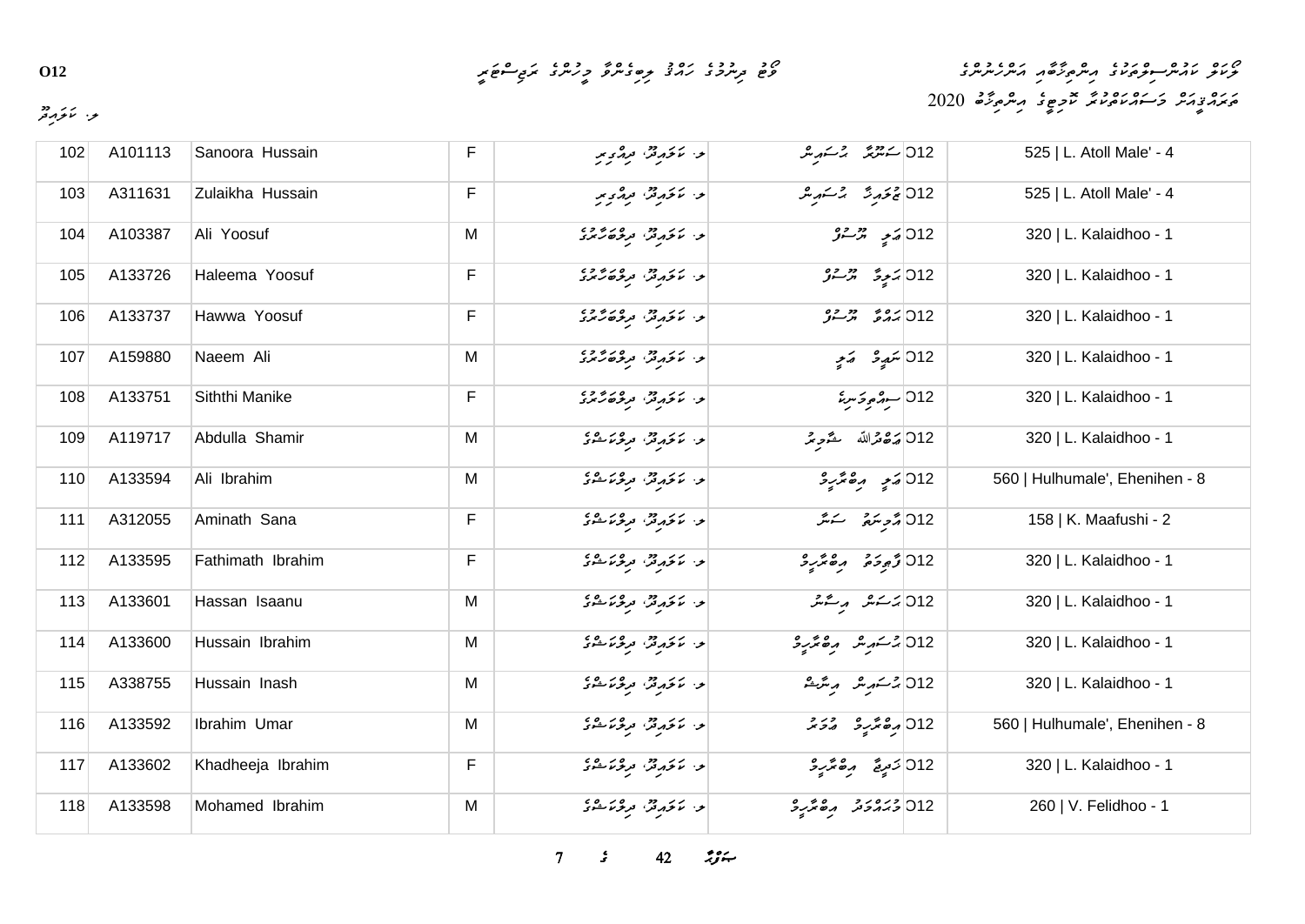*sCw7q7s5w7m< o<n9nOoAw7o< sCq;mAwBoEw7q<m; wBm;vB* م من المرة المرة المرة المرجع المرجع في المركبة 2020<br>مجم*د المريض المربوط المربع المرجع في المراجع المركبة* 

## *r@o<mBm; .B*

| 119 | A134405 | Moosa Ibrahim                 | M           | و ، ئەقەرقۇ، مەۋراشى        | 012 جنگ مەھمگەپە                    | 320   L. Kalaidhoo - 1         |
|-----|---------|-------------------------------|-------------|-----------------------------|-------------------------------------|--------------------------------|
| 120 | A133596 | Naseema Ibrahim               | $\mathsf F$ | و ، ئەقەبىقى بولۇن شى       | 012  سَرَ—وَدَّ   مِرْهُ مَدْرِدْ   | 320   L. Kalaidhoo - 1         |
| 121 | A133599 | Yoosuf Ibrahim                | M           | و ، ئەقەق مەۋىت دە ،        | 012 مركسوفر م <i>وه مدي</i> ر مح    | 560   Hulhumale', Ehenihen - 8 |
| 122 | A355889 | Aishath Maiha                 | F           | والأقرادين وبتركز           | 012 م <i>مّەخۇ خەر</i> م            | 320   L. Kalaidhoo - 1         |
| 123 | A133673 | Aminath Nashfa                | $\mathsf F$ | والأقرادة ولأكر             | 012 گەج ئىرقى سىنىشۇر               | 320   L. Kalaidhoo - 1         |
| 124 | A363224 | Fathimath Zaiha               | $\mathsf F$ | و ، ئاقەت مەش ك             | 012 زَّجِرْۃَ یَہُرُّ               | 320   L. Kalaidhoo - 1         |
| 125 | A133674 | Mareena Aboobakuru            | $\mathsf F$ | والأقرارين الإسكاكر         | 012 كۈمىيەتتە بە <i>مەھەملى</i> ر   | 320   L. Kalaidhoo - 1         |
| 126 | A312983 | Mariyam Zahura                | $\mathsf F$ | والأقرادهي وبترتر           | 012 كەبىر بۇ يەخەتتى                | 320   L. Kalaidhoo - 1         |
| 127 | A103335 | Umar Zahir                    | M           | و ، ئاڭەتر، بەيرىكە         | 012 ړُنَه پُرېرُ                    | 320   L. Kalaidhoo - 1         |
| 128 | A312982 | Yoosuf Rizmeen                | M           | والأقرادة ويتركز            | 012 تركسۇ پەيدېرىشە                 | 158   K. Maafushi - 2          |
| 129 | A047085 | Hawwa Umar                    | $\mathsf F$ | و ، مَنْ تَرْوُمْ الرَّوْمِ | $7.50$ $2.20$ $2.50$ $2.50$         | 320   L. Kalaidhoo - 1         |
| 130 | A077525 | Ali Shareef                   | M           | و ، ئەقەق ەپرى              | 012 کمبر شمېرو                      | 316   L. Fonadhoo - 3          |
| 131 | A035002 | Ashiyath Moosa                | $\mathsf F$ | و ، ئەقرىق رېترو            | 012 گەخورتى قرمىگە                  | 316   L. Fonadhoo - 3          |
| 132 | A311684 | Ahmed Suwaib                  | M           | و ، ئاڭرىق مۇمۇمىيىت        | 012 كەبرى كىر سىمكىر ھ              | 560   Hulhumale', Ehenihen - 8 |
| 133 | A311688 | Aminath Rifa                  | F           | و ، ئاڭرىق مۇمۇمپىر         | 012 مٌ حِسَمٌ مِنْزٌ                | 525   L. Atoll Male' - 4       |
| 134 | A133759 | Fathimath Samma               | $\mathsf F$ | و ، ئاڭرىق مۇمۇمىيىت        | 012 <i>ۋې<sub>و</sub>خۇ</i> سەمىرىم | 525   L. Atoll Male' - 4       |
| 135 | A392766 | <b>Mohamed Aisharu Yoosuf</b> | M           | و ، ئاڭرىق مۇمۇمىيى         | 012 دېمەدىگە ئەمەھىگە «رىسىرق       | 320   L. Kalaidhoo - 1         |

**8** *s* **42** *z***<sub>***s***</sub>**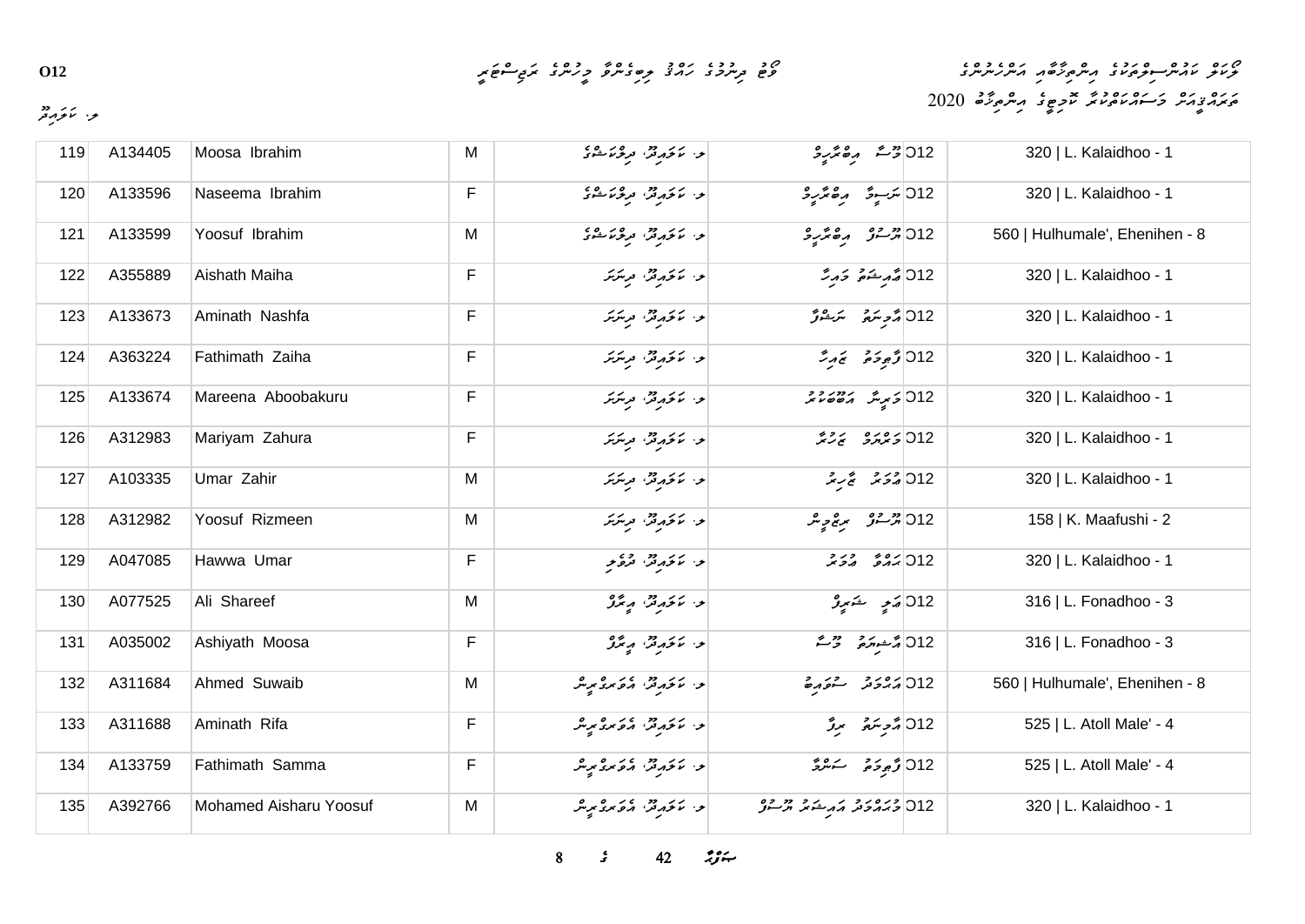*sCw7q7s5w7m< o<n9nOoAw7o< sCq;mAwBoEw7q<m; wBm;vB* م من المرة المرة المرة المرجع المرجع في المركبة 2020<br>مجم*د المريض المربوط المربع المرجع في المراجع المركبة* 

| 136 | A116042 | Yoosuf Ahmed       | M            | و ، ئاڭروقر، مۇمۇمۇمرىش    | 012 تېر - تۇ ئەير ئەر                       | 560   Hulhumale', Ehenihen - 8 |
|-----|---------|--------------------|--------------|----------------------------|---------------------------------------------|--------------------------------|
| 137 | A133530 | Aishath Raheema    | $\mathsf{F}$ | و ، ئاقەقر، مەنگە قى       | 012 مُ مِشَعْ - مَدِيعٌ                     | 525   L. Atoll Male' - 4       |
| 138 | A311434 | Ali Faisal         | M            | و ، ئاقەقر، مەنگە قى       | 012 مَعٍ تَصِبَعٌ                           | 320   L. Kalaidhoo - 1         |
| 139 | A133531 | Aminath Waheedha   | $\mathsf F$  | والأقراش المقابرة فاقع     | 012 مُّ حِسَمُ – حَ بِيمُّ                  | 320   L. Kalaidhoo - 1         |
| 140 | A311441 | Fathimath Khaleela | $\mathsf F$  | و ، ئاقەقر، مەنگە قى       | 012 <i>ؤُ<sub>م</sub>ودَة</i> دَمٍوَّ       | 311   L. Gan - 4               |
| 141 | A311437 | Hassan Majeedh     | M            | و ، ئەقەقۇ، مەئەرگەشق      | 012 بَرَسَسْ وَمِومْر                       | 525   L. Atoll Male' - 4       |
| 142 | A311436 | Hussain Zahir      | M            | و ، ئەكەرتى، مەكەرگەشق     | 012 برُسَمبر مَرَ گَرِیْرَ                  | 320   L. Kalaidhoo - 1         |
| 143 | A083809 | Ibrahim Faisal     | M            | و ، ئاقەقر، مەنگە قى       | 012 مەھەر تۇم ئەر                           | 320   L. Kalaidhoo - 1         |
| 144 | A311438 | Mariyam Haleela    | $\mathsf F$  | والأقهق المقابرة فاقع      | 012 كەندىرى - زىرى                          | 525   L. Atoll Male' - 4       |
| 145 | A083806 | Mohamed Faisal     | M            | والأقهق المقابرة فاقع      | 012 ۇرۇرۇ تەرىند                            | 453   Maafushi Jail - 2        |
| 146 | A114470 | Abdulla Hameed     | M            | و ، ئاقەق كەرگە            | 012 <i>مَدَّة مَدَ</i> اللَّهُ تَمَّدِمَّرَ | 320   L. Kalaidhoo - 1         |
| 147 | A114468 | Idris Fauzee       | M            | و ، ئاقەق كەندە كە         | 012 <sub>مو</sub> شرىر ئەرتمىي              | 525   L. Atoll Male' - 4       |
| 148 | A311977 | Ismail Rasheed     | M            | والأقراريق وروء            | 012 مەشگەر تەربىرىتى                        | 320   L. Kalaidhoo - 1         |
| 149 | A134042 | Mumthaz Ali        | M            | والأقراريق وروء            | 012 <i>جۇڭگى</i> كەم                        | 525   L. Atoll Male' - 4       |
| 150 | A311974 | Umar Zakee         | M            | والأقراري وروء             | 012 ۾ تخت تج پا                             | 320   L. Kalaidhoo - 1         |
| 151 | A148468 | Ibrahim Adam       | M            | و ، مَعَهُ قُرْمَ وَعَمَّا | 012 مەھمىر ئەمەر ئەر                        | 525   L. Atoll Male' - 4       |
| 152 | A350377 | Mariyam Lamha      | F            | و ، ئائۇرۇش ئەنزە          | 012 كەبەر ئەمەر                             | 525   L. Atoll Male' - 4       |

*9 s* 42 *i*<sub>s</sub> $\approx$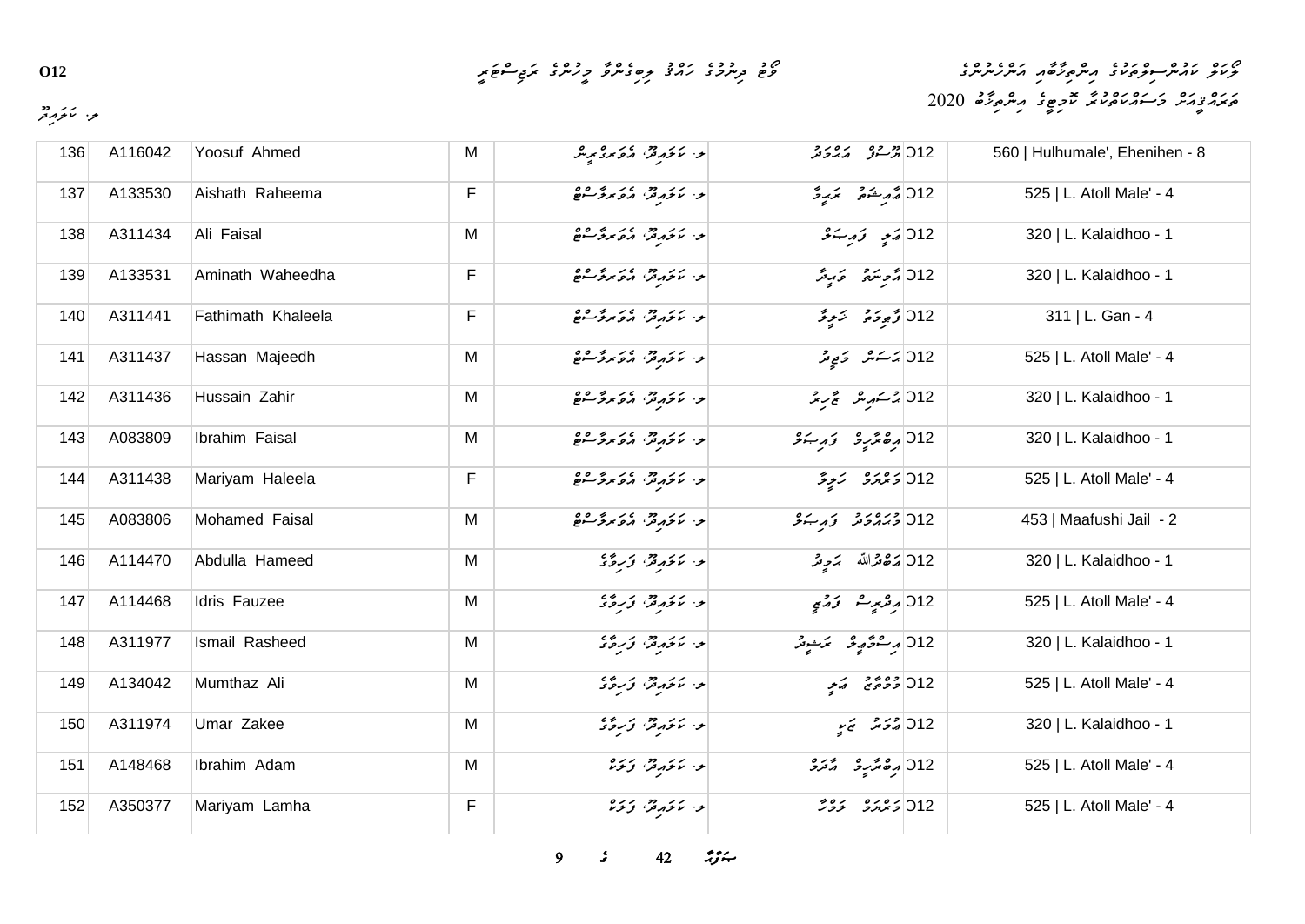*sCw7q7s5w7m< o<n9nOoAw7o< sCq;mAwBoEw7q<m; wBm;vB* م من المرة المرة المرة المرجع المرجع في المركبة 2020<br>مجم*د المريض المربوط المربع المرجع في المراجع المركبة* 

| ,, ,    |  |
|---------|--|
| ىق سومى |  |
|         |  |

| 153 | A133546 | Saeeda Ismail        | $\mathsf F$ | ى ئاقەتى تەترە                        | 012 سَمِيعٌ پِ سِمْحَمِيعٌ                         | 320   L. Kalaidhoo - 1         |  |
|-----|---------|----------------------|-------------|---------------------------------------|----------------------------------------------------|--------------------------------|--|
| 154 | A131604 | Ahmed Ali            | M           | و ، ئاقەق ، دەر ، دە                  | 012 <i>ټرې پې</i> ته په                            | 251   ADh. Dhangethi - 2       |  |
| 155 | A405235 | Aiham Ahmed Ali      | M           | و ، ئاقەق ، دەر ، دە                  | 012 <i>בَ, رَبَّہُ وَ وَوَ وَ وِ</i>               | 320   L. Kalaidhoo - 1         |  |
| 156 | A132473 | Fathimath Rahma      | F           | و ناكروژ ويروژه ده                    | 012 <i>وُجِ حَمَّى مَدَدُ</i> حَّ                  | 568   Villimale' Ehenihen - 3  |  |
| 157 | A133617 | Hafeeza Ali          | $\mathsf F$ | و ، ئاقەتى، ئەيرىرە ، ئەي             | 012 <i>پرنگ مک</i> م                               | 320   L. Kalaidhoo - 1         |  |
| 158 | A312446 | Hassan Haleem        | M           | و ، مَوَرِدْهُ ، وَ مِرْمَرْهِ ، وَ ، | 012 ټر سر ټروو                                     | 320   L. Kalaidhoo - 1         |  |
| 159 | A115655 | Ibrahim Haleem       | M           | و ، ئاقەق ، دەر ، دە                  | 012 <i><sub>م</sub>ەنگىرى توپ</i> ۇ                | 568   Villimale' Ehenihen - 3  |  |
| 160 | A125703 | Abdul Razzag Hussain | M           | والأقراري وتج                         | 012 <sub>م</sub> ەھ <i>رە بورە بويەت كى</i> سكىرىش | 320   L. Kalaidhoo - 1         |  |
| 161 | A157744 | Adam Nazil           | M           | و مَعَهِ قُرْمٌ وَمَحْ                | 012 <i>مُرْتَوْ سُنْدِوْ</i>                       | 560   Hulhumale', Ehenihen - 8 |  |
| 162 | A312281 | Ahmed Fareesh        | M           | والأقرارين وكالحج                     | 012 كەندى كى كەمپەش                                | 560   Hulhumale', Ehenihen - 8 |  |
| 163 | A312284 | Ali Firaash          | M           | والأقرارة وتج                         | 012 کھ وگٹ                                         | 320   L. Kalaidhoo - 1         |  |
| 164 | A328169 | Fathmath Reena       | F           | والأقرارة وتج                         | 012 ۇ <sub>ج</sub> وخۇ م <sub>ې</sub> تر           | 320   L. Kalaidhoo - 1         |  |
| 165 | A312280 | Mohamed Faris        | M           | والأقراري وتج                         | 012 دېم دېم توم د                                  | 560   Hulhumale', Ehenihen - 8 |  |
| 166 | A140952 | Moosa Nazim          | M           | والأقرارة وتج                         | 012 فق شَعْرَة مُحَمَّدَة السَّرْحَة بِهِ مُحْ     | 320   L. Kalaidhoo - 1         |  |
| 167 | A311982 | Azlifa Mohamed       | F           | و ، ئاڭرونى كۆپرۈترورى                | 012 كەيج بورى ئەممەد تەر                           | 240   AA. Bodufolhudhoo - 1    |  |
| 168 | A076812 | Fathimath Haneefa    | $\mathsf F$ | والأقرارص وكروبرون                    | 012 رَّ <sub>مِو</sub> حَمَّ بَرَسِيَّ             | 463   Srilanka / Colombo - 4   |  |
| 169 | A133577 | Ismail Haneef        | M           | و ، ئاڭەق ۋېرۇپرىدى                   | 012 <sub>م</sub> رےد <sub>گھی</sub> و تہ پیڈ       | 320   L. Kalaidhoo - 1         |  |

*10 sC 42 nNw?mS*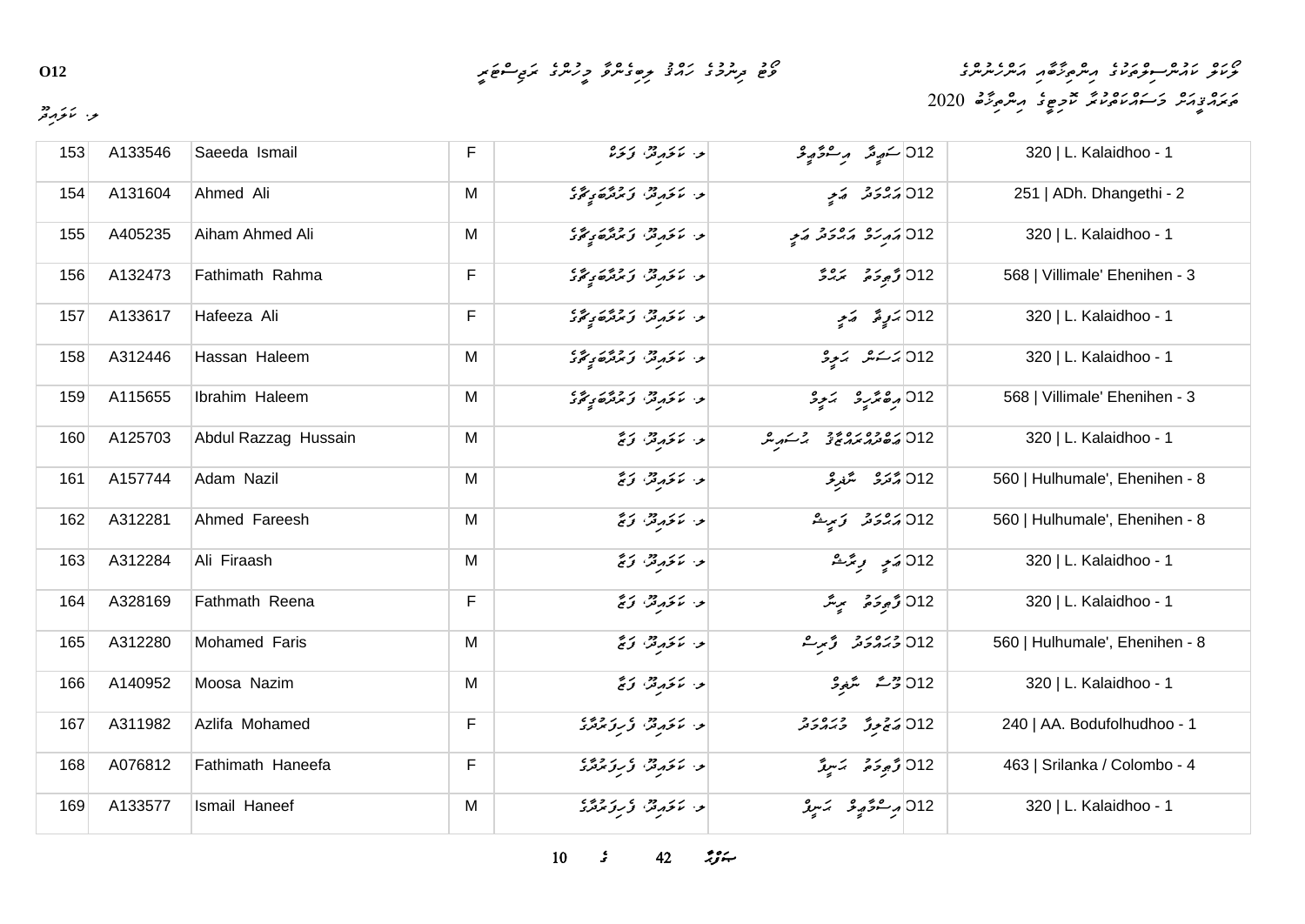*sCw7q7s5w7m< o<n9nOoAw7o< sCq;mAwBoEw7q<m; wBm;vB* م من المرة المرة المرة المرجع المرجع في المركبة 2020<br>مجم*د المريض المربوط المربع المرجع في المراجع المركبة* 

| 170 | A133579 | Mariyam Nazleefa              | F | و ، ئائۇرۇش ئۇرىزىدىدى                  | 012 كەندىرى سىنج بورً                                                        | 525   L. Atoll Male' - 4 |
|-----|---------|-------------------------------|---|-----------------------------------------|------------------------------------------------------------------------------|--------------------------|
| 171 | A080505 | Mohamed Idrees                | M | والأكرام في المحركة والمحافظة والمحافظة | 012 <i>ۇنەۋەتى بەترىي</i><br>~                                               | 320   L. Kalaidhoo - 1   |
| 172 | A338753 | Aishath Zoona                 | F | والأقراري وراد                          | 012 ھُەمسىھ تى تىگە                                                          | 320   L. Kalaidhoo - 1   |
| 173 | A133646 | Aminath Rashidha              | F | والأقرار فرق والراد                     | 012 مُّحِسَمُ مُّسْبِعٌ                                                      | 320   L. Kalaidhoo - 1   |
| 174 | A133632 | Fathimath Mohamed             | F | أوا المتحدثة المرائي                    | 012 تۇپوقى ئەتەر ئەر                                                         | 320   L. Kalaidhoo - 1   |
| 175 | A338759 | Fathimath Nashidha            | F | و عَوَمِيْنَ وَرِدَ                     | 012 گەچەقە ئىسىمىتىگە                                                        | 320   L. Kalaidhoo - 1   |
| 176 | A338752 | Hawwa Sunaa                   | F | و مَعَهِ فِي وَرِيْ                     | 012 كَنْدْهُ مَنْ سَنْدَرْ                                                   | 320   L. Kalaidhoo - 1   |
| 177 | A338751 | Mariyam Sunaidha              | F | و مَعَهِ فِي وَرِدِ                     | 012 كەبۇر ئەسىر ق                                                            | 320   L. Kalaidhoo - 1   |
| 178 | A311776 | Ahmed Shafeeg                 | M | و ، مَعَهُمْ وَ رَوِيرَ                 | 012 <i>كەنگەنىڭ سىنمو</i> تۇ                                                 | 320   L. Kalaidhoo - 1   |
| 179 | A115656 | Fathimath Naseera             | F | والأقرار قرار وبتر                      | 012 كۇچوڭۇ ھىكىبونىگە                                                        | 320   L. Kalaidhoo - 1   |
| 180 | A311783 | Hassan Shafeeu                | M | والأقهق وروش                            | 012 <i>بزشتر خورڈ</i>                                                        | 320   L. Kalaidhoo - 1   |
| 181 | A334138 | Hussain Shifau                | M | والأقرار فكالمج وسره بكر                | 012 برڪهر شوگره ک                                                            | 525   L. Atoll Male' - 4 |
| 182 | A311777 | Ismail Shafeeu                | M | أوا المتحدثة المربوش                    | 012 مرڪوگريو - ڪنورگ                                                         | 320   L. Kalaidhoo - 1   |
| 183 | A388745 | Mariyam Rifga Mohamed Shafeeg | F |                                         | 012 وَجَهْرَى مِرْوَةً وَيَهْدُونَ حَبَوِيْهِ = وَ يَأْتَوْرِيْنُ وَرِوِيْرَ | 525   L. Atoll Male' - 4 |
| 184 | A035744 | Mohamed Shafeeg               | M | والأقهق وتبوش                           | 012 <i>, 25% كەرى</i> ئىكتىمى كىلىمى ئىكتار ئىس                              | 320   L. Kalaidhoo - 1   |
| 185 | A311995 | Aminath Nifasha               | F | والمتوكدين الملطمة                      | 012 أُمُّ حِسَمٌ سِمَدٌّتُ اللَّهُ عَلَيْ                                    | 267   M. Muli - 1        |
| 186 | A122594 | Fathimath Ali                 | F | كمخاطب والمتحارث والمحامري              | 012 گوچر کا کال                                                              | 525   L. Atoll Male' - 4 |

 $11$  *s*  $42$  *n***<sub>s</sub>**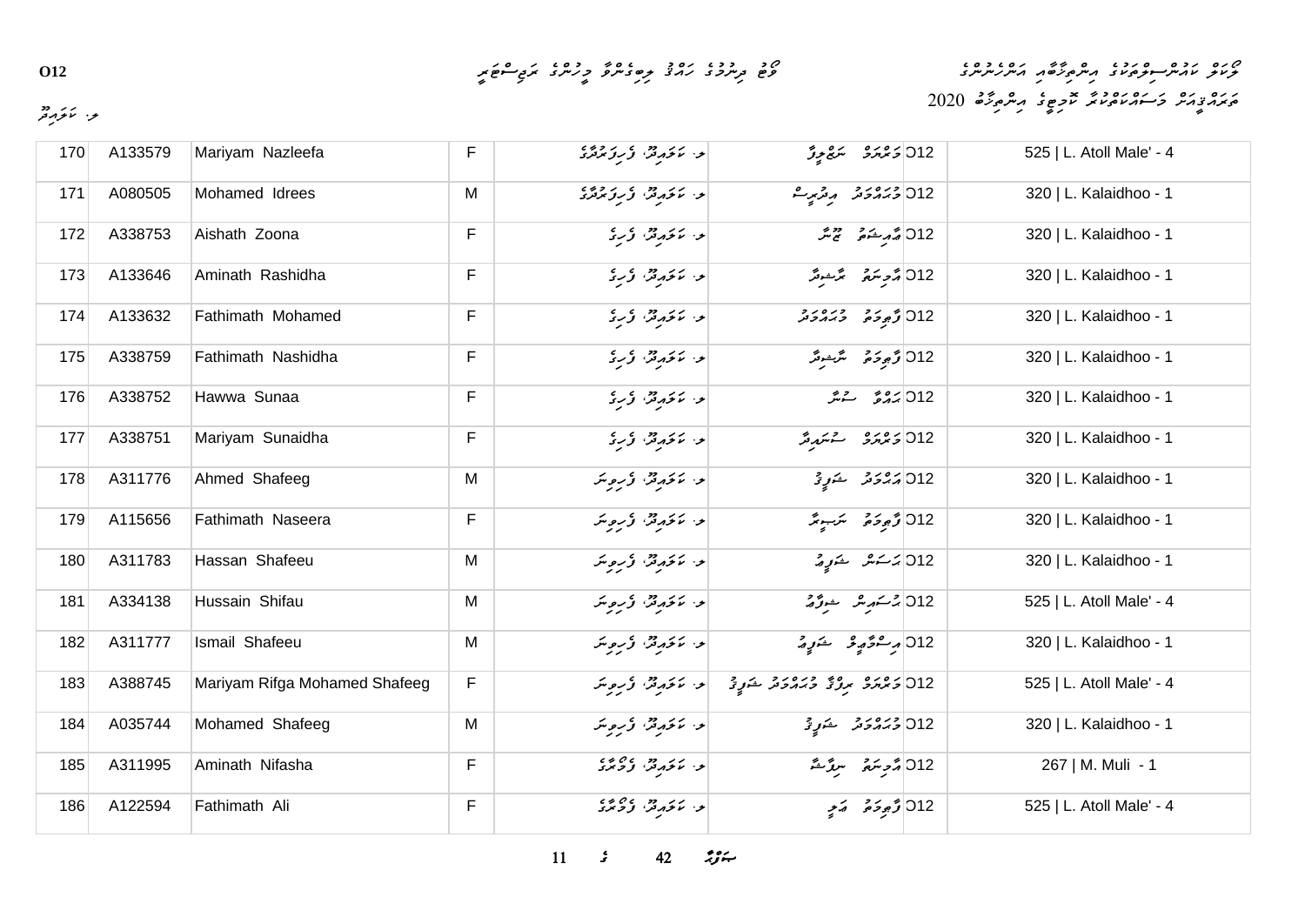*sCw7q7s5w7m< o<n9nOoAw7o< sCq;mAwBoEw7q<m; wBm;vB* م من المرة المرة المرة المرجع المرجع في المركبة 2020<br>مجم*د المريض المربوط المربع المرجع في المراجع المركبة* 

| 187 | A311997 | Hawwa Fareesha    | F           | والأقراره والملحاء   | 012 بَرْدُوَّ كَرَمْرِيْدَ               | 525   L. Atoll Male' - 4       |
|-----|---------|-------------------|-------------|----------------------|------------------------------------------|--------------------------------|
| 188 | A370555 | Hussain Zidhan    | M           | والمتوكد فراد والأور | 012 پر شہر میں پر پر                     | 568   Villimale' Ehenihen - 3  |
| 189 | A370554 | Moosa Sharmeel    | M           | والمتحدثة المحصري    | 012 جميع متمور محمد برقم                 | 320   L. Kalaidhoo - 1         |
| 190 | A133569 | Zareena Mohamed   | $\mathsf F$ | والمتواردة الملحان   | 012 <sub>تك</sub> ېرى <i>گ دېمگەدى</i> ر | 320   L. Kalaidhoo - 1         |
| 191 | A024208 | Adam Umar         | M           | والأقرارص والرامرة   | 012 ج <i>ج ج ج ج</i>                     | 525   L. Atoll Male' - 4       |
| 192 | A105760 | Ahmed Umar        | M           | و مكوري وسرچ         | 012 كەبروتىر كەرىر                       | 47   HDh. Kumundhoo - 1        |
| 193 | A079981 | Ibrahim Umar      | M           | و ، ئاڭرونى ۋېرىدىگە | 012 <sub>مو</sub> ڭ <i>ئۇرۇھىمى</i> تى   | 525   L. Atoll Male' - 4       |
| 194 | A133723 | Khadeeja Moosa    | F           | والأقرادة والإرادة   | 012  رَمِيعٌ تَحْتَ ا                    | 320   L. Kalaidhoo - 1         |
| 195 | A125988 | Mariyam Umar      | F           | والأقرارص والربارة   | 012 كەبىر بۇرگە يەر                      | 320   L. Kalaidhoo - 1         |
| 196 | A133662 | Aboobakuru Moosa  | M           | و ، ئەقەق ۋىرقى      | 27.20012                                 | 320   L. Kalaidhoo - 1         |
| 197 | A094691 | Aminath Khathma   | $\mathsf F$ | و ، ئاڭروش وسۇڭ      | 012 مُّحِسَمُ دَمُوْدً                   | 525   L. Atoll Male' - 4       |
| 198 | A141648 | Fathimath Najuma  | F           | و ، ئاڭرىق ۋىرغۇ     | 012 <i>وُّجِ حَمَّى سَنَّة</i> مُحَ      | 320   L. Kalaidhoo - 1         |
| 199 | A312656 | Hawwa Nadheema    | $\mathsf F$ | و ، ئاڭرونق وسرەتى   | 012 <i>بَرْدُوَّ سَعِ</i> رِوَّ          | 560   Hulhumale', Ehenihen - 8 |
| 200 | A094690 | Mariyam Mausooma  | F           | و ، ئاڭروش وسۇڭ      | $5 - 25$ $5 - 25$ $012$                  | 525   L. Atoll Male' - 4       |
| 201 | A133727 | Ahmed Athif       | M           | والأقراش والعقر محلو | 012 كەندى قەھ بۇ ھەمبۇ ئى                | 525   L. Atoll Male' - 4       |
| 202 | A133731 | Fareeda Mohamed   | F           | و ناڭەت رىبۇرىگە     | 012 كۇم <sub>ى</sub> نگ ئ <i>ۇنىڭ ئۇ</i> | 320   L. Kalaidhoo - 1         |
| 203 | A133741 | Fathimath Inashaa | F           | والأقرادي والبقارعة  | 012 رَّجِوَة مِسَّرْشَة                  | 320   L. Kalaidhoo - 1         |

 $12$  *s*  $42$  *n*<sub>3</sub> *i*<sub>3</sub> *i*<sub>3</sub> *i*<sub>3</sub>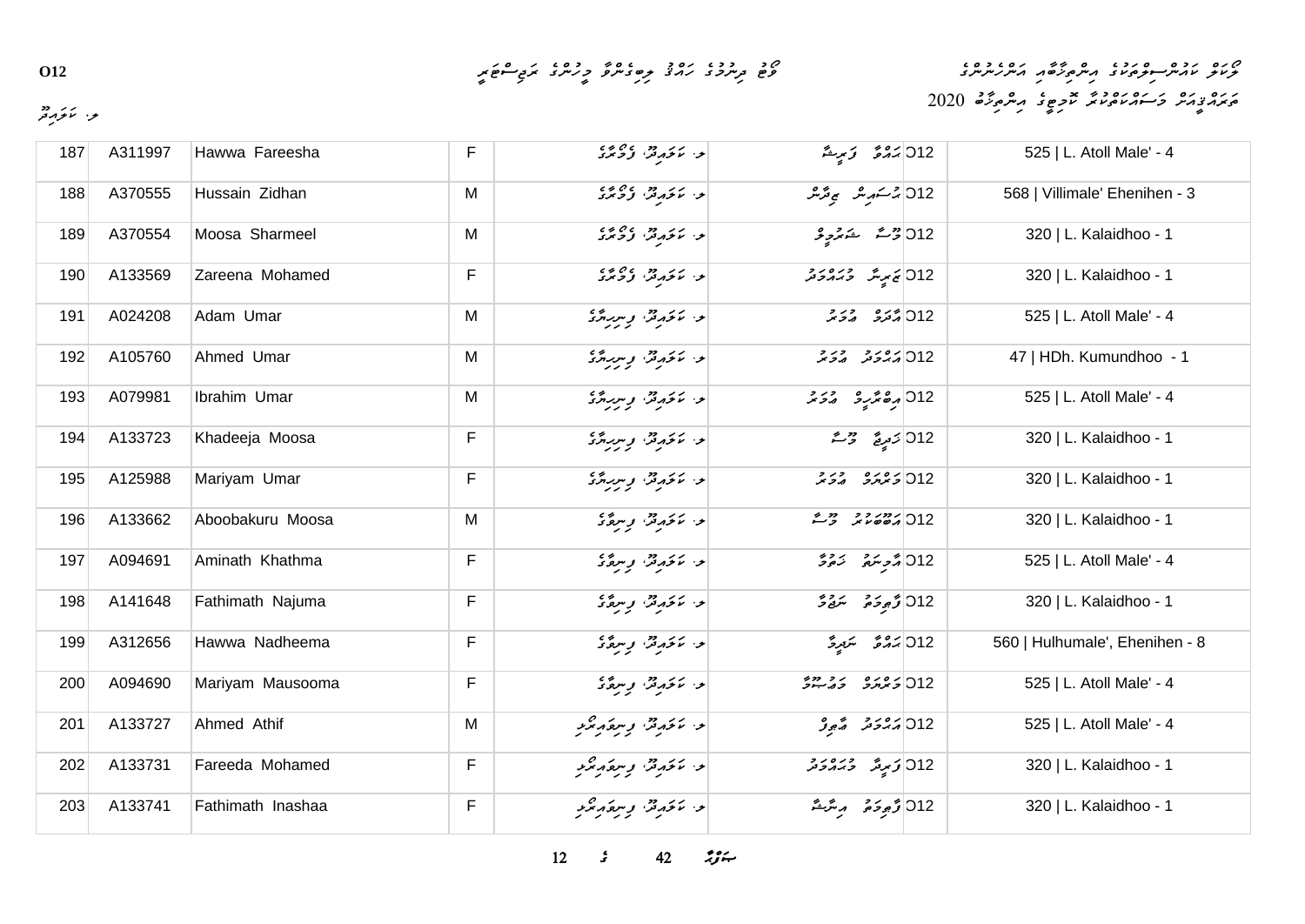*sCw7q7s5w7m< o<n9nOoAw7o< sCq;mAwBoEw7q<m; wBm;vB* م من المرة المرة المرة المرجع المرجع في المركبة 2020<br>مجم*د المريض المربوط المربع المرجع في المراجع المركبة* 

| 204 | A312842 | Ibrahim Ishaaq     | M           | و ، ئاڭدىق رىيزۇرگرىز   | 012 <sub>مو</sub> ھ م <i>زرد</i> و مرے مج                                                                     | 320   L. Kalaidhoo - 1   |
|-----|---------|--------------------|-------------|-------------------------|---------------------------------------------------------------------------------------------------------------|--------------------------|
| 205 | A103322 | Ishag Mohamed      | M           | و ، ئاڭرىق رسۇرىگىر     | 012 م شرچ ھي جي مرد تر                                                                                        | 320   L. Kalaidhoo - 1   |
| 206 | A312845 | Mohamed Ishaaq     | M           | و ، ئاڭلاش وسقلانتور    | 012 <i>ۇنەمۇقى بە</i> شتۇ                                                                                     | 525   L. Atoll Male' - 4 |
| 207 | A133539 | Adam Haleem        | M           | و نکورتر وه ده د        | 012 <i>مُمَرَّدٌ بَ</i> حِرَّدُ                                                                               | 320   L. Kalaidhoo - 1   |
| 208 | A098868 | Ahmed Hussain      | M           | و نکوروژ و ده ده        | 012 كەيرى ئەسىر يىلىدىن ئىككىن ئىككەن ئىككەن ئىككەن ئىككەن ئىككەن ئىككەن ئىككەن ئىككەن ئىككەن ئىككەن ئىككەن ئ | 320   L. Kalaidhoo - 1   |
| 209 | A311649 | Aishath Nishama    | $\mathsf F$ | و نگروه وه ده د         | 012 <i>۾ ميڪو سرڪو</i> ءَ                                                                                     | 525   L. Atoll Male' - 4 |
| 210 | A128271 | Haseena Aboobakuru | F           | و ، ئاڭەق ۋەترىترى      | 012 ئەسپىگە مەھقىدىمە                                                                                         | 525   L. Atoll Male' - 4 |
| 211 | A261263 | Hassan Nasheed     | M           | و ، ئائۇرىق ۋە ئەرە     | 012  كەسكەنلەر سەئىيەتىر                                                                                      | 525   L. Atoll Male' - 4 |
| 212 | A122884 | Hawwa Mausooma     | F           | و ، ئائۇرۇژ، بېرەردە دە | $5 - 25$ $5 - 21$                                                                                             | 320   L. Kalaidhoo - 1   |
| 213 | A128279 | Hussain Zakariyya  | M           | و· ئائۇرىق، ۋە ئەرەپ    | 012 ترىسىمە ئەسىمە ئىر                                                                                        | 320   L. Kalaidhoo - 1   |
| 214 | A133543 | Mariyam Nazima     | $\mathsf F$ | و· ئائۇرىق، ۋە ئەرەپ    | 012 <i>' جۇنىڭ شىنى</i> ئ                                                                                     | 320   L. Kalaidhoo - 1   |
| 215 | A073528 | Mohamed Hussain    | M           | و ، ئائۇرىق ۋە ئەرە     | 012 ۇرۇرۇقر كەسىر ش                                                                                           | 320   L. Kalaidhoo - 1   |
| 216 | A372263 | Mohamed Sharif     | M           | و· ئائۇرىق، ۋە ئەرەپ    | 012 جەيز جۇ ھەمبۇ                                                                                             | 320   L. Kalaidhoo - 1   |
| 217 | A133538 | Rugiyya Hussain    | F           | و· ئائۇرىق، ۋە ئەرەپ    | 012 ترتو پر پر شرک مر                                                                                         | 320   L. Kalaidhoo - 1   |
| 218 | A312720 | Aminath Warudha    | $\mathsf F$ | والأقرارص والمنفرى      | 012 مُّجِسَعُ وَتَمَعَّرُ                                                                                     | 525   L. Atoll Male' - 4 |
| 219 | A312714 | Asima Hassan       | F           | والأقراري والمتعدي      | 012 ۾ سيرم - برڪيشر                                                                                           | 320   L. Kalaidhoo - 1   |
| 220 | A153460 | Fathimath Ali      | F           | و ، ئاڭدىق رەزىلگەن     | 012 وٌموحَمْ - مَسٍ                                                                                           | 320   L. Kalaidhoo - 1   |

 $13$  *s*  $42$  *n***<sub>s</sub>**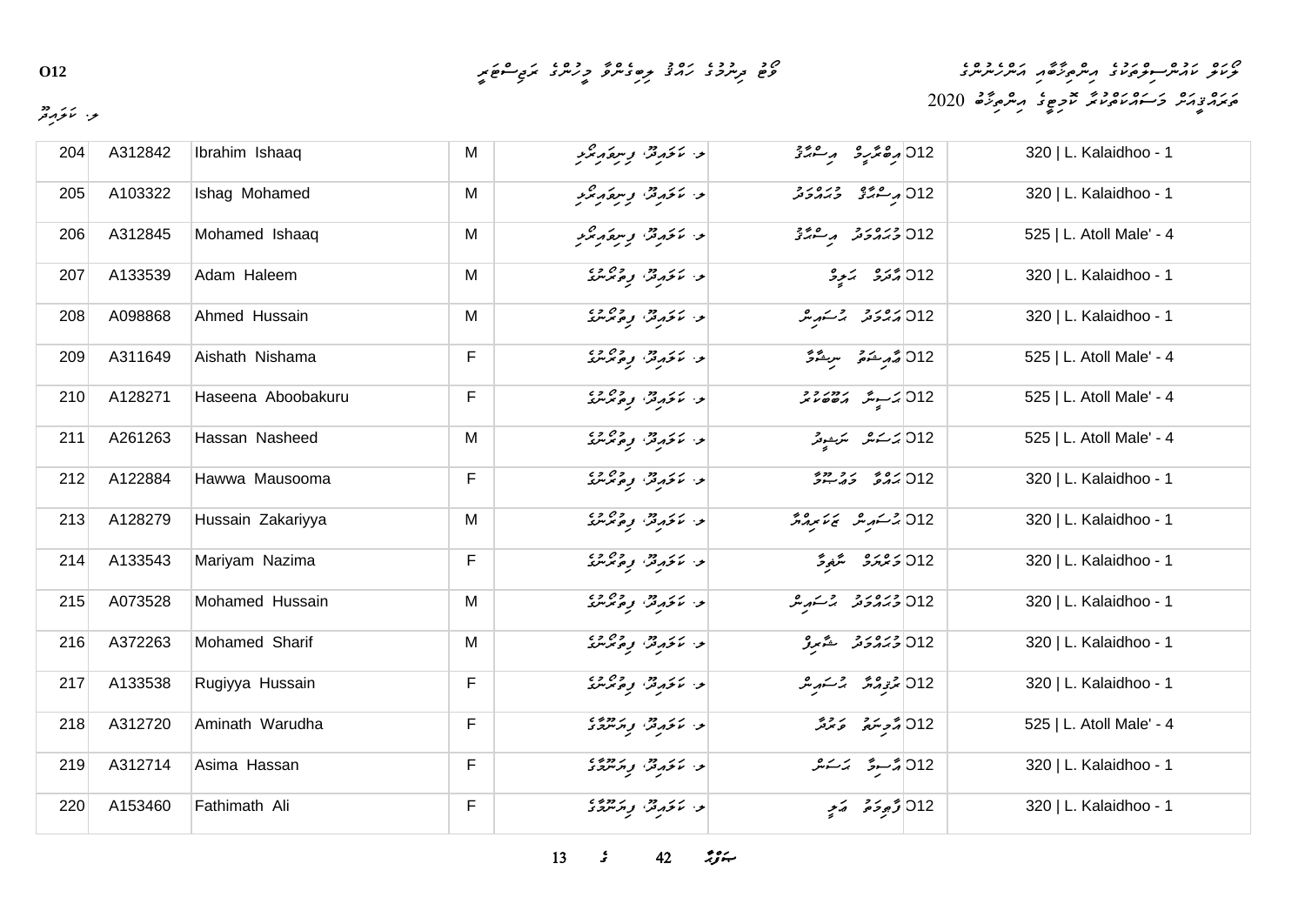*sCw7q7s5w7m< o<n9nOoAw7o< sCq;mAwBoEw7q<m; wBm;vB* م من المرة المرة المرة المرجع المرجع في المركبة 2020<br>مجم*د المريض المربوط المربع المرجع في المراجع المركبة* 

| 221 | A133743 | Hassan Gasim       | M           | و ، ئاڭروش و مەمدە ئ               | 012 كەسكەر تۇسىۋ                                  | 320   L. Kalaidhoo - 1   |
|-----|---------|--------------------|-------------|------------------------------------|---------------------------------------------------|--------------------------|
| 222 | A133704 | Hawwa Hassan       | F           | و ، مَکْرَمْ فِرْ، و مَرْسُرْدَ دُ | 012 كەندۇ كەشكە                                   | 320   L. Kalaidhoo - 1   |
| 223 | A133763 | Hussain Hassan     | M           | و ، ئاڭەق بەر «دە»                 | 012  پرستہر پر برے پر                             | 525   L. Atoll Male' - 4 |
| 224 | A134039 | Khadeeja Hassan    | $\mathsf F$ | و ، مأكر وهي و مرجوع ،             | 012 كَتَعِيقٌ - يَرْسَسُ                          | 320   L. Kalaidhoo - 1   |
| 225 | A312712 | Mariyam Hassan     | F           | و ناځه چې و پر «وه                 | 012 كەبۇرى بەسەيىلە                               | 525   L. Atoll Male' - 4 |
| 226 | A148359 | Moosa Hassan       | M           | والمكرود والمتعددة                 | 012 جي پرسند س                                    | 320   L. Kalaidhoo - 1   |
| 227 | A312719 | Zulaikha Hassan    | $\mathsf F$ | والأقرارص والمتعدي                 | 012 ىج تزىر تخ بر سكىش                            | 320   L. Kalaidhoo - 1   |
| 228 | A058445 | Ahmed Maumoon      | M           | والأقهاش وقرقاند                   | 012 كەبرو بەدە بور                                | 525   L. Atoll Male' - 4 |
| 229 | A112613 | Aishath Moomina    | F           | و ، ئاقەت ۋۇئام                    | 012 مۇرىشقۇ ھەمرىگە                               | 525   L. Atoll Male' - 4 |
| 230 | A133922 | Ibrahim Moosa      | M           | و ، ئاقەت ۋۇئام                    | 012 مەھمەر ئەستە                                  | 525   L. Atoll Male' - 4 |
| 231 | A133616 | Ismail Afeef       | M           | و ، ئائۇرۇش ۋۇئاير                 | 012 <sub>م</sub> رےد <i>و <sub>ی</sub>و می</i> رو | 525   L. Atoll Male' - 4 |
| 232 | A080837 | Mariyam Mueena     | $\mathsf F$ | و ، ئاقەقر، ۋۇئامە                 | 012 <i>ٰ 5 جگہ بحقی تھی</i> تھ                    | 525   L. Atoll Male' - 4 |
| 233 | A133614 | Mohamed Naushad    | M           | و ، ئاقەقر، ۋۇئامە                 | 012 <i>ۋېرو تو</i> تر شم <i>ر ش</i> ور            | 320   L. Kalaidhoo - 1   |
| 234 | A133923 | Moosa Mueen        | M           | و ، ئائۇرىق ۋۇئاير                 | 012 فخريم تحمي شر                                 | 525   L. Atoll Male' - 4 |
| 235 | A133615 | Najeeba Ibrahim    | $\mathsf F$ | و ، ئاقەت ۋۇئام                    | 012 سَمِعٌ مِنْ مِنْ مِنْ مِنْ                    | 525   L. Atoll Male' - 4 |
| 236 | A134037 | Ahmed Khaleel      | M           | و ، ئاڭرىق ۋىزرە                   | 012 <i>2325 زې</i> ږو                             | 320   L. Kalaidhoo - 1   |
| 237 | A312627 | Aishath Shamaa Ali | $\mathsf F$ | والأقرار وتحرارها                  | 012 م <i>ۇم شۇڭ مۇي</i>                           | 320   L. Kalaidhoo - 1   |

 $14$  *s*  $42$   $23$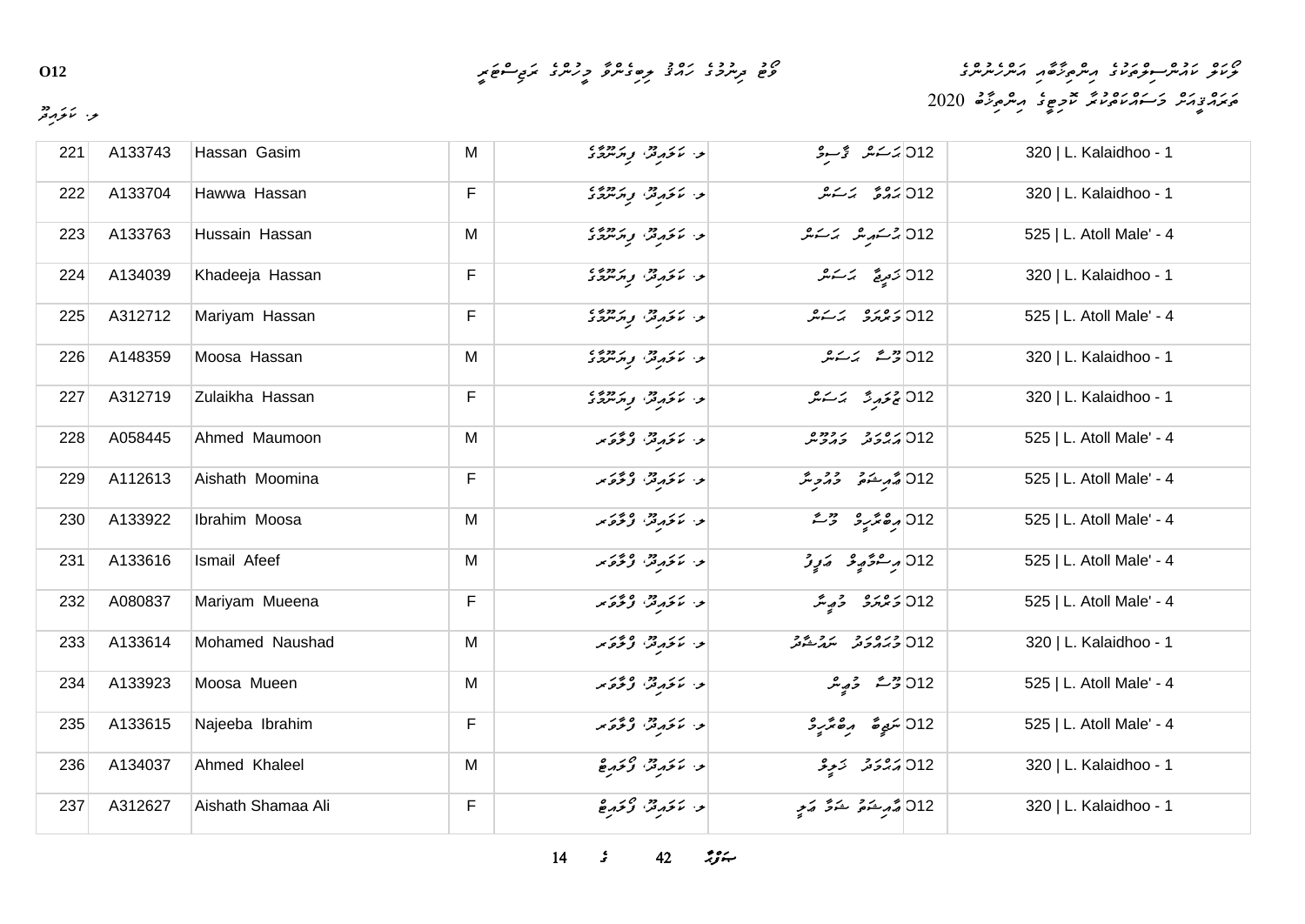*sCw7q7s5w7m< o<n9nOoAw7o< sCq;mAwBoEw7q<m; wBm;vB* م من المرة المرة المرة المرجع المرجع في المركبة 2020<br>مجم*د المريض المربوط المربع المرجع في المراجع المركبة* 

| י ככ        |  |
|-------------|--|
| و• المرار م |  |
|             |  |

| 238 | A007369 | Ali Ibrahim            | M           | والأخراج ومخروع                                                            | 012 أيمو به مصمَّر ع                         | 320   L. Kalaidhoo - 1         |
|-----|---------|------------------------|-------------|----------------------------------------------------------------------------|----------------------------------------------|--------------------------------|
| 239 | A133610 | Aminath Raheema        | F           | والأقرقش وتخرج                                                             | 012 <i>مُّ حِسَمُ</i> مَر <sub>ْ</sub> بِوَّ | 320   L. Kalaidhoo - 1         |
| 240 | A376714 | Hisham Ali             | M           | والأقراري وتخرافا                                                          | 012 رِحَدَّۃ کے پ                            | 320   L. Kalaidhoo - 1         |
| 241 | A372431 | Loona Ali              | $\mathsf F$ | و ، ئاقىدىق ئۇ قام ھ                                                       | 012 جيمبر - چير                              | 320   L. Kalaidhoo - 1         |
| 242 | A312567 | Mariyam Hanaa Ali      | F           | والأقراري ومحراره                                                          | 012 <i>وَبُرْدَوْ بَرْسُ مَ</i> عٍ           | 320   L. Kalaidhoo - 1         |
| 243 | A154106 | Ali Siyam              | M           | و ، ئائۇرۇش ۋىرەدە                                                         | 012ھ پہ سوچری                                | 295   Th. Vandhoo - 1          |
| 244 | A154093 | Mohamed Ahmed          | M           | والمتحدق والمطرو                                                           | 012 دېمبرد ته ده د                           | 320   L. Kalaidhoo - 1         |
| 245 | A133524 | Nabeeha Adam           | F           | و ، ئائۇرۇش ۋىرەدە                                                         | 012 <i>سَمِع تَّہُ مُ</i> تَعَرَّدُ          | 320   L. Kalaidhoo - 1         |
| 246 | A089691 | Nadhira Ahmed          | $\mathsf F$ | والأقراري والردوء                                                          | 012 <i>سُمْدِيمُ - مَدْوَنْرُ</i>            | 291   Th. Dhiyamigili - 1      |
| 247 | A352929 | AHMED HAMMAD           | M           | والأكومي المرداء                                                           | 012 كەبرو بەر بەر                            | 525   L. Atoll Male' - 4       |
| 248 | A060966 | Hussain Khaleel        | M           | و ، مَا مَحْمَدِيْنَ الْمَامَلِينَ                                         | 012  پرستهر بر زیرو                          | 320   L. Kalaidhoo - 1         |
| 249 | A133659 | Ibrahim Easa           | M           | و ، مَا قَرْمٍ لِمَنْ الْمَرْسَى وَ الْمَرْسَى وَ الْمَرْسَى وَ الْمَرْسَى | 012 م <i>ەھتىب</i> ۇ بېت                     | 320   L. Kalaidhoo - 1         |
| 250 | A372430 | Fahudhu Mohamed Kaleem | M           | والأقرارة وبرامى                                                           | 012 كررقر تربر وتر تأمر و                    | 656   OBLU Select At Sangeli-1 |
| 251 | A331499 | Faiha Mohamed Kaleem   | $\mathsf F$ | والأقرار والمحامر الدوي                                                    | 012 زَرِبُّ دْبَرْدْدَتْرْ تَارِدْ           | 311   L. Gan - 4               |
| 252 | A312319 | Fathimath Hassan       | F           | و ، ئاڭرىق ئايرىكى                                                         | 012 ۇ <sub>جو</sub> رَى ئەسەش                | 311   L. Gan - 4               |
| 253 | A133645 | Faheema                | $\mathsf F$ | و . مَا تَوَمِّدِيْنَ كَ سَرْبُرُهُ مَرْبُرِيَّ                            | 012 تۇرىچ                                    | 320   L. Kalaidhoo - 1         |
| 254 | A141699 | Hassan                 | M           | و . مَا تَوَمِّدِيْنَ كَ سَرْبُرُهُ مَرْبُرِيَّ                            | 012 پرسٹر                                    | 162   K. Guraidhoo-3           |

 $15$  *s*  $42$  *n***<sub>s</sub>** $\frac{2}{5}$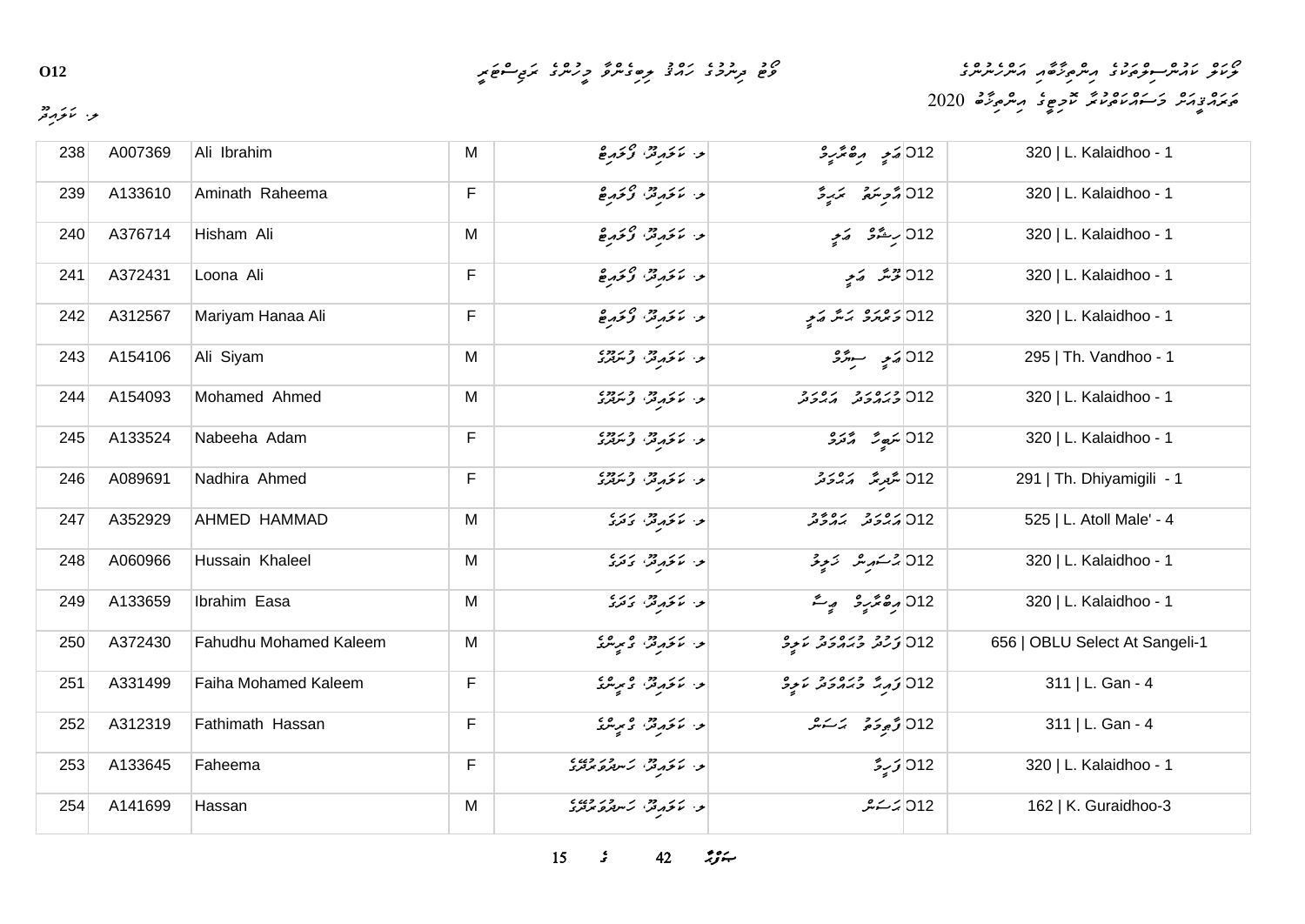*sCw7q7s5w7m< o<n9nOoAw7o< sCq;mAwBoEw7q<m; wBm;vB* م من المرة المرة المرة المرجع المرجع في المركبة 2020<br>مجم*د المريض المربوط المربع المرجع في المراجع المركبة* 

| ,, ,        |  |
|-------------|--|
| ىر. ئاتومىز |  |
|             |  |

| 255 | A133626 | Zulaikha Moosa   | F            | و . ئۈگرۈش كەنگەنى بىرلىرى | 012 كانج تحديث فتحر شد                 | 320   L. Kalaidhoo - 1   |
|-----|---------|------------------|--------------|----------------------------|----------------------------------------|--------------------------|
| 256 | A312220 | Aishath Humaiza  | F            | و ، ئاڭروقر، ئارچى         | 012 مەم شىم ئىق بۇ                     | 525   L. Atoll Male' - 4 |
| 257 | A133676 | Aminath Nadheefa | $\mathsf F$  | والأقراري كرويمي           | 012 مُّ حِ سَمَّ سَمَّدٍتَّر           | 320   L. Kalaidhoo - 1   |
| 258 | A133675 | Hawwa Zahira     | $\mathsf{F}$ | و ، ئەقەق ئۇنىڭ            | 012 ئەيمۇ ھىم بىر                      | 320   L. Kalaidhoo - 1   |
| 259 | A312221 | Mariyam Athira   | $\mathsf{F}$ | والأقرار كروندج            | 012 كەبھەر ئەھ بۇ بۇ                   | 320   L. Kalaidhoo - 1   |
| 260 | A312218 | Mohamed Fayaz    | M            | والأقرار كروندج            | 012 <i>ۋېرونى ۋېژىن</i>                | 320   L. Kalaidhoo - 1   |
| 261 | A312224 | Shamweel Abbas   | M            | و ، ئەقەقرى ئوچمى          | $2.53$ خۇم بۇ ئەرگىسىسى                | 525   L. Atoll Male' - 4 |
| 262 | A012925 | Ahmed Waheed     | M            | و ، ئاڭرونى كۆپرى          | 012 كەش <sup>ى</sup> كەر قەرىقر        | 122   B. Eydhafushi - 2  |
| 263 | A132296 | Aminath Waheeda  | $\mathsf F$  | و ، ئاڭەتى ئۈمرى           | 012 <i>مُّ حِسَمُ مَ</i> يَرَّمُ       | 525   L. Atoll Male' - 4 |
| 264 | A105144 | Mariyam Waheeda  | $\mathsf{F}$ | و ، ئاڭرونى، ئام بولا      | 012 كەندىرى كەرىگە                     | 525   L. Atoll Male' - 4 |
| 265 | A026991 | Moosa Waheed     | M            | و ، ئاڭرونۇ، كوپرى         | 012 جي تھ تھا تھ                       | 525   L. Atoll Male' - 4 |
| 266 | A311686 | Ahmed Shargeef   | M            | و ، ئەقەق ئۇم              | 012 <i>22.5 شەمرىي</i> ۇ               | 320   L. Kalaidhoo - 1   |
| 267 | A133549 | Aminath Yasfaa   | $\mathsf F$  | ى ئەنزەق رەي               | 012 مٌ <i>جِينَهُ مَنْ شَوَّ</i>       | 320   L. Kalaidhoo - 1   |
| 268 | A311687 | Fathmath Yumna   | $\mathsf{F}$ | ى ئەنزەق ئۇي               | 012 <i>وُّجِودَة</i> م <i>ُ</i> وْسُرَ | 525   L. Atoll Male' - 4 |
| 269 | A311689 | Haleemath Ifaga  | $\mathsf{F}$ | ى ئەنزەق ئۇي               | 012 كەردە مۇگ                          | 525   L. Atoll Male' - 4 |
| 270 | A041730 | Hassan Afeef     | M            | ى ئەنزەق ئۇي               | 012 پرسش کەروژ                         | 320   L. Kalaidhoo - 1   |
| 271 | A133756 | Hawwa Khaleela   | F            | ى ئەنگەنىڭ ئەھمىي          | 012 <i>بَرْدُوَ</i> دَمِوَدَ           | 525   L. Atoll Male' - 4 |

 $16$  *s*  $42$  *z***<sub>3</sub>**  $\frac{2}{3}$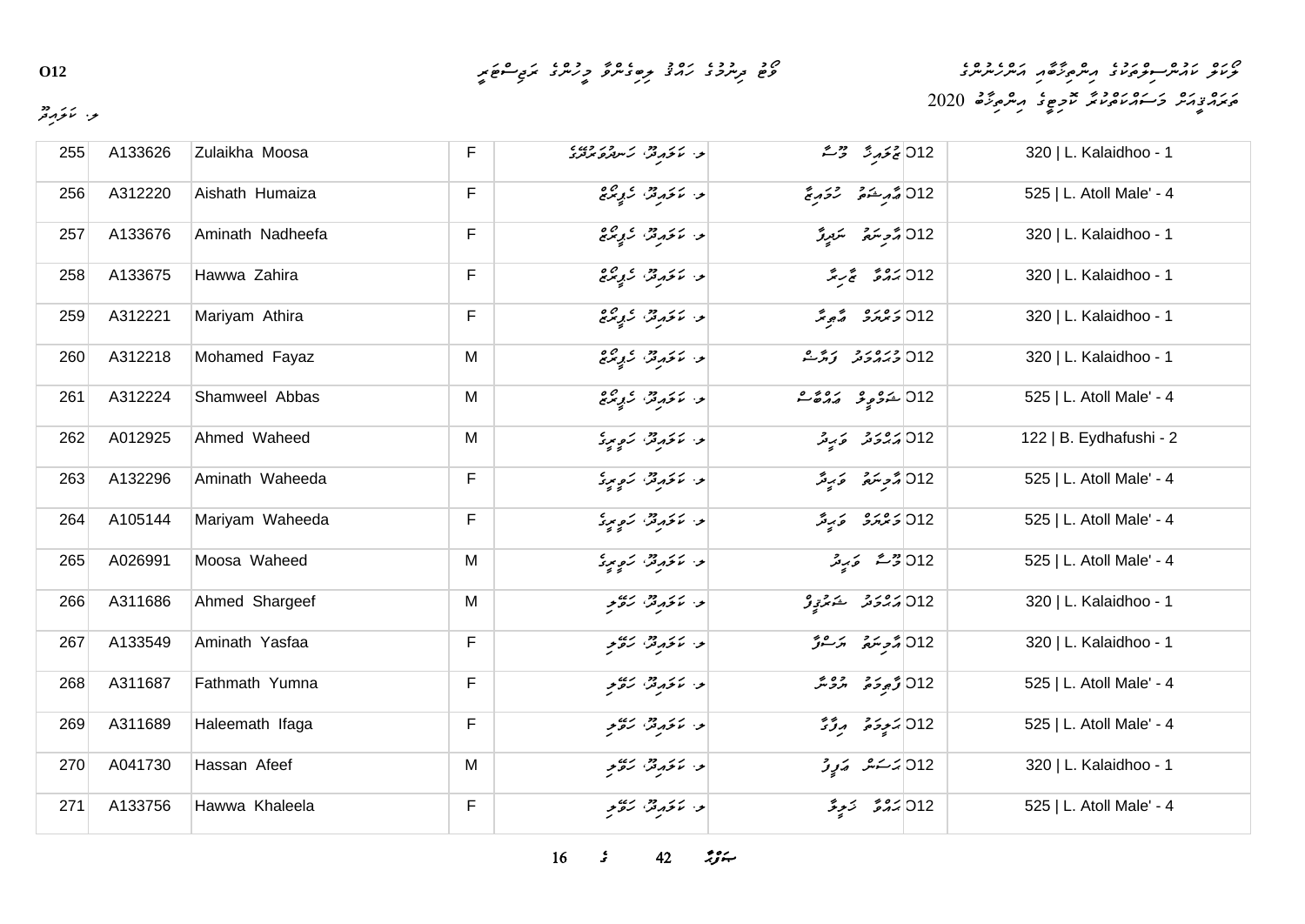*sCw7q7s5w7m< o<n9nOoAw7o< sCq;mAwBoEw7q<m; wBm;vB* م من المرة المرة المرة المرجع المرجع في المركبة 2020<br>مجم*د المريض المربوط المربع المرجع في المراجع المركبة* 

| $\overline{\phantom{a}}$ |  |
|--------------------------|--|
| ىو. مەمەمە               |  |
|                          |  |

| 272 | A323662 | Khadheejath Shafyga     | $\mathsf{F}$ | و ، ئەقەق رەپى        | 012 كىمپىقى ھىمپ <sup>ى</sup> تىگە بىر      | 525   L. Atoll Male' - 4 |
|-----|---------|-------------------------|--------------|-----------------------|---------------------------------------------|--------------------------|
| 273 | A311685 | Mariyam Nihula          | $\mathsf{F}$ | و ، ئائۇرۇش رىيىمى    | 012 كەنگەنى سىڭگ                            | 320   L. Kalaidhoo - 1   |
| 274 | A092944 | Abdulla Naseem          | M            | و كورود رؤود          | 012 <i>مَەھْتَر</i> اللە سَرَسِو <i>نَى</i> | 320   L. Kalaidhoo - 1   |
| 275 | A133661 | Aminath Raheema         | $\mathsf F$  | و ، ئائۇرۇش رەپرورى   | 012 مٌ مِسَمٌ سَرَبِرَّ                     | 320   L. Kalaidhoo - 1   |
| 276 | A312375 | Ahmed Azzam             | M            | و ، ئاڭروش رېڭرى      | $5502$ $222$ $012$                          | 525   L. Atoll Male' - 4 |
| 277 | A065443 | Ali Rasheed Umar Yoosuf | M            | و ، ئاڭروش پەنگەنى    | 012 كەي ترىنېدىر كەرىر مەرجۇ                | 320   L. Kalaidhoo - 1   |
| 278 | A134043 | Mohamed Abdul Rahman    | M            | و ، ئۇرۇش پەترى       | 012 <i>درورو ده ده ده و د</i>               | 320   L. Kalaidhoo - 1   |
| 279 | A133619 | Moosa Rasheed           | M            | و ، ئەقرىق پەنگەى     | 012 فخرشته مخرجونژ                          | 320   L. Kalaidhoo - 1   |
| 280 | A424371 | Raya Rasheed            | $\mathsf F$  | و ، ئاڭەتر، بەشگە،    | 012 بَرْتَرٌ - بَرَشِيشٌ                    | 320   L. Kalaidhoo - 1   |
| 281 | A424370 | Reema Rasheed           | $\mathsf{F}$ | و ، ئەقەق بەشقا       | 012] سرِدَّ - سَرَشوِسْ                     | 320   L. Kalaidhoo - 1   |
| 282 | A046413 | Ibrahim Qasim           | M            | و ، ئاڭروقر، رەمجى بە | 012 مەھ ئەربى - ئۇسور                       | 320   L. Kalaidhoo - 1   |
| 283 | A121447 | Ahmed Shaffah           | M            | و ، ئاڭروقر، روزناس   | 012 كەبروتر شەھرىر                          | 311   L. Gan - 4         |
| 284 | A121449 | Aminath Nasira          | $\mathsf F$  | و ، ئائەرىش رومىس     | 012 مُّ مِيهُمْ مُسْبِعُهُ                  | 320   L. Kalaidhoo - 1   |
| 285 | A121451 | Fathimath Shifa         | F            | و ، ئاڭروقر، روزناس   | 012 رُّجِرَةُ مُسِرَّ                       | 525   L. Atoll Male' - 4 |
| 286 | A328218 | Abdullah Raif           | M            | و ، ئاڭرىق رېڭۇر      | 012 كەھىراللە م <i>ەرى</i> ر                | 525   L. Atoll Male' - 4 |
| 287 | A133641 | Ahmed Areef             | M            | و ، ئاڭروش روزۇر      | 012 كەندى كەيدۇ                             | 525   L. Atoll Male' - 4 |
| 288 | A312354 | Ali Rafiu               | M            | و ، ئاڭرىق رىڭگەر     | 012 <i>۾ ڇپي جي</i>                         | 525   L. Atoll Male' - 4 |

 $17$  *s*  $42$  *i*<sub>s</sub> $\div$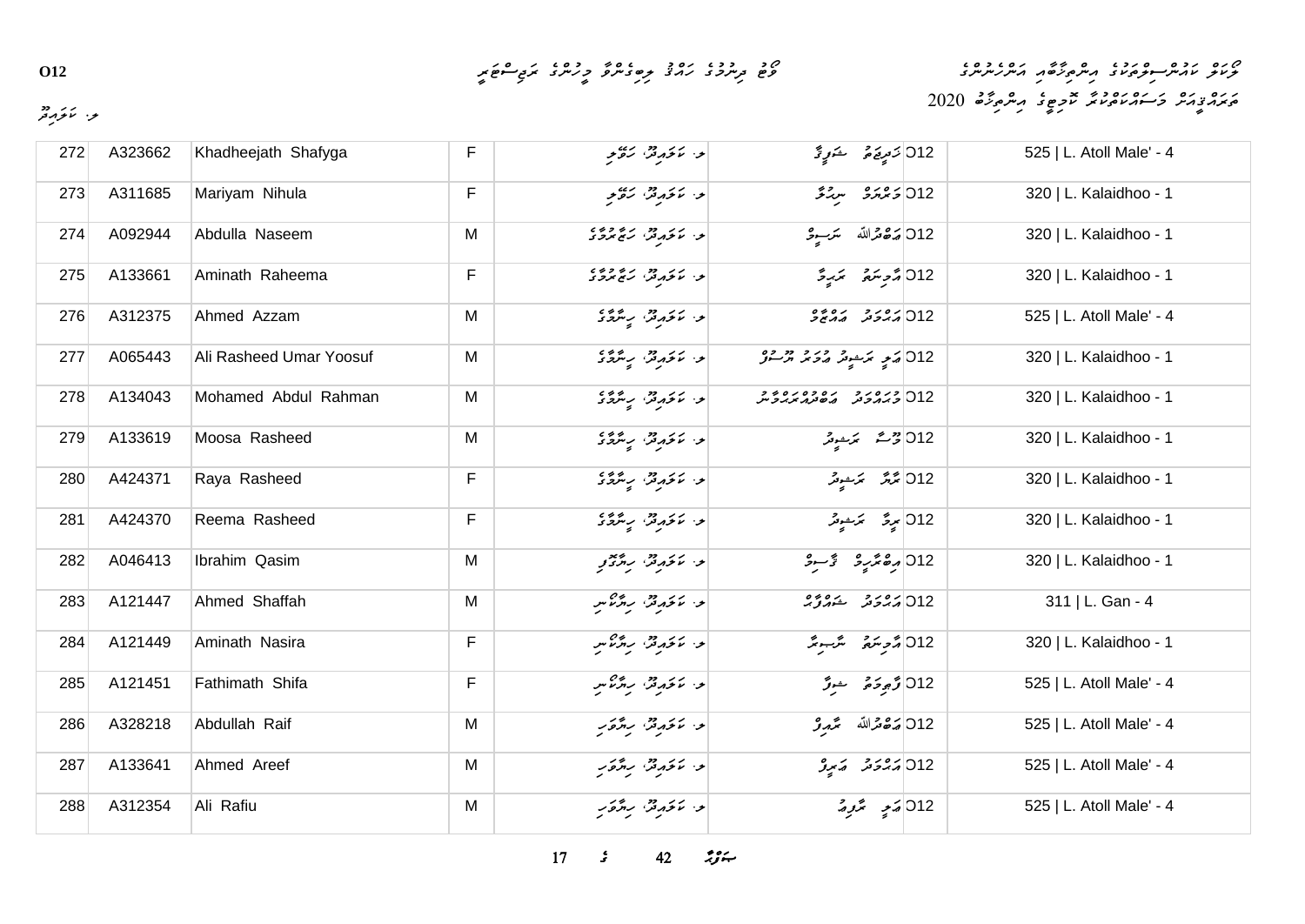*sCw7q7s5w7m< o<n9nOoAw7o< sCq;mAwBoEw7q<m; wBm;vB* م من المرة المرة المرة المرجع المرجع في المركبة 2020<br>مجم*د المريض المربوط المربع المرجع في المراجع المركبة* 

| י ככ     |  |
|----------|--|
| ىق سەھەم |  |
|          |  |

| 289 | A133510 | Athifa Ibrahim                | $\mathsf{F}$ | و ، ئاڭدىق رىڭدۇر                | 012 مۇق مەھمگەپە                                    | 320   L. Kalaidhoo - 1     |
|-----|---------|-------------------------------|--------------|----------------------------------|-----------------------------------------------------|----------------------------|
| 290 | A312311 | Fathimath Aliya               | $\mathsf F$  | و ، ئاڭدىق رىۋۇر                 | 012 <i>وُّجِ حَقَّ</i> م <i>ُّحِيثُ</i>             | 320   L. Kalaidhoo - 1     |
| 291 | A312312 | Ibrahim Rifau                 | M            | و ، ئاڭدىق رىڭگەر                | 012 مەھمگىرى مىرگە                                  | 525   L. Atoll Male' - 4   |
| 292 | A328217 | <b>Ismail Rifaee</b>          | M            | و ، ئاڭدىق رىڭگەر                | 012 <sub>م</sub> رىت <sub>ۇمپ</sub> ۇ بر <i>ۇ</i> پ | 320   L. Kalaidhoo - 1     |
| 293 | A011103 | Mohamed Rafeeu                | M            | و ، ئاڭدىق رىڭگەر                | 012 <i>ۋىزۇ جۇ ئىزۇ</i>                             | 320   L. Kalaidhoo - 1     |
| 294 | A133729 | Abdulla Imad                  | M            | و ، ئەكەنى رىزۇڭرىگى ئ           | 012 كەنھەراللە مەدىر                                | 285   Dh. Kudahuvadhoo - 2 |
| 295 | A312921 | Aishath Thooba Shakeel        | $\mathsf F$  | أوا الأكراري المركوكرالوجو       | 012 مُرِسْدَمُ ۚ مِنْ سَرِيْرِ                      | 525   L. Atoll Male' - 4   |
| 296 | A133728 | Fathimath Muneera             | $\mathsf F$  | أوا الأقراري الرادية وكريمونو    | 012 رَّجِ دَمَّةَ _ دُسِيَّةَ                       | 320   L. Kalaidhoo - 1     |
| 297 | A341305 | Fathimath Thoola Shakeel      | $\mathsf F$  | أوا الأكراري المركوكرالوجو       | 012 ژ <sub>ّج</sub> ودَ ۾ "دُوَ خَس <i>رِ</i> و     | 320   L. Kalaidhoo - 1     |
| 298 | A312916 | Haleemath Sameela             | F            | و ، ئەكەرتى رىزوچە ئىي ۋ         | 012 كَمْ وِدَةْ مَسْ كَمْ يَوْمَدُ                  | 525   L. Atoll Male' - 4   |
| 299 | A133745 | Hawwa Haula                   | $\mathsf F$  | و ، ئاڭرىق رىزچەكرېمۇ            | $5.72$ $5.2$ $012$                                  | 331   GA. Kon'dey - 1      |
| 300 | A103333 | Hussain Ibrahim               | M            | أوا الأكراري الراكر وكالرواقع    | 012 ترىسىر مەھزىرى                                  | 320   L. Kalaidhoo - 1     |
| 301 | A341306 | <b>Mohamed Thaaif Shakeel</b> | M            | أوا الأقراري الرادية وكريمونو    | 012 دېرو دي. پورو خوړنو                             | 525   L. Atoll Male' - 4   |
| 302 | A104152 | Yoosuf Shakeel                | M            | أوا الأكراري الراكر وكالرواقع    | 012 تېرىنىق ئىقتىرقى                                | 320   L. Kalaidhoo - 1     |
| 303 | A058880 | Fathimath Waheeda             | F            | و ، ئەكەرلەش كەنگەنى بىرى ھەم كە | 012 <i>ؤُوِحَ</i> مَدِمَّرٌ                         | 320   L. Kalaidhoo - 1     |
| 304 | A354775 | <b>Ismail Vildhan Yoosuf</b>  | M            | و ، مَعَهُ قِرْءٌ ، رَفَرَهُ مِ  | 012م ڪمر پوءِ و پونگر ترگيبو ۾                      | 525   L. Atoll Male' - 4   |
| 305 | A114690 | Ahmed Siham                   | M            | و ، ئەقەرىق رىمرو ئ              | 012 كەندى قىرىنىچە                                  | 320   L. Kalaidhoo - 1     |

 $18$  *s*  $42$  *n***<sub>s</sub>** $\frac{2}{5}$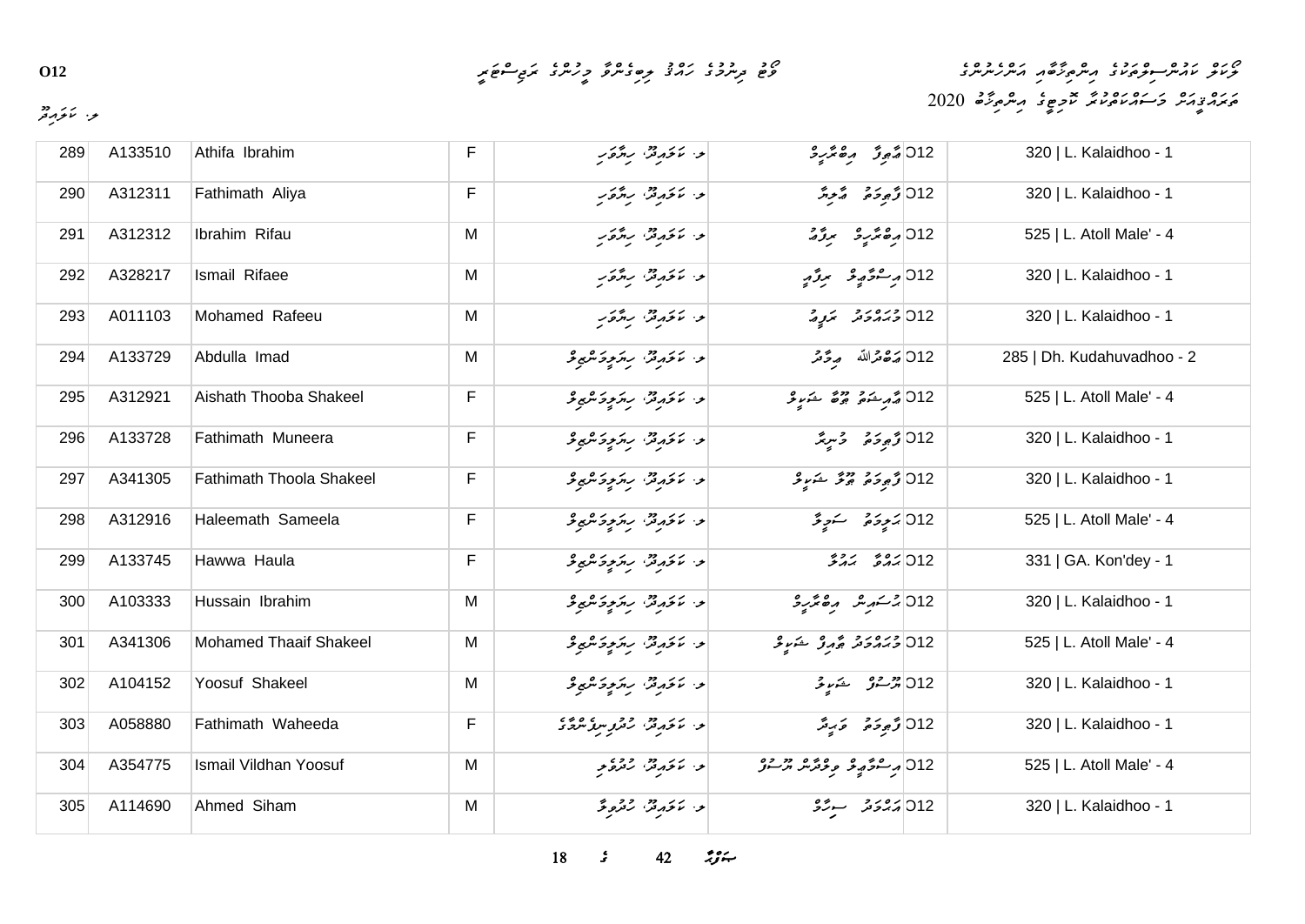*sCw7q7s5w7m< o<n9nOoAw7o< sCq;mAwBoEw7q<m; wBm;vB* م من المرة المرة المرة المرجع المرجع في المركبة 2020<br>مجم*د المريض المربوط المربع المرجع في المراجع المركبة* 

| 306 | A133512 | Aishath Ibrahim      | F  | و ، ئەقەرىق رىرە ئە           | 012 مۇرىشمۇ بەھ ئىر بى                        | 320   L. Kalaidhoo - 1   |
|-----|---------|----------------------|----|-------------------------------|-----------------------------------------------|--------------------------|
| 307 | A311654 | Ahmed Imran          | M  | والأقرار فرود و و و و ع       | 012 <i>222 مۇمۇنى</i> ر                       | 320   L. Kalaidhoo - 1   |
| 308 | A133533 | Aishath Abdul Rahman | F  | كمخارج المتحمد فرائع والمحاوي | 012 مەم شوق مەھەرمەم ب                        | 525   L. Atoll Male' - 4 |
| 309 | A311655 | Aishath Dhiyana      | F  | و ، ئاقەق 222                 | 012 ۾ په ڪنھ - مرمگنگر                        | 320   L. Kalaidhoo - 1   |
| 310 | A311656 | Fathimath Shaidha    | F  | والأقهاش ولاوه                | 012 زَّجِرَةَ شَّهِ شَّ                       | 525   L. Atoll Male' - 4 |
| 311 | A133746 | Mariyam Shamoona     | F  | و نکوماتی کرده                | 012 كەبىر بەر ھەشىر                           | 525   L. Atoll Male' - 4 |
| 312 | A311653 | Mohamed Imran        | M  | و نکوماتی کرده                | 012 <i>ۇنەمۇقى مۇقىتى</i> ر                   | 525   L. Atoll Male' - 4 |
| 313 | A133535 | Nahida Mohamed       | F  | و ، ئەقەق ئەدە ،              | 012 <i>مگرىدگە ئىمكەم</i> گە                  | 320   L. Kalaidhoo - 1   |
| 314 | A027925 | Adam Ahmed           | M  | و ، ئەقەق ئەسىرىيەتلى         | 012 كەترى كەردىتى                             | 320   L. Kalaidhoo - 1   |
| 315 | A121424 | Fathimath Hassan     | F  | و ، ئائۇرۇش راس ئىر ئىرىگە    | 012 ز <sub>ىمبو</sub> رى ئەسەمىر              | 320   L. Kalaidhoo - 1   |
| 316 | A136078 | Ismail Azmeen        | M  | و ، ئەكەرلىق راشلىر بىرىدى    | 012 <sub>م</sub> رشۇ <sub>م</sub> پۇ كەنج چىر | 525   L. Atoll Male' - 4 |
| 317 | A133708 | Abdul Raheem Ali     | M  | و کوروژ مرگزده                | 012 <i>مەھەممىر بىر مۇ</i> ر                  | 320   L. Kalaidhoo - 1   |
| 318 | A136077 | Adam Shahid          | M  | و کوکروژ مرکزدی               | 012 كەنىۋە شەرىتى                             | 320   L. Kalaidhoo - 1   |
| 319 | A136820 | Ahmed Shahid         | M  | و کوکرفر و دره ده             | 012 كەنزىق ئىقرىتر                            | 525   L. Atoll Male' - 4 |
| 320 | A374626 | Aishath Shaiha       | F. | و کوکروژ مرکزدی               | 012 مەم ئىقمى ئىقمەتمە                        | 320   L. Kalaidhoo - 1   |
| 321 | A312708 | Ali Sanif            | M  | و کوکرفر و ده ده              | 012ھ پر گھور                                  | 525   L. Atoll Male' - 4 |
| 322 | A312685 | Ali Shahid           | M  | و کوکروژ دیون                 | 012  رَمِ شَرِيرٌ                             | 325   GA. Vilin'gili - 3 |

*19 s* 42 *i*<sub>s</sub> $\approx$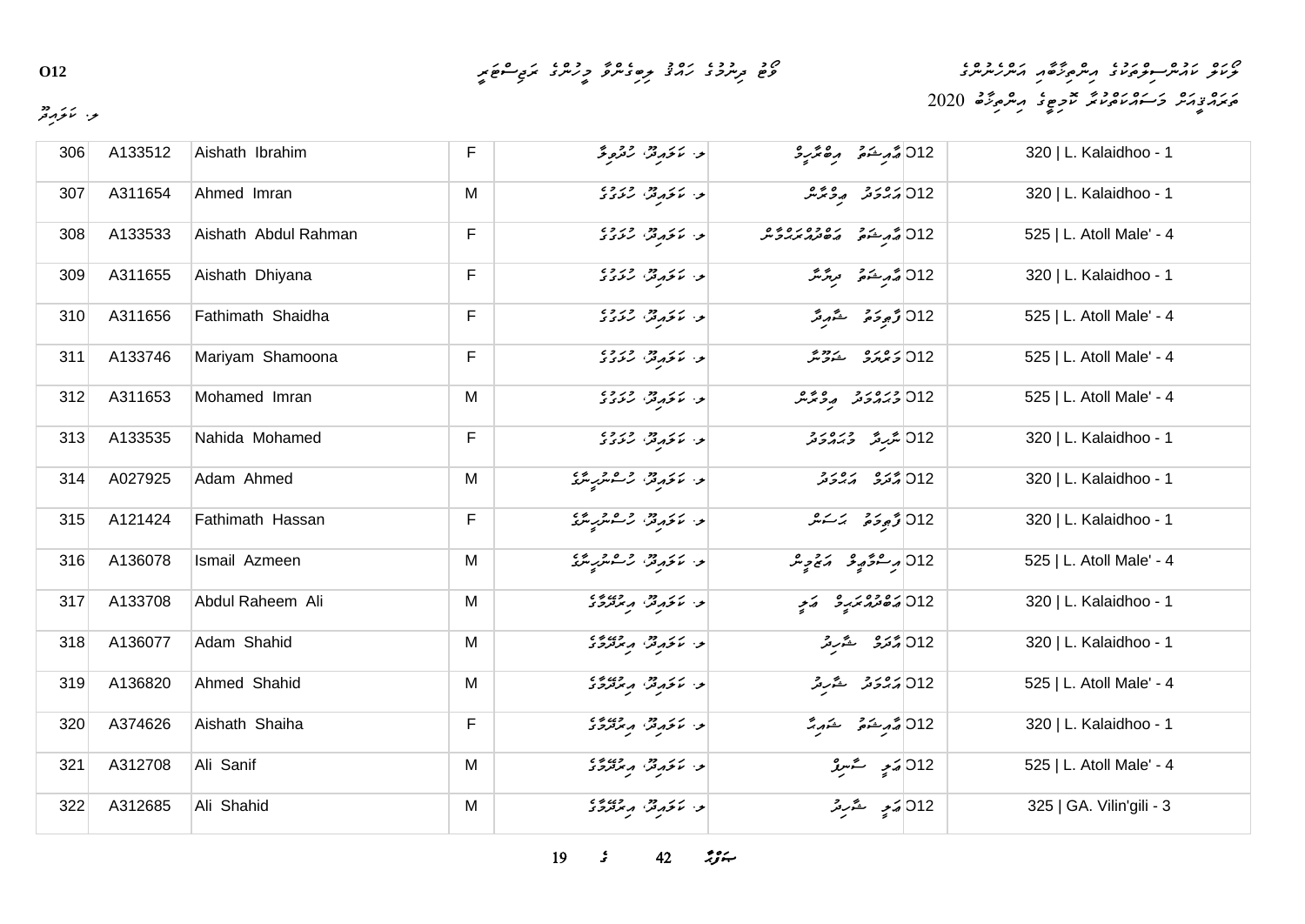*sCw7q7s5w7m< o<n9nOoAw7o< sCq;mAwBoEw7q<m; wBm;vB* م من المرة المرة المرة المرجع المرجع في المركبة 2020<br>مجم*د المريض المربوط المربع المرجع في المراجع المركبة* 

| 323 | A077603 | Aminath Riyasha  | F            | و کوروژ پروژوی             | 012 مُّ حِ سَمَّة مُسِمَّثَة مُّ       | 320   L. Kalaidhoo - 1                    |
|-----|---------|------------------|--------------|----------------------------|----------------------------------------|-------------------------------------------|
| 324 | A312707 | Hassan Shahid    | M            | و· ناكروژه و پرتروی        | 012 بزسترشر مقررتمر                    | 560   Hulhumale', Ehenihen - 8            |
| 325 | A133709 | Ibrahim Shahid   | M            | و· ناكروژه و پرتروی        | 012 مەھ ئۇر ئاس ئىسىمىتىكى ئىس         | The Sun Siyam Iru Fushi Maldives -<br>398 |
| 326 | A312665 | Mariyam Riyasha  | F            | و کوروژ مروروی             | 012 كەبۇرۇ بىر ئەشق                    | 560   Hulhumale', Ehenihen - 8            |
| 327 | A131916 | Mohamed Shahid   | M            | و· ناكروژه و پرتروی        | 012 ق. يرو قر مستمريز                  | 320   L. Kalaidhoo - 1                    |
| 328 | A312711 | Moosa Shahid     | M            | و کوکرفر پروروی            | 012 فق شىرىتىر                         | 560   Hulhumale', Ehenihen - 8            |
| 329 | A135659 | Rugiyya Riyasha  | F            | و نکورتر میتروی            | 012 ترتوپرهر مرمرمگ                    | 320   L. Kalaidhoo - 1                    |
| 330 | A133710 | Shameema Mohamed | $\mathsf F$  | و کورن مرور                | 012  شەرِرَة - 25,3%                   | 320   L. Kalaidhoo - 1                    |
| 331 | A133547 | Abdul Muhaimin   | M            | و ، ئاڭروش و برگرو ،       | 012 كەھىرى <i>ۋە ئەم</i> رىرى <i>گ</i> | 320   L. Kalaidhoo - 1                    |
| 332 | A132921 | Aminath Waleedha | $\mathsf{F}$ | و ، ئاڭرىق مەترىم ئ        | 012 مٌ مِسَمٌ – مَ مِسَّ               | 320   L. Kalaidhoo - 1                    |
| 333 | A311721 | Mohamed Imaan    | M            | و ، ئاڭروقر، مەنزۈي ئ      | 012 <i>ۋېزودى م</i> ېۋىر               | 525   L. Atoll Male' - 4                  |
| 334 | A068378 | Shafeena Ismail  | F            | و ، ئاڭرىق مەنگەم ئ        | 012] ڪنوپنگ - ميڪوچي گ                 | 525   L. Atoll Male' - 4                  |
| 335 | A026542 | Abdulla Shakeeb  | M            | و کورن ده ده ۲۶۵           | 012 كەچمەللە خىرى                      | 320   L. Kalaidhoo - 1                    |
| 336 | A311660 | Hawwa Sakeema    | F            | والمتوردة المروه والمعا    | 012   يَدْرُقُ سَنَبِيقُ               | 320   L. Kalaidhoo - 1                    |
| 337 | A032153 | Abdul Raheem Ali | M            | والأكراري فأسكر بالمحالج   | 012 كەھەر كەرچە كەمچە                  | 320   L. Kalaidhoo - 1                    |
| 338 | A311504 | Ahmed Sobah      | M            | والأكرار وحماله والمتكامرة | 012 كەبروتر بەھەر                      | 525   L. Atoll Male' - 4                  |
| 339 | A103540 | Ali Abdul Rahman | M            | والأكروج لكركون            | 012 كەبىر بەھەرمەر ئەھر                | 320   L. Kalaidhoo - 1                    |

 $20$  *s*  $42$  *z*  $2\frac{1}{2}$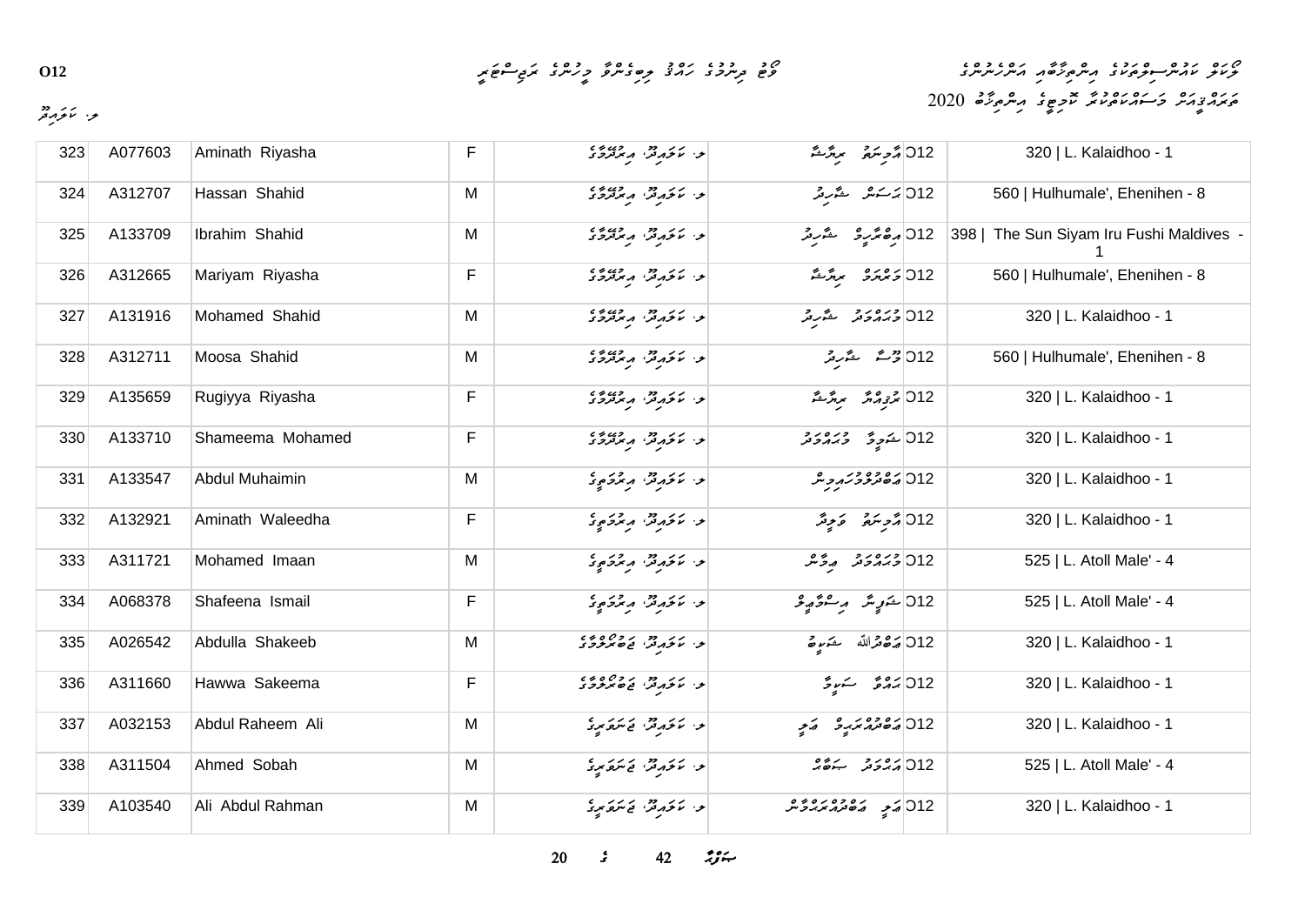*sCw7q7s5w7m< o<n9nOoAw7o< sCq;mAwBoEw7q<m; wBm;vB* م من المرة المرة المرة المرجع المرجع في المركبة 2020<br>مجم*د المريض المربوط المربع المرجع في المراجع المركبة* 

| י ככ        |  |
|-------------|--|
| و• المرار م |  |
|             |  |

| 340 | A311503 | Fathmath Thohira | F           | والأكروج فأمكر مركح                 | 012 رَّجِوحَةُ تَجْرِبَّدُ                               | 316   L. Fonadhoo - 3    |
|-----|---------|------------------|-------------|-------------------------------------|----------------------------------------------------------|--------------------------|
| 341 | A133516 | Ibrahim Ali      | M           | والأقرار فتم يتكامره                | 012 <i>مەھتىپ</i> ۇ ك <i>ەي</i>                          | 320   L. Kalaidhoo - 1   |
| 342 | A133511 | Mariyam Ibrahim  | $\mathsf F$ | والأكروم فالكريمي                   | 012 كوبرېزى بەھ ئېرىۋ                                    | 320   L. Kalaidhoo - 1   |
| 343 | A024726 | Ahmed Ali        | M           | والأكرار والمستكم والمحافية         | 012 <i>ړې. څې</i> ته په                                  | 320   L. Kalaidhoo - 1   |
| 344 | A312261 | Aishath Saaiga   | $\mathsf F$ | و ، ئاڭروش ئاسھىردى                 | 012 مەم ئىقتىم ئىستىم قىچ                                | 525   L. Atoll Male' - 4 |
| 345 | A133698 | Aminath Safeena  | $\mathsf F$ | والأكراري فالتكامرة والمحا          | 012 مٌ حِسَمَۃٌ سَوَرٍ مَدَّ                             | 320   L. Kalaidhoo - 1   |
| 346 | A312257 | Fathmath Shahuma | $\mathsf F$ | والأكرار فالكرودة                   | 012 رَّجِ دَمَ صَدَرْدً                                  | 320   L. Kalaidhoo - 1   |
| 347 | A312372 | Jaufar Ahmed     | M           | والأقرار والمتحا المتحا بروائي      | 012 غەرىپە كەردىتە                                       | 525   L. Atoll Male' - 4 |
| 348 | A305857 | Mohamed Ahmed    | M           | والأكرار والمستكم والمحافية         | 012 دېمبروتر كېمبروتر                                    | 320   L. Kalaidhoo - 1   |
| 349 | A133699 | Raamiz Ahmed     | M           | والأكرار والمستكم والمحافية         | 012 ترّديع سي در در ا                                    | 525   L. Atoll Male' - 4 |
| 350 | A312259 | Rugiyya Ahmed    | $\mathsf F$ | والأكرار فالكرودة                   |                                                          | 305   L. Dhanbidhoo - 1  |
| 351 | A133548 | Khadeeja Adam    | $\mathsf F$ |                                     | 012 <i>كَتعي</i> قَ مُرَّمَرَدُ                          | 320   L. Kalaidhoo - 1   |
| 352 | A128449 | Adam Khaleel     | M           | و ، مَا قَرْمِ فِي الْمَرْيَ        | 012 <i>مُمَرَّدٌ</i> دَمِر <i>ِیْ</i>                    | 316   L. Fonadhoo - 3    |
| 353 | A128451 | Ahmed Khaleel    | M           | و ، مَا قَرْمِرْ فَيْ قَرْمِرِي     | 012   پَرْدُوَسْ _ زَمٍ تَى عَمَّدَ                      | 320   L. Kalaidhoo - 1   |
| 354 | A312954 | Fathimath Sama   | F           | و ، مَا قَرْمِرْتُمْ ، فَيَ فَرِيدٌ | 012 ۇ <sub>جو</sub> رۇ سۇ                                | 525   L. Atoll Male' - 4 |
| 355 | A128470 | Ibrahim Khaleel  | M           | و ، مَا قَرْمِرْتُمْ ، فَيَ فَرِي   | 012 <sub>م</sub> ەنگ <sub>ىي</sub> ۇ   زى <sub>چ</sub> ۇ | 525   L. Atoll Male' - 4 |
| 356 | A312952 | Khadheeja Ahmed  | F           | و ، مَا قَرْمِرْ فَيْ قَرْمِرَ      |                                                          | 525   L. Atoll Male' - 4 |

 $21$  *s*  $42$  *n***<sub>s</sub>** $\frac{2}{5}$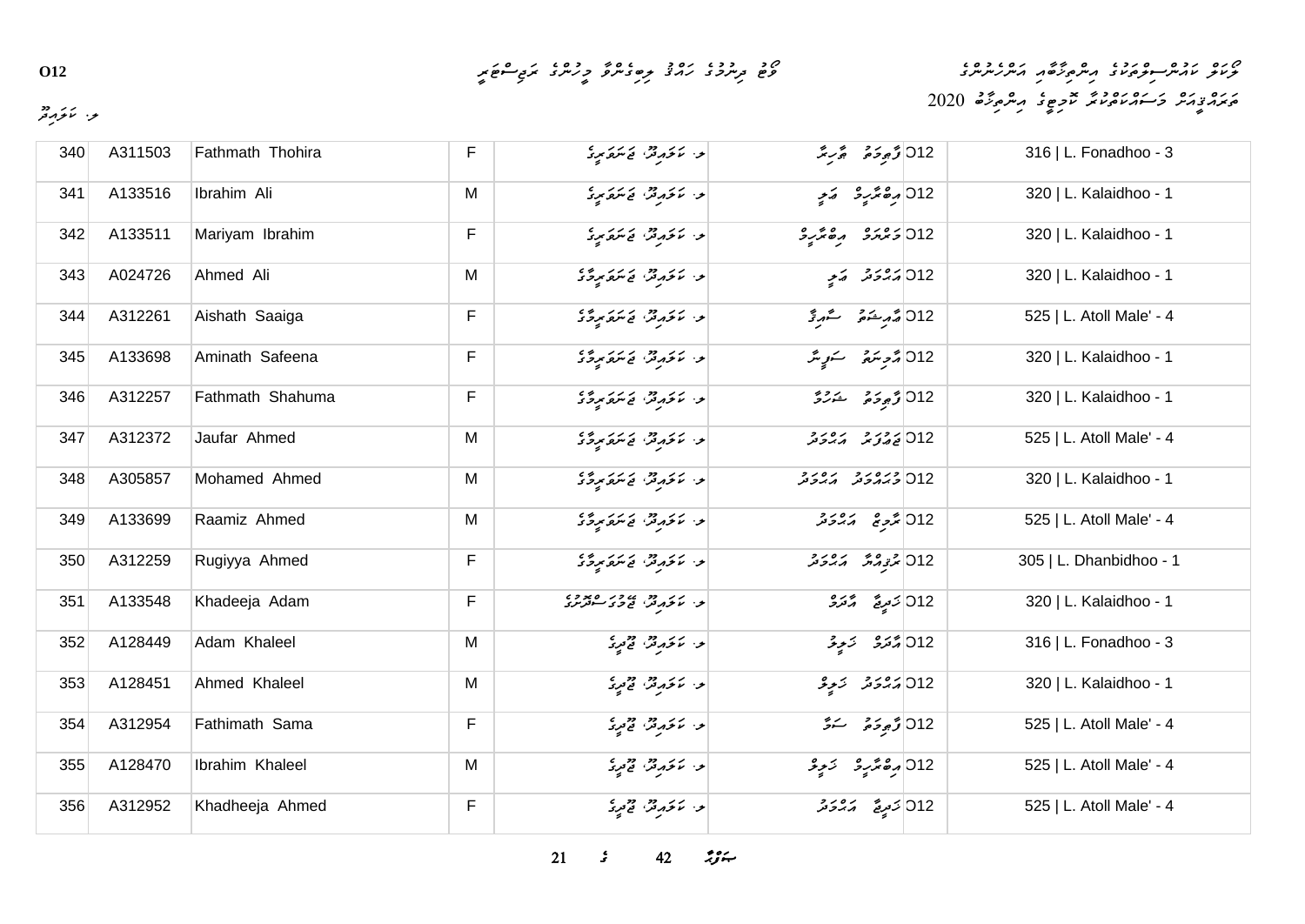*sCw7q7s5w7m< o<n9nOoAw7o< sCq;mAwBoEw7q<m; wBm;vB* م من المرة المرة المرة المرجع المرجع في المركبة 2020<br>مجم*د المريض المربوط المربع المرجع في المراجع المركبة* 

| $\overline{\phantom{a}}$ |  |  |
|--------------------------|--|--|
| ىو. مەمەمە               |  |  |

| 357 | A312931 | Mohamed Khaleel           | M            | و ، ئەقرىرى قامرى               | 012 <i>وَبَہُ وَمَدْ</i> دَمِوْ وَ             | 320   L. Kalaidhoo - 1         |
|-----|---------|---------------------------|--------------|---------------------------------|------------------------------------------------|--------------------------------|
| 358 | A133747 | Moosa Ahmed               | M            | و ، مَا قَرْمِرْ فَيْ قَرْمِرِي | 012 ص پروتر                                    | 560   Hulhumale', Ehenihen - 8 |
| 359 | A133736 | Rugiyya Gasim             | $\mathsf F$  | و ، مَا قَرْمِ فِي الْمَرِي     | 012 - جرة مركز - تخ سبور                       | 320   L. Kalaidhoo - 1         |
| 360 | A412602 | Sajidha Ahmed             | $\mathsf F$  | و ، مَا قَرْمِ فِي الْمَرِي     | 012 گىم قىم ئەركىمىتى كىل                      | 525   L. Atoll Male' - 4       |
| 361 | A407282 | Shaheedha Ahmed           | M            | و ، مَا قَرْمِرْ فَيْ قَرْمِرَى | 012 ڪر <i>پنگ مذکر دگر</i>                     | 525   L. Atoll Male' - 4       |
| 362 | A133748 | Sheeza Ahmed              | $\mathsf F$  | و ، مَا قَرْمِرْ فَيْ قَرِيرٌ   | 012 حي <i>مة - مُدْوَنْ</i> رُ                 | 525   L. Atoll Male' - 4       |
| 363 | A136076 | Shifaza Ahmed             | F            | والممكوماتي المحافرى            |                                                | 525   L. Atoll Male' - 4       |
| 364 | A311453 | Adam Humaam               | M            | و کوړن کړي                      | $33.2$ $32/012$                                | 525   L. Atoll Male' - 4       |
| 365 | A133506 | Aishath Nasira            | $\mathsf F$  | والمتورقة المعقرى               | 012 مۇم شىقى ئىسى ئىر                          | 320   L. Kalaidhoo - 1         |
| 366 | A311454 | Aishath Rishfa            | $\mathsf{F}$ | و کوړنځه روووه                  | 012 م <i>ۇم شۇمۇ</i> بىر شۇ <i>م</i> ۇ         | 525   L. Atoll Male' - 4       |
| 367 | A311455 | Fathimath Shafiya Mohamed | $\mathsf F$  | و کوړنځه روووه                  | 012 ز <sub>ۇ</sub> چەر شۇرى <i>گە جەمەدى</i> ر | 320   L. Kalaidhoo - 1         |
| 368 | A141725 | Hawwa Rishma              | $\mathsf{F}$ | والمتورفة المروودة              | 012 كەمگە ئەر يىش                              | 560   Hulhumale', Ehenihen - 8 |
| 369 | A311457 | Hussain Nasooh            | M            | والمتوكدي الأودون               | 012 برُسَمَ مِنْ سَرَسِيْنَهُ                  | 560   Hulhumale', Ehenihen - 8 |
| 370 | A311456 | Mariyam Raufa             | $\mathsf{F}$ | والمتورقة المعقرى               | 012 كەبىر ئەرگە ئەرگە                          | 320   L. Kalaidhoo - 1         |
| 371 | A133505 | Shafee Rishwan            | M            | و کوړنځه روووه                  | 012 گو پرڪوگر                                  | 525   L. Atoll Male' - 4       |
| 372 | A036891 | Ali Mohamed               | M            | و ، ئەقەرىق ئابرۇق              | 012 <i>ڇَجِ وَبَرُوَتَرُ</i>                   | 320   L. Kalaidhoo - 1         |
| 373 | A312576 | Easa Azim                 | M            | و ، ئاڭەتى ، ئابرۇي             | 012 ۾ ٿُ گھُجو گ                               | 525   L. Atoll Male' - 4       |

 $22$  *s*  $42$  *n***<sub>s</sub>** $\frac{2}{5}$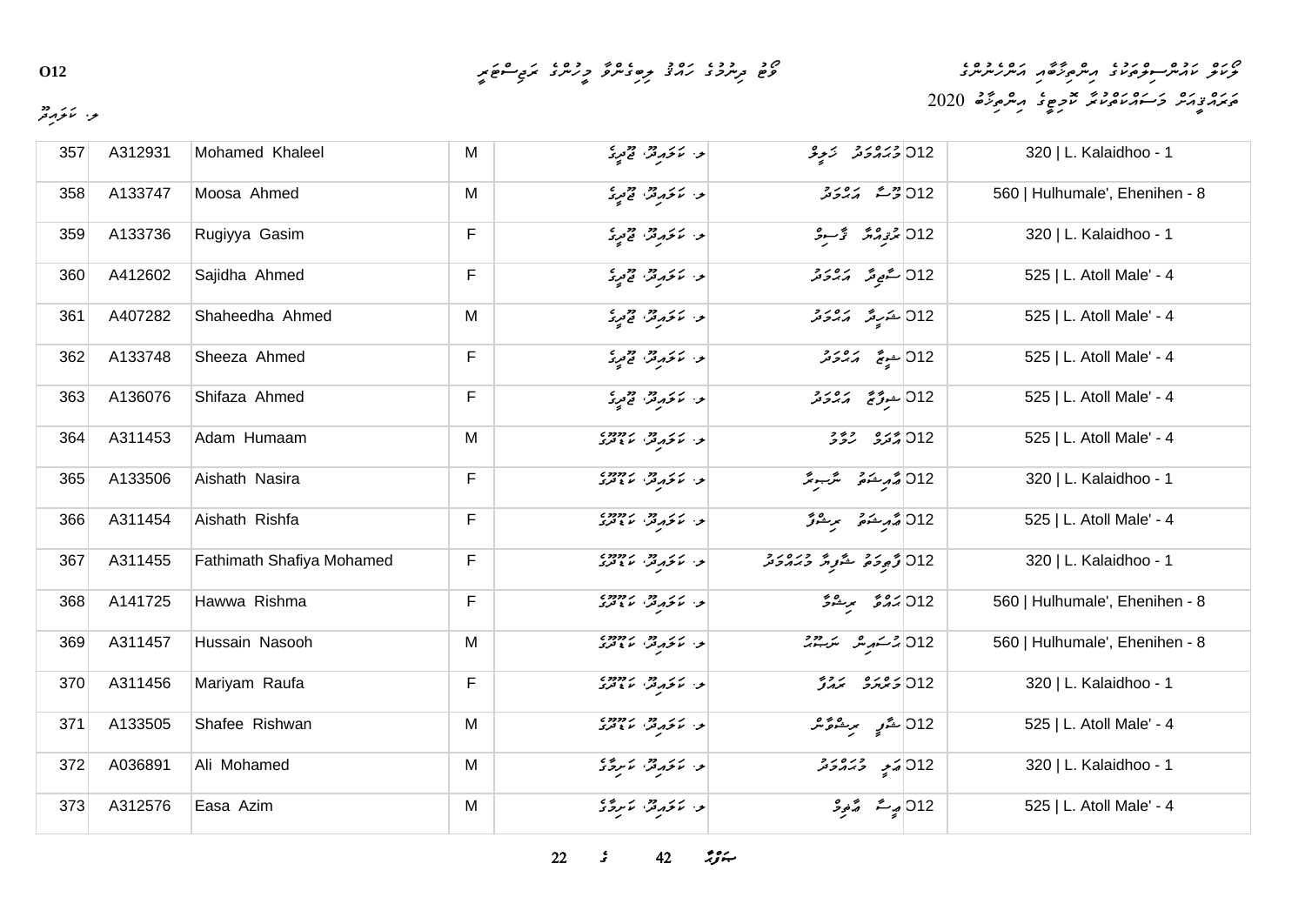*sCw7q7s5w7m< o<n9nOoAw7o< sCq;mAwBoEw7q<m; wBm;vB* م من المرة المرة المرة المرجع المرجع في المركبة 2020<br>مجم*د المريض المربوط المربع المرجع في المراجع المركبة* 

| $\overline{\phantom{a}}$ |  |  |
|--------------------------|--|--|
| ىو، سورىر                |  |  |
|                          |  |  |

| 374 | A133630 | Fathmath Waheedha | F           | و ، ئەقەرىق ئابرۇقى       | 012 ۇ <sub>ج</sub> و <i>خىۋە ھې</i> رى <i>گ</i> | 320   L. Kalaidhoo - 1           |
|-----|---------|-------------------|-------------|---------------------------|-------------------------------------------------|----------------------------------|
| 375 | A312575 | Mariyam Zaahiya   | $\mathsf F$ | و ، ئاڭروقر، ئاپروگو      | 012 كەبھەر قى تج بەتگە                          | 525   L. Atoll Male' - 4         |
| 376 | A312038 | Aishath Wizna     | $\mathsf F$ | ى ئائۇرىق ئاشوپرىشى       | 012 مۇم شەقر بويى ئىگە                          | 320   L. Kalaidhoo - 1           |
| 377 | A073918 | Hawwa Nazneen     | $\mathsf F$ | ى ئاڭەق ئاشوپرىشى         | 012 كَنْدْدْدْ مْسَنْجْسِرْسْر                  | 560   Hulhumale', Ehenihen - 8   |
| 378 | A312025 | Hussain Javiz     | M           | ى ئائۇرىق ئاشوپرىشى       | 012 پرڪيريش ٿھ موتھ                             | 525   L. Atoll Male' - 4         |
| 379 | A312032 | Mariyam Liusha    | $\mathsf F$ | ى ئائۇرىق ئاشوپرىشى       | 012 كەبىر ئەرقىقە                               | 525   L. Atoll Male' - 4         |
| 380 | A312029 | Mohamed Shaneez   | M           | ى ئائۇرىق ئاشوپرىشى       | 012 دېم دېمريز کې مشتر پنځ                      | 560   Hulhumale', Ehenihen - 8   |
| 381 | A312036 | Moosa Riswan      | M           | ى ئاكرىرى ئاشرىرىشى       | 012 وَيْسُهُ بِرِسْتَوَيْتَر                    | 525   L. Atoll Male' - 4         |
| 382 | A311443 | Aminath Moosa     | F           | و ، ئەكرىرى ، ئويۇي       | 012 مَّ مِسَمَّد حَمَّ                          | 320   L. Kalaidhoo - 1           |
| 383 | A069999 | Haleema Ibrahim   | F           | و ، ئەكرىرى ئامرىكرى      | 012 ك <sub>ى</sub> چى مەھمىچە                   | 525   L. Atoll Male' - 4         |
| 384 | A044922 | Hawwa Ibrahim     | $\mathsf F$ | و ، ئەقرىرى ئامرىكى       | 012 ئەمۇھ مەھەممىيە 3.                          | 453   Maafushi Jail - 2          |
| 385 | A133752 | Mohamed Naeem     | M           | و ، ئاڭرىق ، ئايرىنگە     | 012 <i>  3223 \$ متمدٍ \$</i>                   | 320   L. Kalaidhoo - 1           |
| 386 | A124059 | Moosa Naeem       | M           | و ، ئەكرىرى ، ئويۇي       | 012 جُمْعَہ شَہْرَ \$                           | 569   Kulhudhuffushi, Ehenihen-1 |
| 387 | A067967 | Sadha Ibrahim     | $\mathsf F$ | و ، ئەقرىق ، ئويىتمە      | 012 سَمَّةَ مَّدَّ مِنْ مِحْدَبِ دَّ            | 158   K. Maafushi - 2            |
| 388 | A133508 | Zaheena Ibrahim   | F           | و ، ئاڭرىق ، ئايرىنگە     | 012 ىَرِيْرَ بِرەڭرىرِدْ                        | 320   L. Kalaidhoo - 1           |
| 389 | A312286 | Ahmed Thoha       | M           | و ، ئەكەرلىر، ئامرۇنجەگەر | 012 كەبۇر قۇرىم                                 | 525   L. Atoll Male' - 4         |
| 390 | A254866 | Aishath Hussain   | F           | و ، ئەكەرلىر، ئامرۇنجەگەر | 012 مۇم شەمۇر سىمبەشر                           | 320   L. Kalaidhoo - 1           |

 $23$  *s* **42** *n***<sub>3</sub> <b>***n*<sub>3</sub> *n*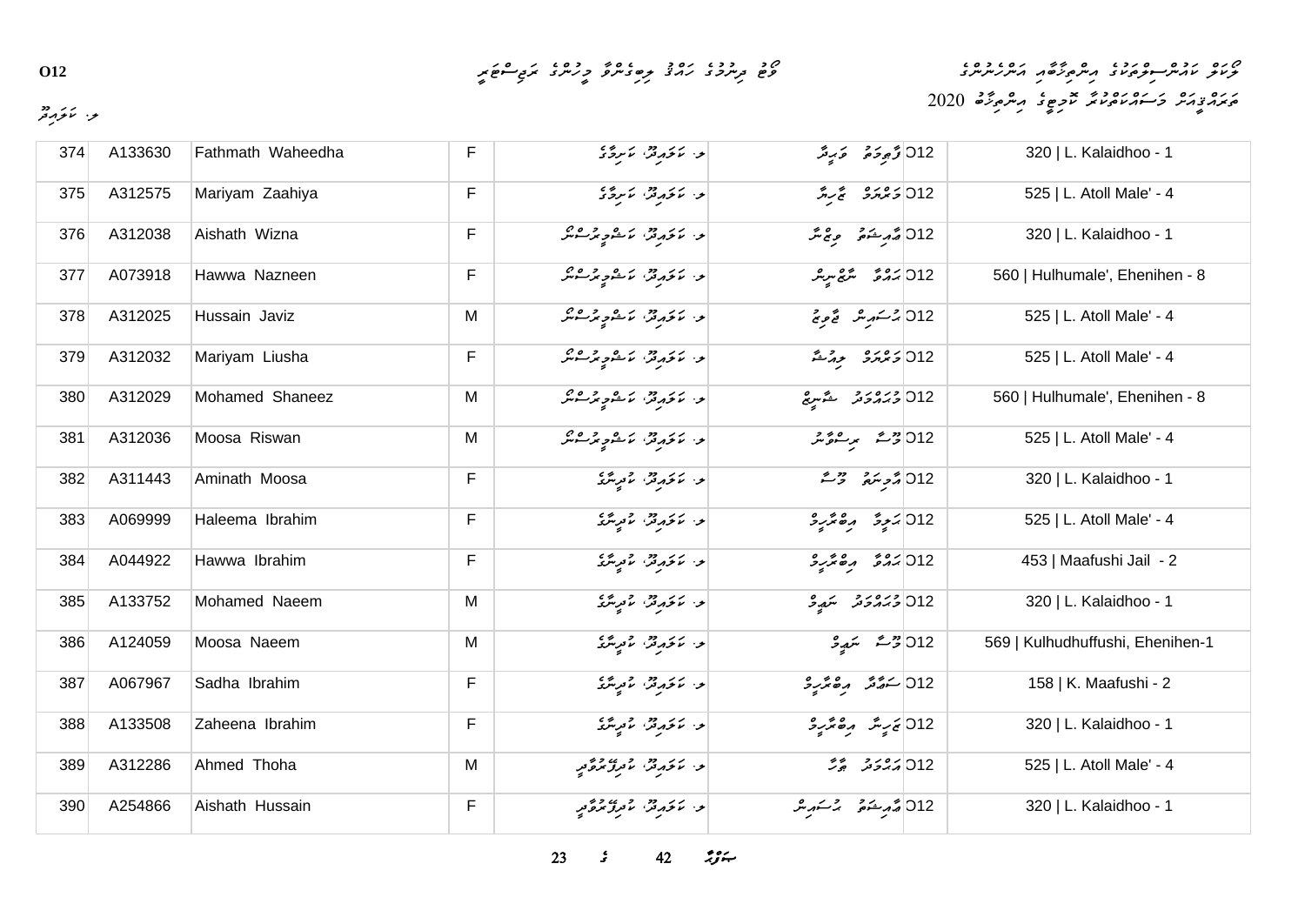*sCw7q7s5w7m< o<n9nOoAw7o< sCq;mAwBoEw7q<m; wBm;vB* م من المرة المرة المرة المرجع المرجع في المركبة 2020<br>مجم*د المريض المربوط المربع المرجع في المراجع المركبة* 

| $\overline{\phantom{a}}$ |  |
|--------------------------|--|
| ىر. ئاتومىز              |  |
|                          |  |

| 391 | A138252 | Aminath Hussain   | F            | و ، ئەخرىرى ، ئورۇ ئرۇمر                                         | 012 مۇجەتتى ب <sub>ە</sub> جەمرىكە      | 525   L. Atoll Male' - 4      |
|-----|---------|-------------------|--------------|------------------------------------------------------------------|-----------------------------------------|-------------------------------|
| 392 | A133664 | Fathimath Hussain | F            | و ، ئۈرۈش ئامرۇنزىرگەر                                           | 012 ۇ <sub>ج</sub> ودۇ گەسىرى <i>گ</i>  | 320   L. Kalaidhoo - 1        |
| 393 | A282770 | Hussain Gasim     | M            | و ، ئاڭەق ، ئابورگە ئاھۇم                                        | 012 برڪيريش ٿڙسوش                       | 320   L. Kalaidhoo - 1        |
| 394 | A133663 | Naasif Hussain    | M            | و ، ئۈرۈش ئامرۇنرۇمر                                             | 012 مگرسوژ پر تئے ہر مگر                | 320   L. Kalaidhoo - 1        |
| 395 | A133586 | Ahmed Hassan      | M            | و گروه وه وه ور ه پروه<br>و گروهی کانگریزی ستربری                | 012 كەبروتىر كەسكىلى                    | 311   L. Gan - 4              |
| 396 | A134048 | Gasim Hassan      | M            |                                                                  | 012 تۇسىۋە بەسكىلە                      | 525   L. Atoll Male' - 4      |
| 397 | A133587 | Hassan Moosa      | M            | د کرد. دو وه ود ه دون<br>د کوکړنو، کامرمر <sub>ک</sub> وکسوترنړۍ | 012 پرسٹر تی تھ                         | 568   Villimale' Ehenihen - 3 |
| 398 | A312047 | Mohamed Hassan    | M            | و گروه وه وه ور ه پروه<br>و گروهی کانگریزی ستربری                | 012 دېم دېمر تر ټرين                    | 80   N. Magoodhoo - 1         |
| 399 | A133507 | Adam Naseem       | M            | و ، ئاقەتق جۇئا                                                  | 012 مُمَرَّدُ - سَرَ-دِرْ               | 525   L. Atoll Male' - 4      |
| 400 | A133509 | Ahmed Naseem      | M            | ى ئەقەبىق جۇئا                                                   | 012   دَيْرْدَتْرَ - سَرَ-دِرْ          | 320   L. Kalaidhoo - 1        |
| 401 | A158543 | Aishath Rahma     | $\mathsf{F}$ | و ، مَعَهِ فِرْ مِعَهُ                                           | 012 مُ مِسْمَعِ مَرَكَّرٌ               | 525   L. Atoll Male' - 4      |
| 402 | A311409 | Aishath Shabana   | $\mathsf F$  | ى ئەقەبىق جۇئا                                                   | 012 م <i>ۇم ش<del>ەھ شى</del>ڭ ئىگە</i> | 2   HA. Uligamu - 1           |
| 403 | A114482 | Hassan Ibrahim    | M            | ى ئەقەبىق جۇئا                                                   | 012 ئەسىر مەھمگەيدى                     | 320   L. Kalaidhoo - 1        |
| 404 | A055332 | Hussain Fahumee   | M            | و ، ئاقەتق بوقرا                                                 | 012  پرستهر ترژ <sub>مچ</sub>           | 525   L. Atoll Male' - 4      |
| 405 | A133551 | Mariyam Rinzy     | F            | و ، ئەقەرشى بويدى                                                | 012 كۇپرىۋە مېشىپ                       | 320   L. Kalaidhoo - 1        |
| 406 | A041867 | Mohamed Zahir     | M            | و ، ئەقەرشى مەمرى                                                | 012 دېم دېمر تم تريز                    | 320   L. Kalaidhoo - 1        |
| 407 | A133570 | Zulaikha Yoosuf   | F            | و ، ئاقەتق ووڭ                                                   | 012 كېمخوړنځ پېژمندنو                   | 320   L. Kalaidhoo - 1        |

 $24$  *s*  $42$  *z*  $2\frac{2}{3}$  *x*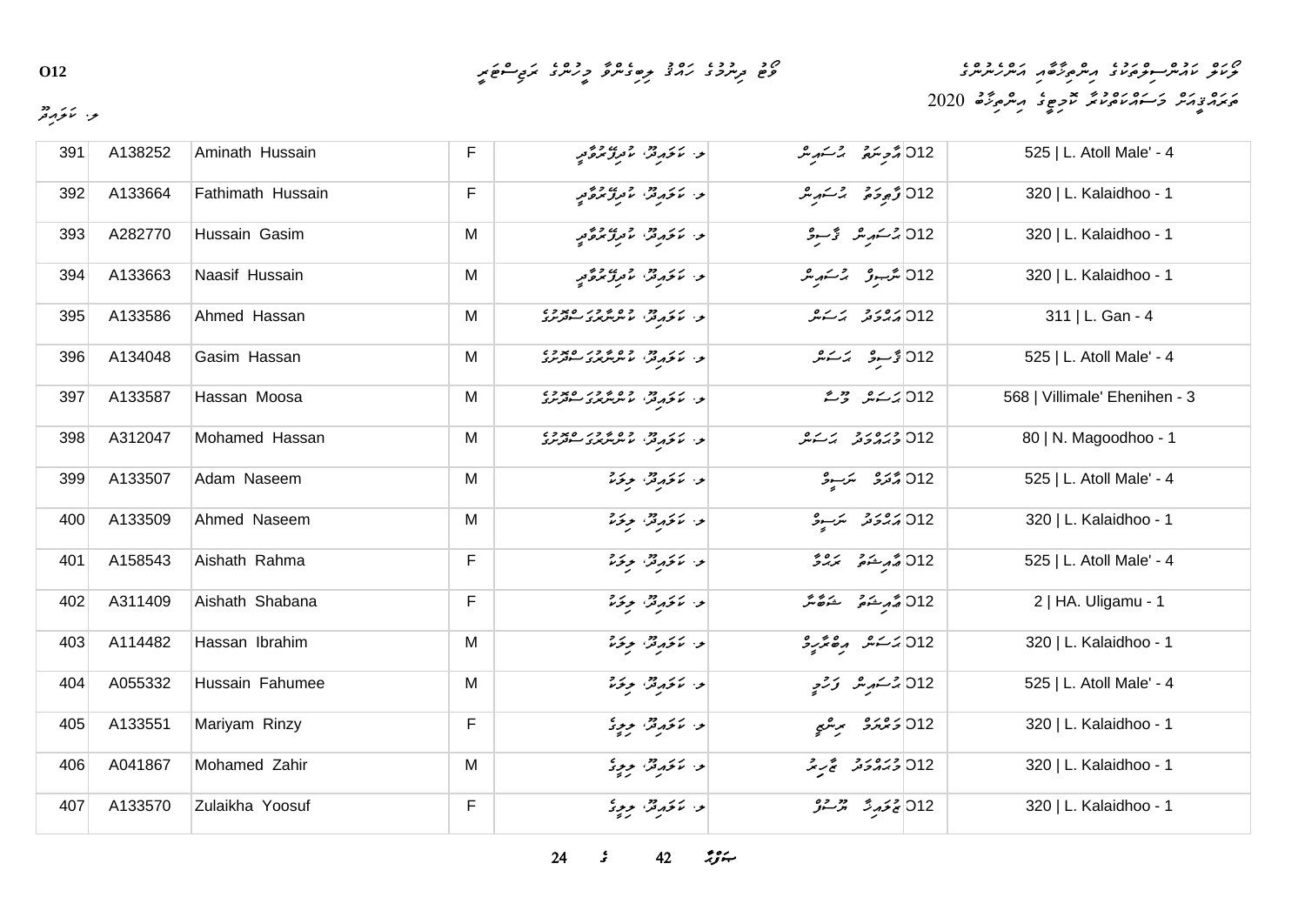*sCw7q7s5w7m< o<n9nOoAw7o< sCq;mAwBoEw7q<m; wBm;vB* م من المرة المرة المرة المرجع المرجع في المركبة 2020<br>مجم*د المريض المربوط المربع المرجع في المراجع المركبة* 

| ,,,,         |  |
|--------------|--|
| و• المرار تر |  |
|              |  |

| 408 | A066647 | Aminath Rasheeda  | $\mathsf{F}$ | و ، ئاڭروقر، دەئمى ئوق      | 012 مَّ حِسَمَۃ سَمَسِيقَہ                       | 320   L. Kalaidhoo - 1         |
|-----|---------|-------------------|--------------|-----------------------------|--------------------------------------------------|--------------------------------|
| 409 | A076738 | Ilyas Moosa       | M            | و ، مَوَمِنْ وُصَحِبَمُو    | 012م پروگر شہر حق                                | 525   L. Atoll Male' - 4       |
| 410 | A133631 | Aminath Sodig     | $\mathsf F$  | والأقهاش وواده              | 012 گەجە ئىكرچى ئىستىرچ                          | 320   L. Kalaidhoo - 1         |
| 411 | A133629 | Hareera Mohamed   | $\mathsf{F}$ | والأقهاش وتحالون            | 012 كىمبەنگە ئ <i>ۇنەڭ قە</i>                    | 320   L. Kalaidhoo - 1         |
| 412 | A023605 | Mohamed Sadig     | M            | والأقراري وكالروه           | 012 دېرورو جگورتی                                | 320   L. Kalaidhoo - 1         |
| 413 | A133627 | Nasheeda Saadigu  | $\mathsf F$  | و ، ئاقەتى ئەرەپ            | 012 مَرَسُومَّہ گے مرتج                          | 453   Maafushi Jail - 2        |
| 414 | A082554 | Shameema Sodig    | F            | و ، ئاقەتى ئەدە ،           | 012 ڪورگ سگورگر                                  | 525   L. Atoll Male' - 4       |
| 415 | A133633 | Zulaikha Sodig    | F            | و ، ئاقەتى ئەدە ،           | 012 كى <i>خەر</i> ئەسىر ئىستىر تەرىخ             | 525   L. Atoll Male' - 4       |
| 416 | A102678 | Ahmed Muhuthaar   | M            | و ، ئەقرىق دى               | 012 كەبرو قارقۇمۇ                                | 320   L. Kalaidhoo - 1         |
| 417 | A363818 | Aishath Unoosha   | $\mathsf{F}$ | و ، ئەقەرشى ئ               | 012 <sub>م</sub> ُّم <i>ِي شَهْرِ مُ</i> مُّرْتُ | 320   L. Kalaidhoo - 1         |
| 418 | A133730 | Aminath Ali       | $\mathsf F$  | و ، ئەقرىق دى               | 012 مٌ حِسَمَ مَعٍ                               | 320   L. Kalaidhoo - 1         |
| 419 | A363897 | Hussain Muaz      | M            | ى ئەترەرىش ۋە               | 012 برڪبر عرمي حي                                | 525   L. Atoll Male' - 4       |
| 420 | A406944 | Mohamed Ayaz      | M            | و ، ئەقرەتى 35              | 012 جەمھەر مەمگى                                 | 525   L. Atoll Male' - 4       |
| 421 | A092363 | Hawwa Zahira      | $\mathsf F$  | والأقرارين وحمي             | 012 ئەيمۇ ئىچ بىر                                | 525   L. Atoll Male' - 4       |
| 422 | A133678 | Faheema Mohamed   | F            | و ، ئاڭروقرا دېمرگړي        | 012 تۇرپۇ ئەممەم ئەر                             | 560   Hulhumale', Ehenihen - 8 |
| 423 | A312976 | Haleemath Vaseema | $\mathsf F$  | والأكرار وللمرور وللمرورة و | 012] بَرْجِرَة _ وَسِرِدًّ                       | 320   L. Kalaidhoo - 1         |
| 424 | A133679 | Mohamed Fazneen   | M            | و ، ئاڭروقر، ئەقرىردۇ ئ     | 012 ۇرۇۋۇ ئۇچمىرىلا                              | 320   L. Kalaidhoo - 1         |

 $25$  *s* **42** *n***<sub>3</sub> <b>***n*<sub>3</sub> *n*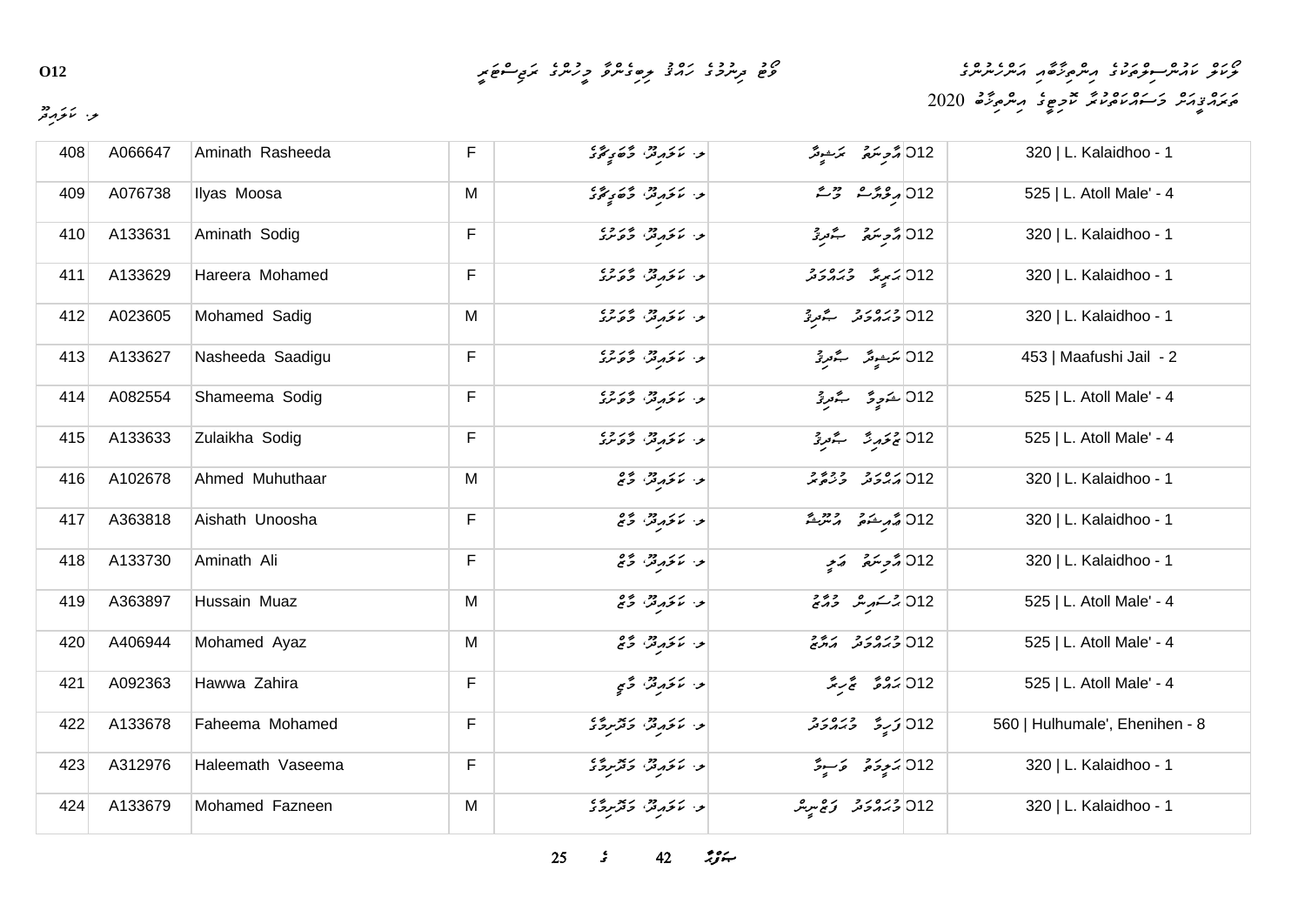*sCw7q7s5w7m< o<n9nOoAw7o< sCq;mAwBoEw7q<m; wBm;vB* م من المرة المرة المرة المرجع المرجع في المركبة 2020<br>مجم*د المريض المربوط المربع المرجع في المراجع المركبة* 

| $\overline{\phantom{a}}$ |  |
|--------------------------|--|
| ىر. ئاتومىز              |  |
|                          |  |

| 425 | A094692 | Rugiyya Rashma         | F            | و ، ئاڭروش كەترىردۇ ئ        | 012 <i>بڭ<sub>ۇ</sub>م</i> ىگە بەلسىمى       | 7   HA. Ihavandhoo - 1         |
|-----|---------|------------------------|--------------|------------------------------|----------------------------------------------|--------------------------------|
| 426 | A133677 | Sanfa Shahuma          | F            | و ، ئاڭروقر، ئەقرىردۇ ئ      | 012 سُمْرٌ شَرْرٌ                            | 320   L. Kalaidhoo - 1         |
| 427 | A133187 | Adila Easa             | $\mathsf{F}$ | و عَوَمِنْ وَمِنْ            | 012 مٌ مِرمَّۃ پہ بے                         | 320   L. Kalaidhoo - 1         |
| 428 | A312273 | Ahmed Adil             | M            | و ، ئاڭروق دارد              | 012 كەش <sup>ى</sup> كەنگە ئەربى             | 320   L. Kalaidhoo - 1         |
| 429 | A312274 | Mohamed Alim           | M            | والأقرارة وأرق               | 012 دېرونه گړو                               | 525   L. Atoll Male' - 4       |
| 430 | A133665 | Suhaila Raheema        | $\mathsf{F}$ | والأقرارة وأرق               | 012  س <i>ترتمب</i> ونژ تمری <sub>م</sub> وژ | 560   Hulhumale', Ehenihen - 8 |
| 431 | A312271 | Suvaida Raheema        | $\mathsf{F}$ | والأقرارة وردة               | 012 <i>ستوم</i> يتر بر <sub>يچ</sub> و       | 320   L. Kalaidhoo - 1         |
| 432 | A133666 | Ubaidath Raheema       | $\mathsf{F}$ | والأقرارة وأرق               | 012 <i>مەھەمەتمۇ تىرى</i> دۇ                 | 456   India / Trivandrum - 1   |
| 433 | A352001 | Aminath Sameeha        | $\mathsf{F}$ | و مكورتى 35                  | 012 گەجەتىقى سەجەتتە                         | 320   L. Kalaidhoo - 1         |
| 434 | A406940 | Hawwa Maisha           | F            | وا الأقراري الأنجار          | 012 كَمَدْهُمْ - كَامِسْةٌ -                 | 320   L. Kalaidhoo - 1         |
| 435 | A133603 | Mariyam Hassan         | $\mathsf{F}$ | وا الأقراري الأنجار          | 012 كەنگەنىڭ بەشكەنلەر                       | 320   L. Kalaidhoo - 1         |
| 436 | A007322 | Moosa Rasheed          | M            | ى ئەترەق 35                  | 012 جي مگر مئر مقر                           | 320   L. Kalaidhoo - 1         |
| 437 | A035630 | Mohamed Naseem         | M            | و ، ئاقەتى ئاقى              | 012  32.3 كى سَرَسِ بىر                      | 320   L. Kalaidhoo - 1         |
| 438 | A312383 | Ali Aman               | M            | و ، ئاڭرىق دۇدۇ.             | 012 كەير كەنزىش                              | 320   L. Kalaidhoo - 1         |
| 439 | A133642 | Aminath Abdul Rahman   | $\mathsf{F}$ | أوا لأقرارهما وكرونمو        | 012 مُوسَع مەھىرمىدى مە                      | 320   L. Kalaidhoo - 1         |
| 440 | A133643 | Fathimath Abdul Rahman | $\mathsf F$  | و ، ، دَرِيْنَ ، دَ دَوَهِ ، | 012 ژ <sub>جو</sub> زه مەمەرەبەر             | 320   L. Kalaidhoo - 1         |
| 441 | A133634 | Mariyath Umar          | F            | والأقراشي وكمروني            | 012 گەبىرىنى ھەدىمە                          | 320   L. Kalaidhoo - 1         |

 $26$  *s*  $42$  *z*  $2\frac{3}{5}$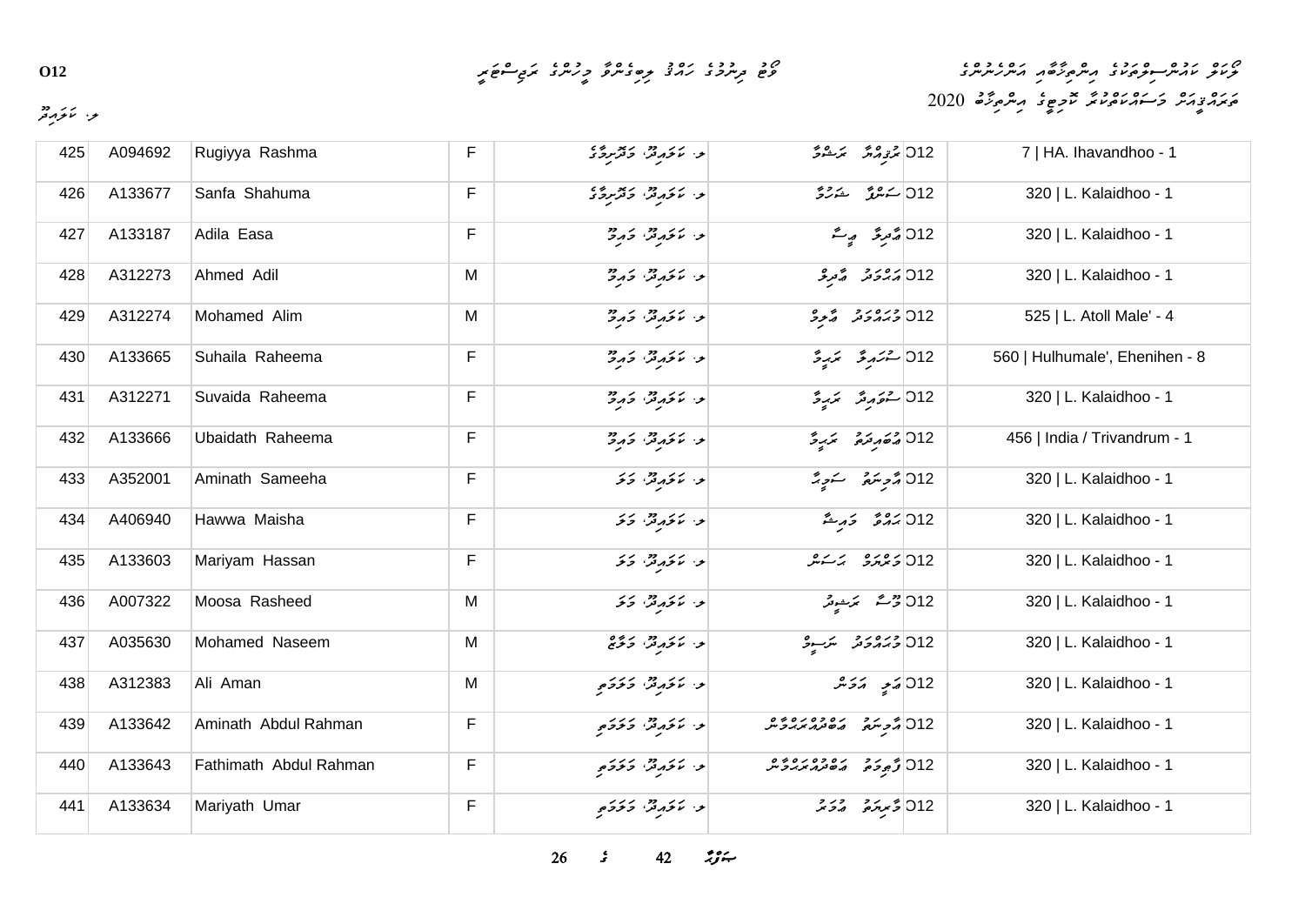*sCw7q7s5w7m< o<n9nOoAw7o< sCq;mAwBoEw7q<m; wBm;vB* م من المرة المرة المرة المرجع المرجع في المركبة 2020<br>مجم*د المريض المربوط المربع المرجع في المراجع المركبة* 

| י ככ        |  |
|-------------|--|
| و• المرار م |  |
|             |  |

| 442 | A111171 | Fathimath Zunaira    | F | و ، ئاڭروقر، ئاشى برى  | 012 وَجِوَدَهُ نَجْسَمِيدٌ                                | 320   L. Kalaidhoo - 1   |
|-----|---------|----------------------|---|------------------------|-----------------------------------------------------------|--------------------------|
| 443 | A133542 | Zulaikha Ibrahim     | F | والمتورقة كالروه       | 012 ت <sub>ح</sub> ورث <sub>ر</sub> مەمگرى <sub>د</sub> ى | 320   L. Kalaidhoo - 1   |
| 444 | A103227 | Ali Riza             | M | والمكرود المراد والمحا | 012  تەمچە موت                                            | 525   L. Atoll Male' - 4 |
| 445 | A335224 | Hawwa Zaheena        | F | و نائورتر، درس دور     | 012 ئەيمۇ ئىچ بەتتى                                       | 525   L. Atoll Male' - 4 |
| 446 | A376869 | Hussain Zaheen       | M | والمكرود المراد والمحا | 012 پرڪمبرنگر ڪي پنگر                                     | 320   L. Kalaidhoo - 1   |
| 447 | A132034 | Mariyam Zumna        | F | والمكروز الأرادان      | 012 كەبۇر ئەمەتىر                                         | 525   L. Atoll Male' - 4 |
| 448 | A133561 | Waheedha Moosa       | F | و ، ئەقەق دەرە ە       | 012  وَرِنَّز وَّرْحَ                                     | 320   L. Kalaidhoo - 1   |
| 449 | A071589 | Yoosuf Munaz         | M | والمكرود المراد والمحا | 012 تېرىشق ئەشقى                                          | 525   L. Atoll Male' - 4 |
| 450 | A405813 | Aishath lufa Ibrahim | F | و ، ئەقەق دېڭىر        | 012 مُدِينَةً دِمَرٌ دِهْتُرٍ وُ                          | 525   L. Atoll Male' - 4 |
| 451 | A060384 | Ibrahim Mohamed      | M | و ، ئەنگەنش چەنگ       | 012 مەھگرىي ئەممەمىر                                      | 320   L. Kalaidhoo - 1   |
| 452 | A312277 | Isham Ibrahim        | M | و ، ئۈرۈش جۇنىر        | 012 مِشَرْحَ مِرْهُ مَّرِدْ                               | 525   L. Atoll Male' - 4 |
| 453 | A312246 | Adam Maurif          | M | والأكرون كالمركروع     | 012 جۇنىۋە ئەجمەتلىرى                                     | 320   L. Kalaidhoo - 1   |
| 454 | A312253 | Ahmed Assadhu        | M | والأكراري كالمركروع    | 012 كەبرى كەرگە كەشلەر                                    | 320   L. Kalaidhoo - 1   |
| 455 | A312252 | Ali Amjadh           | M | و ، ئاڭروش دىكى بورگو  | 012 كەير كەۋەتكە                                          | 525   L. Atoll Male' - 4 |
| 456 | A133685 | Aminath Afeefa       | F | والأكرون كالمركروع     | 012 مٌ <i>جِسَعْه - مَرِي</i> رَّ                         | 320   L. Kalaidhoo - 1   |
| 457 | A312242 | Fathimath Maurifa    | F | و ، ئاڭرىق دىكىرىگە ھ  | 012 <i>وُّجِوَة وَم</i> ُ <i>بِروُّ</i>                   | 525   L. Atoll Male' - 4 |
| 458 | A312255 | Hassan Raeef         | M | والأكراري كالمركروع    | 012 ترىكى ترىرى                                           | 320   L. Kalaidhoo - 1   |

 $27$  *s*  $42$  *z***<sub>3</sub>**  $\frac{2}{3}$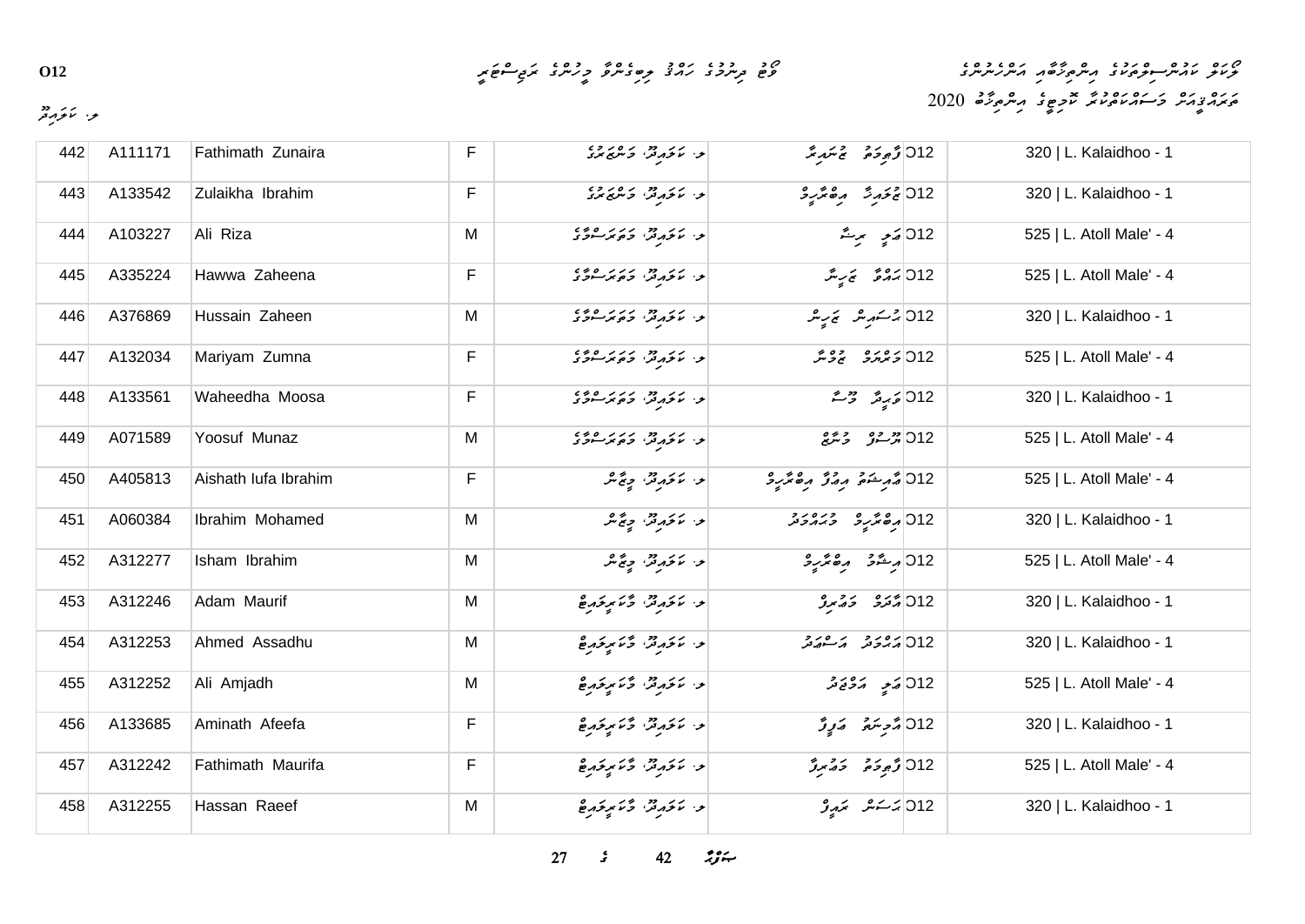*sCw7q7s5w7m< o<n9nOoAw7o< sCq;mAwBoEw7q<m; wBm;vB* م من المرة المرة المرة المرجع المرجع في المركبة 2020<br>مجم*د المريض المربوط المربع المرجع في المراجع المركبة* 

| 459 | A133686 | Hussain Afeef                | M           | و ، ئەكرىق دىكىر كروم        | 012  جُسَم بِرْ - مَرْدٍ وْ                      | 320   L. Kalaidhoo - 1         |
|-----|---------|------------------------------|-------------|------------------------------|--------------------------------------------------|--------------------------------|
| 460 | A121925 | Ibrahim Afeef                | M           | و ، ئەقرىق دىئىر قرىرى       | 012 <sub>م</sub> ەنگەر <i>5 مۇ</i> رۇ            | 320   L. Kalaidhoo - 1         |
| 461 | A312251 | Mohamed Shazleef             | M           | و ، مَوَرِثْرُ وَمَعِرْوَرِ، | 012 دېم دېمر د شتم دو                            | 453   Maafushi Jail - 2        |
| 462 | A133684 | Nasrulla Afeef               | M           | و ، ئاقرىقى دىم برۇرغ        | 012 <i>سَرْ- ج</i> ُرَاللّه <i>مَرْوِقْ</i>      | 560   Hulhumale', Ehenihen - 8 |
| 463 | A312297 | Ahmed Akshar Ali             | M           | و ، ئاڭرونق دېروگ            | 012   كەبرى قرار كەبىر كەبچە                     | 320   L. Kalaidhoo - 1         |
| 464 | A058658 | Ali Abdul Rahman             | M           | و ، ئاڭرونق دېروگ            | 012 كەبىر كەھەرمەر ئەھر                          | 320   L. Kalaidhoo - 1         |
| 465 | A312295 | <b>Mohamed Aksam Ali</b>     | M           | و ، ئاڭرونق دېروگ            | 012 ديروبرو برە ئىبى كەبى                        | 320   L. Kalaidhoo - 1         |
| 466 | A046325 | Rugiyya Ali                  | F           | و ، ئاڭرونق دېروگ            | 012 <i>برت<sub>و</sub> ۾ پڙھي</i> جو پير         | 560   Hulhumale', Ehenihen - 8 |
| 467 | A133712 | Mohamed Ibrahim              | M           | و ، ئاقەتى دېڭ               | 012 دُبَرْدُونْ مِعْبُرِدْ                       | 320   L. Kalaidhoo - 1         |
| 468 | A354736 | Areeba Ibrahim Moosa         | F           | و کورن و دو                  | 012 كەبىرى مەھەر بولى 2.5                        | 320   L. Kalaidhoo - 1         |
| 469 | A007320 | Ashraf Moosa                 | M           | و ، ئاڭروقر، ۋىردۇ ئ         | 012 كەشكەر قەشقە                                 | 320   L. Kalaidhoo - 1         |
| 470 | A140886 | Asima Moosa                  | F           | و نائورو ورود                | 012 هُ سِرَةٌ وَ"سَدَّ                           | 310   L. Gan - 3               |
| 471 | A148924 | Asiyath Abdul Rahman         | $\mathsf F$ | و ، ئاڭرونى ئۇسرى            |                                                  | 320   L. Kalaidhoo - 1         |
| 472 | A140885 | Fathimath Nazeera            | F           | و ، ئاڭرىق 3 مرد د           | 012 <i>ؤُهِ دَءُ</i> سَم <i>ٰدٍ مَّ</i>          | 525   L. Atoll Male' - 4       |
| 473 | A027919 | Ibrahim Maniku               | M           | و ، ئاڭروقر، دىسردى          | 012 <sub>مو</sub> ڭ ئ <sup>ۇ</sup> ر بىر بىر ئىس | 320   L. Kalaidhoo - 1         |
| 474 | A161478 | <b>Mohamed Saroof Ashraf</b> | M           | أوالأكرادي وحميرة والمحا     | 012 درورد سے پرو پرے پرو                         | 320   L. Kalaidhoo - 1         |
| 475 | A084410 | Moosa Umar                   | M           | و ، ئاڭرىق 3 سرد د           | $752$ $23$ 012                                   | 320   L. Kalaidhoo - 1         |

 $28$  *s* **42** *n***<sub>s</sub>***n***<sub>s</sub>**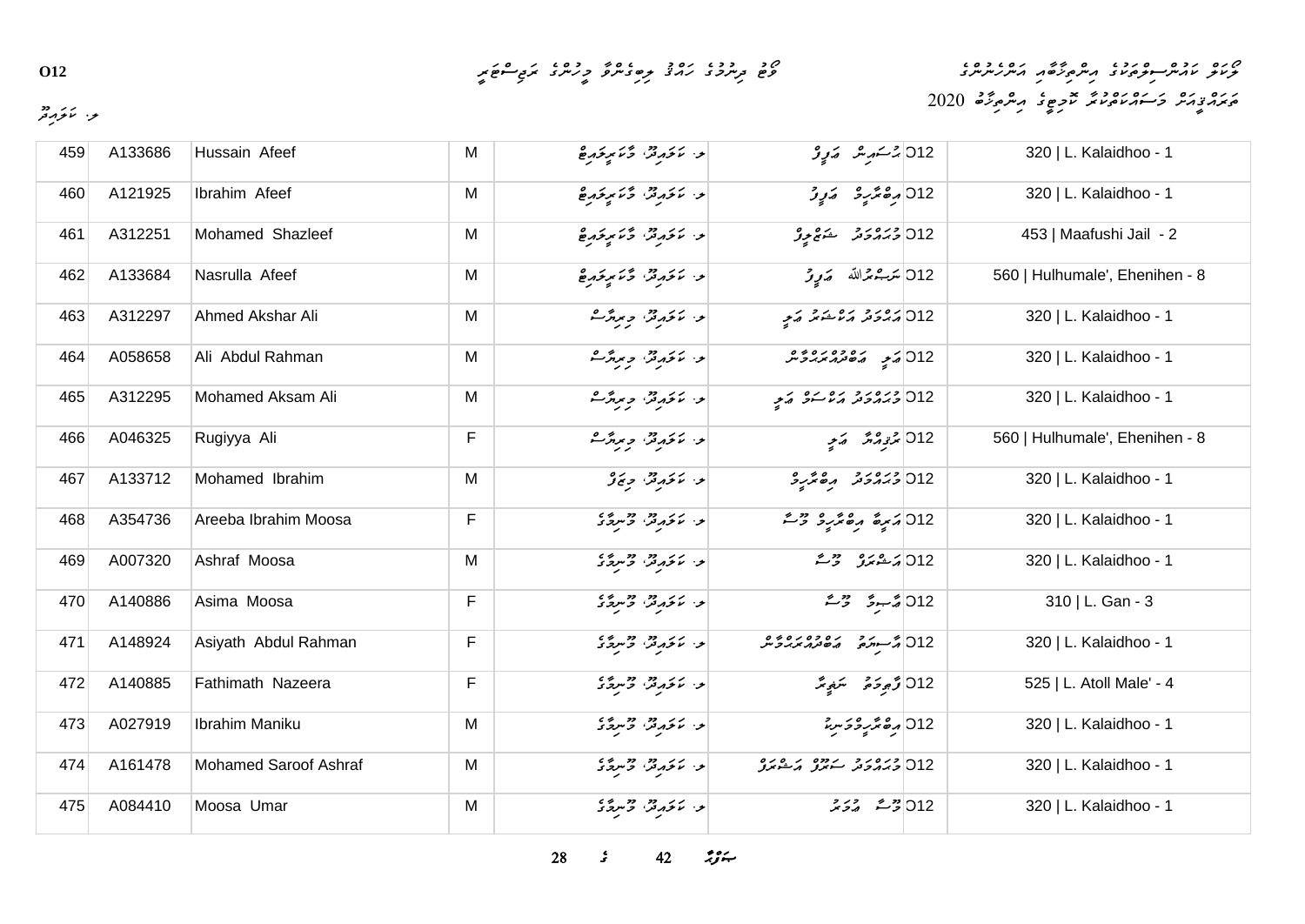*sCw7q7s5w7m< o<n9nOoAw7o< sCq;mAwBoEw7q<m; wBm;vB* م من المرة المرة المرة المرجع المرجع في المركبة 2020<br>مجم*د المريض المربوط المربع المرجع في المراجع المركبة* 

| 476 | A076703 | Adam Rauf         | M           | د ، ئەكەرتى كەس كەنگەنى ئ   | 012 گەنىۋە ئىردە بو                            | 525   L. Atoll Male' - 4      |
|-----|---------|-------------------|-------------|-----------------------------|------------------------------------------------|-------------------------------|
| 477 | A064190 | Inaz Moosa        | M           | و ، ئەكەرلا، كەسپەگەنگەنجەن | 012 مبرنىنج قرحتم                              | 525   L. Atoll Male' - 4      |
| 478 | A312070 | Mohamed Shahhaf   | M           | و ، ئەكەرلىق كەسپگەكلىرى    | 012 دېږورو په ۱۹۶۰ کل                          | 525   L. Atoll Male' - 4      |
| 479 | A133031 | Sanfa Ismail      | F           | أوا الأكراري وسرتركر ترياكو | 012 سَمْنَزَ مِسْتَرَمٍ فِرْ                   | 320   L. Kalaidhoo - 1        |
| 480 | A331445 | Aishath Nuzufa    | F           | و ، ئاكەرنى كەشھېرىد        | 012 مۇم شىم ئىسى ئى                            | 525   L. Atoll Male' - 4      |
| 481 | A328660 | Aminath Hussain   | F           | و ، ئاكەرلار، ئاھمۇمرىرىگ   | 012 مٌ <i>وِ سَمَعُ بِهُ شَهْرِ مُ</i> رُ      | 320   L. Kalaidhoo - 1        |
| 482 | A312851 | Fathimath Rashfa  | F           | و ، ئاكەرلار، ئاھمۇمرىرىگ   | 012 زَّجِرَةَ مَرَسْرَتَرَ                     | 525   L. Atoll Male' - 4      |
| 483 | A264251 | Haleemath Safa    | F           | و ، ئەكەنى ئاسلام برىد      | 012 كەردە ئەق                                  | 525   L. Atoll Male' - 4      |
| 484 | A066971 | Hussain Abdulla   | M           | و ، ئەكەنى ئاسلامبرىد       | 012 تر <i>شهر شهر مق</i> ائله                  | 320   L. Kalaidhoo - 1        |
| 485 | A167036 | Mohamed Fareed    | M           | و نكورتر، وشهورتر           | 012 دېمگە دىگە ئەرىتر                          | 320   L. Kalaidhoo - 1        |
| 486 | A149494 | Ibrahim Fareed    | M           | والأقرار ووالمحاضرين        | 012 مەھ ئۇر قىم يىتىلى                         | 320   L. Kalaidhoo - 1        |
| 487 | A133550 | Sakeena Hussain   | F           | و ، ئاڭەق قىشقىرى           | 012  سىرىش - يرسىرىش                           | 320   L. Kalaidhoo - 1        |
| 488 | A311930 | Fathimath Zuhuda  | $\mathsf F$ | و ، ئاڭروقرا سكىرىنى ئ      | 012 گ <sub>ۇ</sub> چەققى ئ <sub>ى تە</sub> مگە | 19   HA. Thakandhoo - 1       |
| 489 | A133557 | Zuhuriyya Gasim   | F           | و ، ئاڭروش سەھرىي ئ         | 012 ىزىر مۇرگە ئۇسىۋ                           | 568   Villimale' Ehenihen - 3 |
| 490 | A133518 | Abdulla Rasheed   | M           | و ، ئاڭروقرا سرگەردە        |                                                | 320   L. Kalaidhoo - 1        |
| 491 | A134397 | Aboobakuru Ismail | M           | و ، ئاڭەرتى سرگەردە         | 012 كەھۋەتتىر بەيدىقلۇم بىر                    | 320   L. Kalaidhoo - 1        |
| 492 | A133514 | Ahmed Hussain     | M           | و ، ئەقەقۇ، ئىروي           | 012   كەبرى ئەسىمبە ئىر بىر                    | 525   L. Atoll Male' - 4      |

*r@o<mBm; .B*

*29 sC 42 nNw?mS*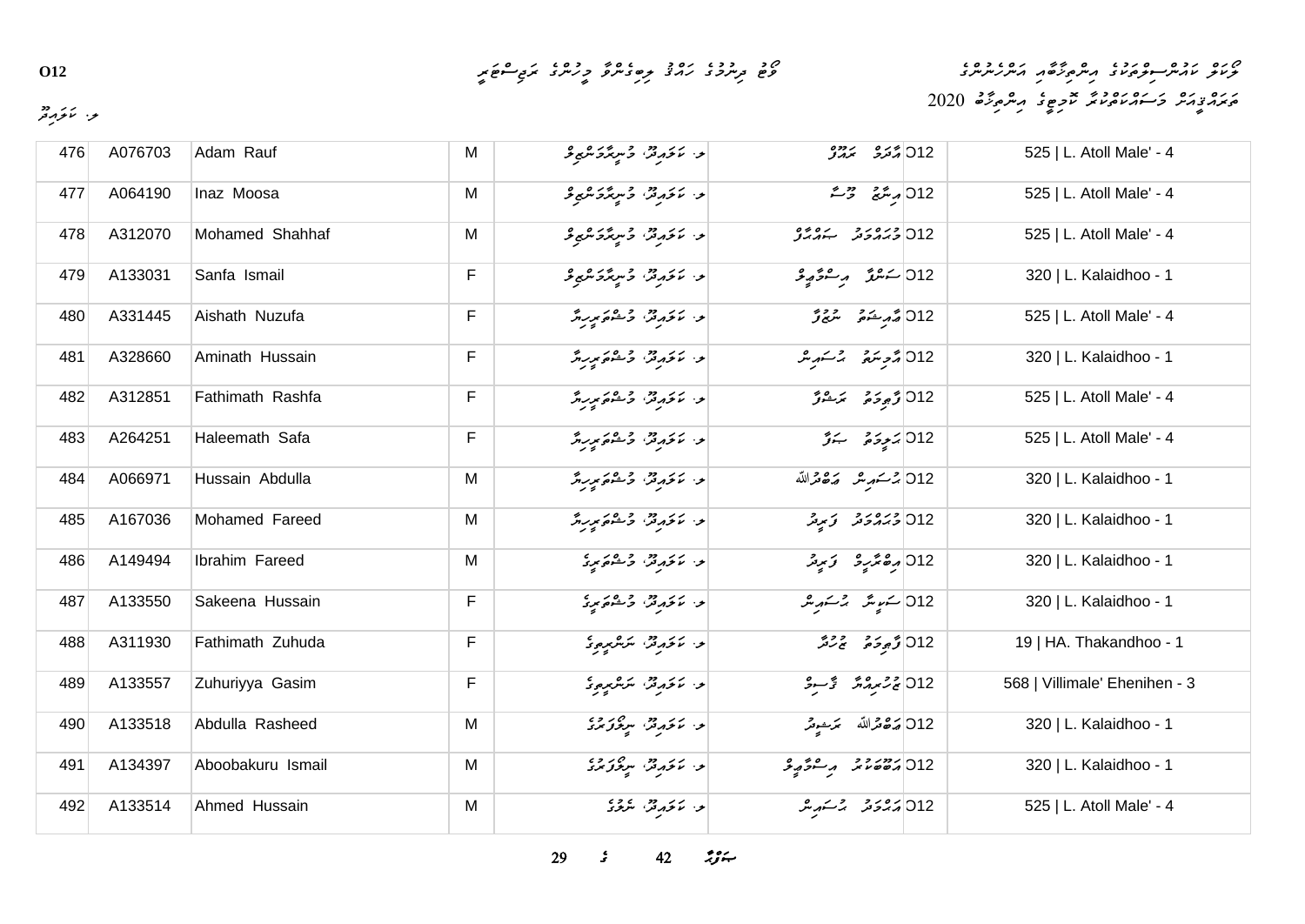*sCw7q7s5w7m< o<n9nOoAw7o< sCq;mAwBoEw7q<m; wBm;vB* م من المرة المرة المرة المرجع المرجع في المركبة 2020<br>مجم*د المريض المربوط المربع المرجع في المراجع المركبة* 

| י ככ     |  |
|----------|--|
| و . مورم |  |
|          |  |

| 493 | A044876 | Ali Rasheed        | M            | و ، ئاقەقۇ، ئىروي     | 012  مَرِمٍ - مَرْشِيْتَر               | 320   L. Kalaidhoo - 1                                      |
|-----|---------|--------------------|--------------|-----------------------|-----------------------------------------|-------------------------------------------------------------|
| 494 | A311579 | Fathimath Shaheena | F            | و ، ئاقەقۇ، ئىروي     | 012 زَّەپرىق شَىرِىتَر                  | 320   L. Kalaidhoo - 1                                      |
| 495 | A115984 | Mohamed Hussain    | M            | والأقراري الروا       | 012 <i>ۋېزودىق بى</i> شمەش              | 320   L. Kalaidhoo - 1                                      |
| 496 | A120272 | Musthafa Hussain   | M            | والأقرارة للمروء      | 012 ۇببۇق برىشمەش                       | 727   Four Seasons Resort Maldives at<br>Landaa Giraavaru-1 |
| 497 | A311569 | Shiuna Hussain     | $\mathsf F$  | والأقراري الروا       | 012 جوړنگر کرکسمبرنگر                   | 525   L. Atoll Male' - 4                                    |
| 498 | A311577 | Usman Hussain      | M            | والممكوماتي الروي     | 012 مەۋرىس بىر ئىسرىس                   | 320   L. Kalaidhoo - 1                                      |
| 499 | A405137 | Afrah Khalid       | M            | والأقراري الرسق       | 012 كەۋىتى ئىچىتر                       | 525   L. Atoll Male' - 4                                    |
| 500 | A133757 | Ali Khalid         | M            | و ، ئەقرەتى، ئارىق    | 012 کھ گھونڈ                            | 320   L. Kalaidhoo - 1                                      |
| 501 | A133552 | Ameema             | $\mathsf{F}$ | والمتورش الرسطي       | 012 كەرى                                | 320   L. Kalaidhoo - 1                                      |
| 502 | A339698 | Ghufran Khalid     | M            | و ، ئەقرىرى شرىقى     | 012 نۇترىش ئۇمۇر                        | 320   L. Kalaidhoo - 1                                      |
| 503 | A116048 | Khalid Aboobakuru  | M            | و ، ئەنزەقر، ئىرسىۋە  | 012 تَرْمِعْرُ م <i>ُنْھُوْمِ</i> مُرْ  | 320   L. Kalaidhoo - 1                                      |
| 504 | A133640 | Fathimath Raziyya  | $\mathsf F$  | و ، ئاڭروقر، سرمرىك ش | 012 ۇ <sub>ج</sub> وڭ ئرىنى <i>مە</i> ر | 320   L. Kalaidhoo - 1                                      |
| 505 | A311647 | Adam Mamdhooh      | M            | و ، ئاڭروقر، سرگرونغ  | 012 مُمَرَّدُ وَوَمَّدِي                | 434   Coco Bodu Hithi - 1                                   |
| 506 | A133525 | Ahmed Mauroof      | M            | و ، ئاڭروقر، سرگرونغ  | 012 كەمرو بەدە 35.                      | 525   L. Atoll Male' - 4                                    |
| 507 | A147843 | Aishath Zeeniya    | $\mathsf F$  | و ، ئاڭروقر، سرگرونغ  | 012 <i>۾ مرشم ۽ سرمڙ</i>                | 525   L. Atoll Male' - 4                                    |
| 508 | A408843 | Ali Mashoodh       | M            | و ، ئاڭروش سرگرمۇ     | 012 كەبىر كەشقە                         | 320   L. Kalaidhoo - 1                                      |
| 509 | A408859 | Ibrahim Majidh     | M            | و ، ئاڭروقر، سرگرونغ  | 012 مەھ ئىر ئىم ئىق ئىق                 | 320   L. Kalaidhoo - 1                                      |

**30** *s* **42** *nS*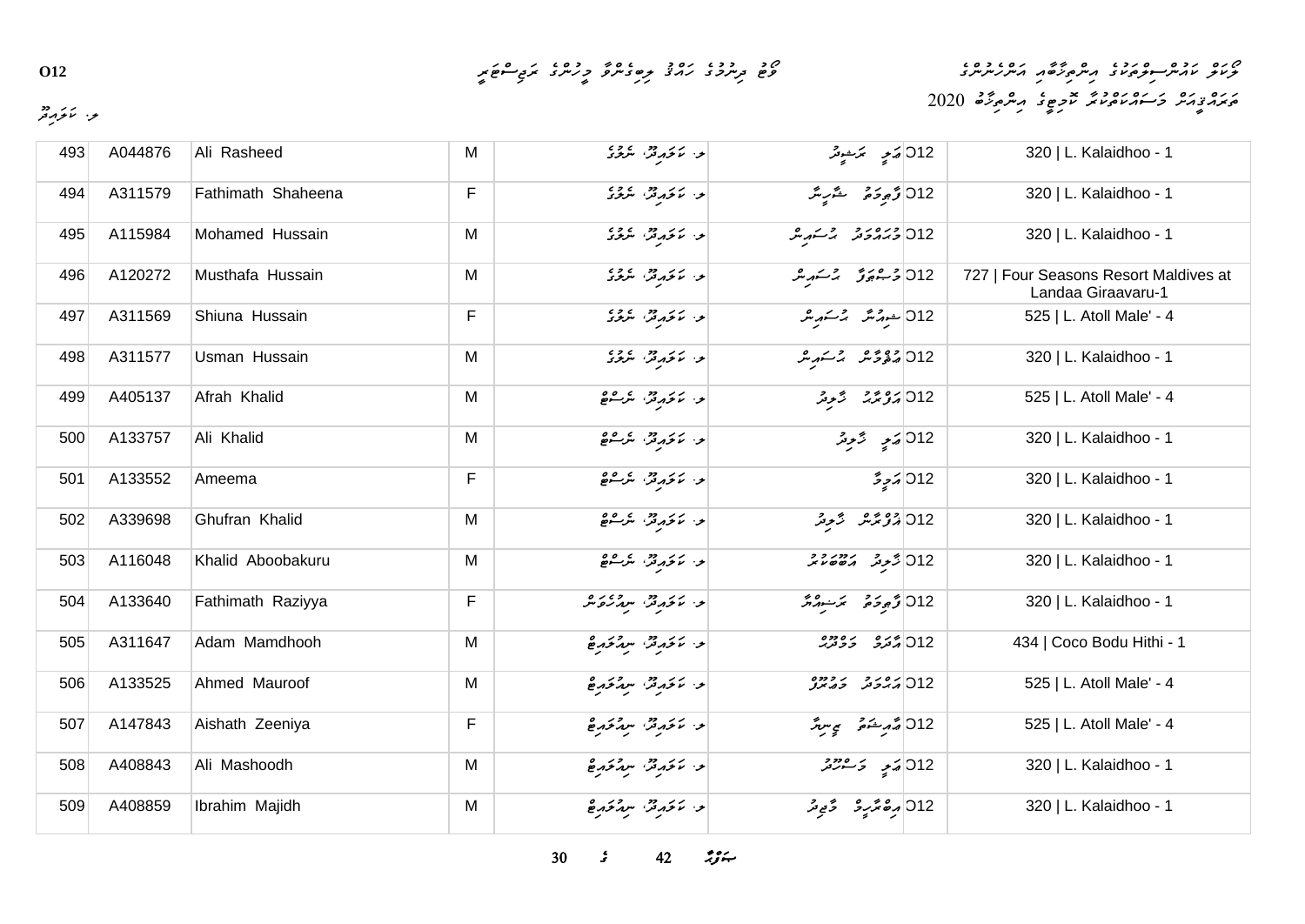*sCw7q7s5w7m< o<n9nOoAw7o< sCq;mAwBoEw7q<m; wBm;vB* م من المرة المرة المرة المرجع المرجع في المركبة 2020<br>مجم*د المريض المربوط المربع المرجع في المراجع المركبة* 

| $\overline{\phantom{a}}$ |  |  |
|--------------------------|--|--|
| ىو. سورىر                |  |  |

| 510 | A312740 | Mariyam Yoosuf     | $\mathsf F$ | و ، ئاڭروش سرگرمى        | 012 كەبەر بۇر بۇر                  | 320   L. Kalaidhoo - 1    |
|-----|---------|--------------------|-------------|--------------------------|------------------------------------|---------------------------|
| 511 | A133527 | Mohamed Thaufeeg   | M           | و كورش سركرمو            | 012 <i>\$بەممۇرى مەممۇرى</i>       | 320   L. Kalaidhoo - 1    |
| 512 | A311648 | Moosa Mahir        | M           | و ، ئاكرون سركروغ        | $2.52$ $2.3012$                    | 434   Coco Bodu Hithi - 1 |
| 513 | A341572 | <b>Umar Maalik</b> | M           | والأكروج البرقرارة       | 012ھ تحریفہ گھورتم                 | 137   Lh. Naifaru - 2     |
| 514 | A350376 | Yoosuf Maahidh     | M           | و ، مَوَرِسٌ سِمْ وَرِمِ | 012 بۇستۇ ئېرىتى                   | 320   L. Kalaidhoo - 1    |
| 515 | A103392 | Nimal Ahmed        | M           | ى ئەكرىرى سىشكىر         | 012 س <i>بۇ ئىم ئەرەت</i> ر        | 320   L. Kalaidhoo - 1    |
| 516 | A133715 | Fathimath Arifa    | F           | والأقرار فتحريكم         | 012 <i>وُّجِوَءُ – مُ</i> سِرَّ    | 320   L. Kalaidhoo - 1    |
| 517 | A133622 | Aishath Sabeeha    | $\mathsf F$ | و. ئاڭروقر، ئىرگەنىرى    | 012 مۇم شكۇ بىك بىر                | 320   L. Kalaidhoo - 1    |
| 518 | A133624 | Hawwa Faseehath    | $\mathsf F$ | و ، ئاقرىرى ، شرشىرى     | 012   يَرْدُوَّ كَرَسِيَرَيْمُوْ   | 261   V. Keyodhoo - 1     |
| 519 | A133623 | Sabira Ahmed       | F           | و ، ئاڭروقر، ئىرتگەرى    | 012 جنوعد وبردند                   | 320   L. Kalaidhoo - 1    |
| 520 | A329815 | Ahmed Ihsaan       | M           | والأقرارة التركزوة       | 012 كەبرى قىر مەرشىشىر             | 320   L. Kalaidhoo - 1    |
| 521 | A329819 | Aishath Zoona      | F           | و ، ئاڭرىق شرىرى         | 012 ۾ په شمق هي تي                 | 320   L. Kalaidhoo - 1    |
| 522 | A312611 | Aminath Aafia      | F           | والأقرارة التركزوي       | 012 مَّ <i>جِسَعْه مَّ بِ</i> مََّ | 525   L. Atoll Male' - 4  |
| 523 | A312609 | Haneef Ali         | M           | والأقرارة التركزوي       | 012 ترسو - مَرِ -                  | 320   L. Kalaidhoo - 1    |
| 524 | A329816 | Mariyam Haneefa    | F           | و ، ئاڭرىق شرىر دى       | 012 كەنگەر ئەرىگە                  | 320   L. Kalaidhoo - 1    |
| 525 | A344090 | Mohamed Sajid      | M           | والأقرارة التركزوي       | 012 دېمگە دىگە ئىستەر              | 320   L. Kalaidhoo - 1    |
| 526 | A094088 | Abdulla Gasim      | M           | و ، ئاقەق ، مۇشەھرىگە    | 012 كەڭداللە گەسىۋ                 | 310   L. Gan - 3          |

 $31$  *s*  $42$  *n***<sub>s</sub>**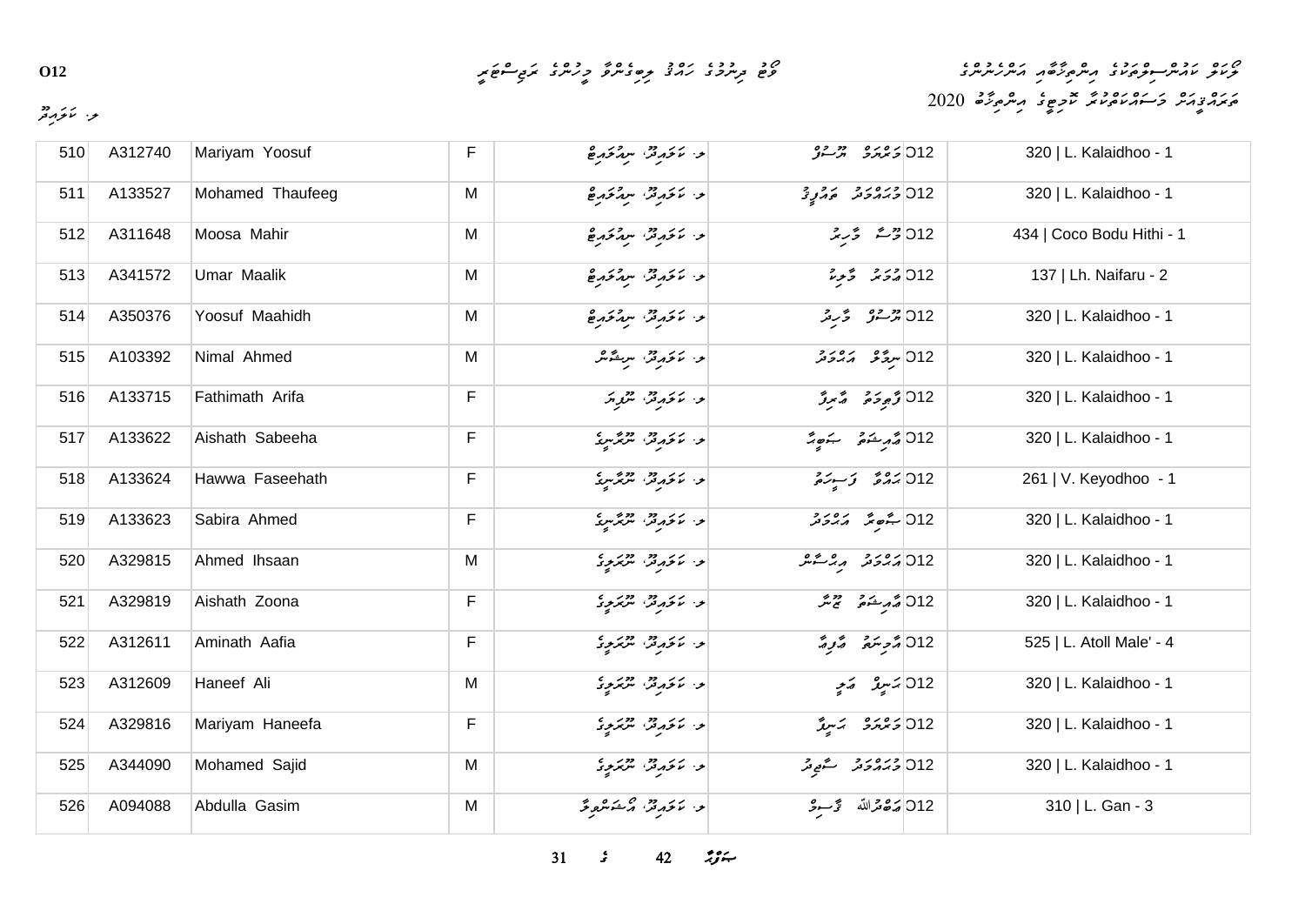*sCw7q7s5w7m< o<n9nOoAw7o< sCq;mAwBoEw7q<m; wBm;vB* م من المرة المرة المرة المرجع المرجع في المركبة 2020<br>مجم*د المريض المربوط المربع المرجع في المراجع المركبة* 

| י ככ     |  |
|----------|--|
| ىق سەھەم |  |
|          |  |

| 527 | A123802 | Ahmed Asim      | M | و ، ئەقەرشى ، ئەشكىرى ق | 012 كەندۇقىر كەسىرى          | 320   L. Kalaidhoo - 1         |
|-----|---------|-----------------|---|-------------------------|------------------------------|--------------------------------|
| 528 | A133660 | Aishath Moosa   | F | و ، ئەقەرتى ، كەشكەھوق  | 012 مۇم شەھرەت تۆگ           | 310   L. Gan - 3               |
| 529 | A305872 | Ali Asif        | M | و ، ئەقەرتى ، كەشكەھ گ  | 012ھ پر مگسور                | 525   L. Atoll Male' - 4       |
| 530 | A065206 | Hassan Shameem  | M | و. ئۇرۇش كەشكىرۇ        | 012 كەشكەر خەمەبى            | 262   V. Rakeedhoo - 1         |
| 531 | A312618 | Mariyam Nuha    | F | و ، ئاقەق ، ئەشكەھ ق    | 012 دَ بَرْدَ دَ سَرَرَّ     | 525   L. Atoll Male' - 4       |
| 532 | A053801 | Mohamed Zareer  | M | و ، ئەقەرتى ، كەشكەھ گ  | 012 <i>\$نەۋەقى تەيرى</i> گە | 310   L. Gan - 3               |
| 533 | A057581 | Moosa Shaheem   | M | و. ئەكرىرى كەشكىرىگە    | 012 جنگ ڪريرو                | 320   L. Kalaidhoo - 1         |
| 534 | A311885 | Hassan Shareef  | M | والأقرارص والمعالمي     | 012 كەستەش خۇمبوتر           | 320   L. Kalaidhoo - 1         |
| 535 | A133564 | Hawwa Zahira    | F | والأقرارص والمعالمي     | 012 ئەيمۇ ئىچ رىتى           | 320   L. Kalaidhoo - 1         |
| 536 | A311864 | Hussain Shareef | M | والأقرار والملاء        | 012 پرڪيريش ڪيور             | 560   Hulhumale', Ehenihen - 8 |
| 537 | A133563 | Ibrahim Shareef | M | والأقرارص والمعالمي     | 012 مەھەر بۇ ھەمرۇ           | 320   L. Kalaidhoo - 1         |
| 538 | A112431 | Mohamed Shareef | M | و ، ئەقرىق، مايولا      | 012 دُبَرْدْدَتْر شَمِيزْ    | 320   L. Kalaidhoo - 1         |
| 539 | A133562 | Moosa Mohamed   | M | والأقهق مهاوي           | 012 ۾ جي مقامت               | 320   L. Kalaidhoo - 1         |
| 540 | A133739 | Saarudhaa Moosa | F | والأقرار ودام والمحافي  | $23$ مَحْمَدُ 22 $\sim$ 012  | 320   L. Kalaidhoo - 1         |
| 541 | A311895 | Sahudha Moosa   | F | والأقرار ودام والمحافي  | $23$ $-22$ $-$ 012           | 454   Asseyri Jail - 1         |
| 542 | A403360 | Shaadha Moosa   | F | والأقراري أراءى         | $2\degree$ ڪَنَر $\degree$ ڪ | 525   L. Atoll Male' - 4       |
| 543 | A133740 | Shahula Moosa   | F | و ، ئەقرىقى كەرەپى      | $23$ $22$ $\approx$ 012      | 320   L. Kalaidhoo - 1         |

**32** *s* **42** *n***<sub>s</sub>***n***<sub>s</sub>**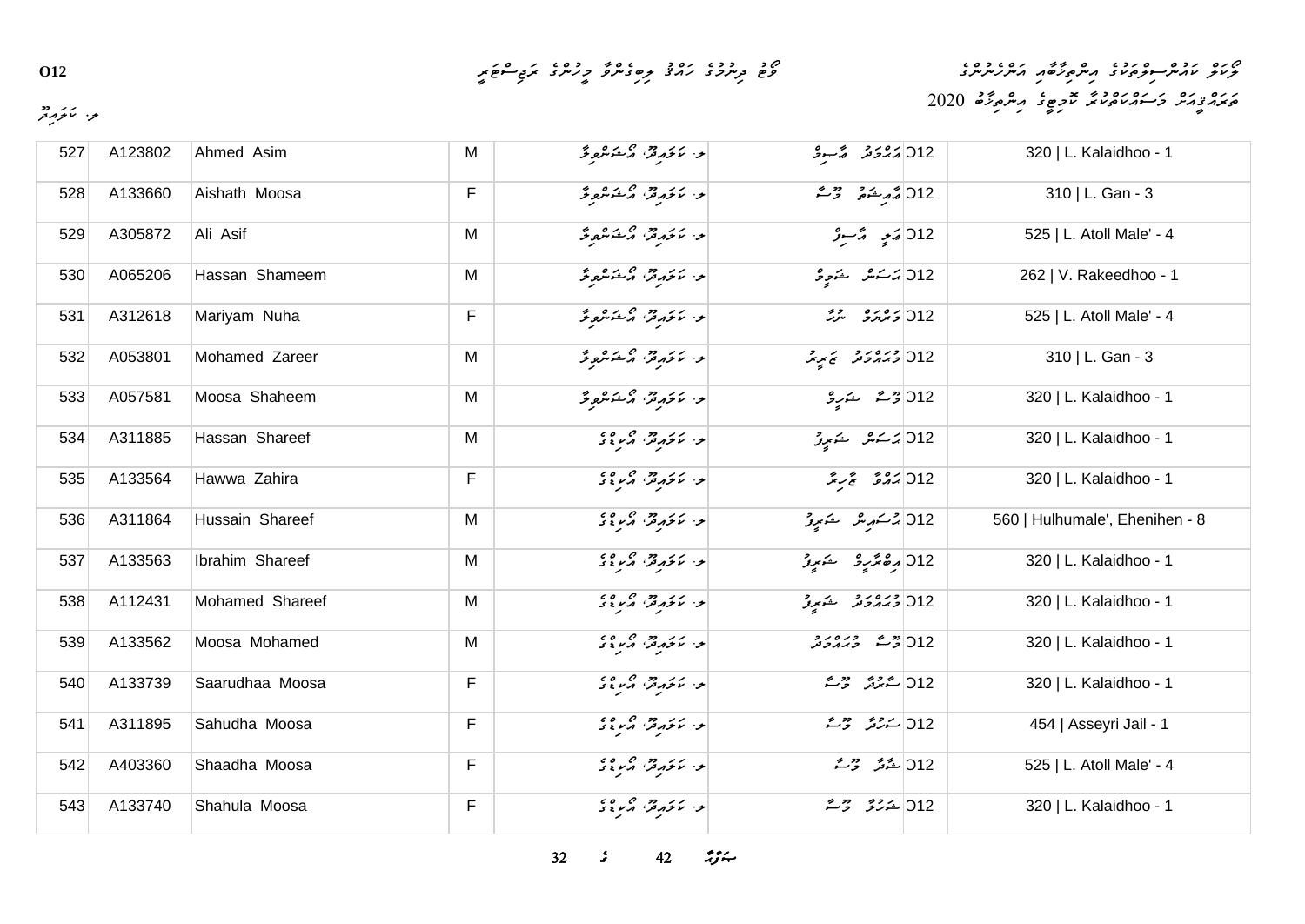*sCw7q7s5w7m< o<n9nOoAw7o< sCq;mAwBoEw7q<m; wBm;vB* م من المرة المرة المرة المرجع المرجع في المركبة 2020<br>مجم*د المريض المربوط المربع المرجع في المراجع المركبة* 

| י ככ    |  |
|---------|--|
| ىق سومى |  |

| 544 | A311485 | Abdulla Nizam        | M           | و ، ئاڭرىق ئۇشپەردۇ          | 012 <i>مَدَّة مَّ</i> رَاللَّهُ م <i>َّسِمَّ</i> حَ | 560   Hulhumale', Ehenihen - 8 |
|-----|---------|----------------------|-------------|------------------------------|-----------------------------------------------------|--------------------------------|
| 545 | A103357 | Ahmed Niyaz          | M           | و. ئاڭرونۇ، ئۇشپۇرۇ          | 012 كەشكەتقى سىترىنى                                | 320   L. Kalaidhoo - 1         |
| 546 | A133755 | Aminath Nazneen      | $\mathsf F$ | و ، ئەقەرشى ، ئەشرى قەتم     | 012 مُّ حِسَمُ مِّسْمَّى سِرْ مَّرْ                 | 320   L. Kalaidhoo - 1         |
| 547 | A311481 | Ibrahim Nizam        | M           | و. ئاڭروش ۋىھى ئ             | 012 مەھمگىر ئىس سىمگە                               | 560   Hulhumale', Ehenihen - 8 |
| 548 | A311487 | Ismail Nizam         | M           | و. ئاڭروش، ۋىرىپە دى         | 012 م گۇمۇ سېڭى                                     | 560   Hulhumale', Ehenihen - 8 |
| 549 | A311483 | Mohamed Nizam        | M           | أوا الأقراش وتكريج والمحالي  | 012 جەمھ بىر سىنگە                                  | 560   Hulhumale', Ehenihen - 8 |
| 550 | A133611 | Abdul Raheem Umar    | M           | و ، مَوَرِسٌ مَدِ وَ مُصَوَّ | 012 كەھىر كەير قەر مەدىر                            | 320   L. Kalaidhoo - 1         |
| 551 | A133609 | Fathimath Raheema    | F           | و ، ئاكرارو ، ئارچارەتر      | 012 <i>ؤُ<sub>ّج</sub>وَءُ</i> تَرَبِّرً            | 320   L. Kalaidhoo - 1         |
| 552 | A075235 | Haleemath Raheema    | $\mathsf F$ | و ، مَوَرِسٌ مَدِ وَ مُصَوَّ | 012 <i>بَرْجِرَة تَرَبِ</i> رَّ                     | 525   L. Atoll Male' - 4       |
| 553 | A138771 | Huwailath Raheema    | F           | و ، ئاكروژ، ئرىردورەتر       | 012 <i>جُوَم وَجُوتْهِ - مَدْيِ</i> رَةُ-           | 320   L. Kalaidhoo - 1         |
| 554 | A133612 | Rabiath Raheema      | $\mathsf F$ | و ، مَوَرِقْ مَدِ وَ مُصْرَ  | 012 <i>بَنْھەمَۃ</i> بَرَبِرَةً                     | 320   L. Kalaidhoo - 1         |
| 555 | A312266 | Ahmed Areef          | M           | والأقهاش بملائم              | 012 كەنزى كەر كەر                                   | 320   L. Kalaidhoo - 1         |
| 556 | A312265 | Ali Nazeer           | M           | والأقهاش بمالكة بما          | 012   مَرِ سَنَدِيْر                                | 525   L. Atoll Male' - 4       |
| 557 | A133667 | Fathimath Mohamed    | $\mathsf F$ | والأقهاش بملائم              | 012 ۇ <sub>ج</sub> وڭ ئەرەپەتر                      | 320   L. Kalaidhoo - 1         |
| 558 | A079893 | Hassan Naseer        | M           | أوا الأقراري الأسمار و       | 012 كەستەش - ئەسبەتى                                | 320   L. Kalaidhoo - 1         |
| 559 | A162595 | Mariyam Abdul Rahman | $\mathsf F$ | و ، ئاقەتق بۇرەر د           | 012 كومروم مەمەمەر مەم                              | 320   L. Kalaidhoo - 1         |
| 560 | A133670 | Mohamed Akram        | M           | والأقراري لامرور             | 012 دېم دېم د پره بره ک                             | 320   L. Kalaidhoo - 1         |

**33** *s* **42** *z*<sub>*s*</sub> *z*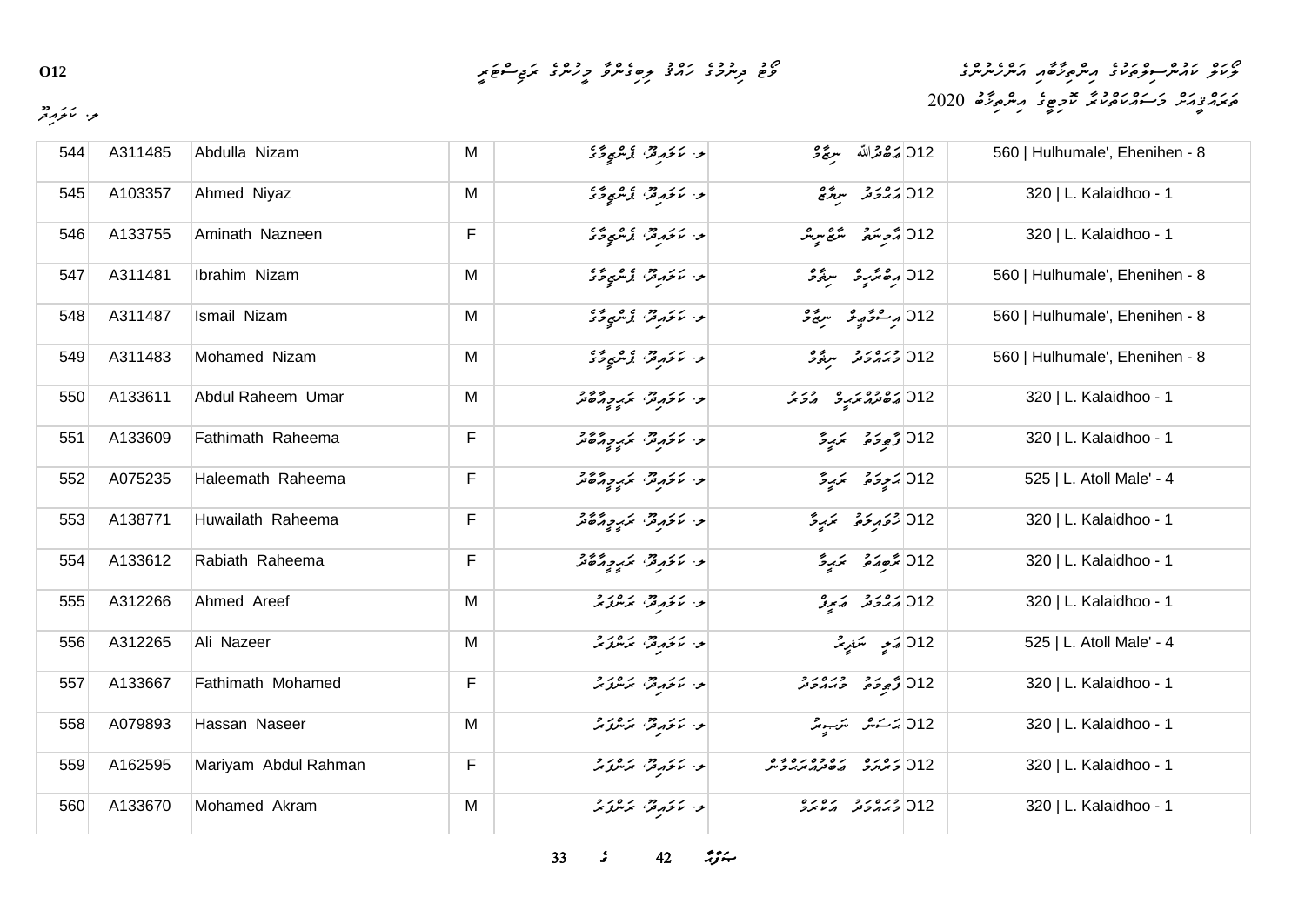*sCw7q7s5w7m< o<n9nOoAw7o< sCq;mAwBoEw7q<m; wBm;vB* م من المسجد المسجد المسجد المسجد المسجد العام 2020<br>مسجد المسجد المسجد المسجد المسجد المسجد المسجد المسجد المسجد ال

| 561 | A133672 | Shiyama Hussain     | F         | و ، ئاڭەتر، ئارەر د             | 012 شوپژۇ ئەسكەر بىر                         | 320   L. Kalaidhoo - 1         |
|-----|---------|---------------------|-----------|---------------------------------|----------------------------------------------|--------------------------------|
| 562 | A077347 | Zamir Ibrahim       | M         | أوا الأقراري الأسمار والمحمد    | 012 تج د بر مقترر 3                          | 525   L. Atoll Male' - 4       |
| 563 | A133687 | Habeeba Mohamed     | F         | و ، مَعَمَّدِينَ مَنْ عَمَّدِهِ | 012 بَرَصِعٌ وَبَرْدُونَر                    | 320   L. Kalaidhoo - 1         |
| 564 | A103728 | Abdul Muhusin Moosa | ${\sf M}$ | و. ئۇرۇش ئوق ھ                  | 012 كەھىر بور بىر بور يېشى                   | 320   L. Kalaidhoo - 1         |
| 565 | A312371 | Aishath Shamha      | F         | أوا الأقرار ووالمع والمحاصر     | 012 <i>مُّ مِ</i> حْمَى حَوَيْرَ             | 525   L. Atoll Male' - 4       |
| 566 | A367514 | Aminath Shazula     | F         | و كورتر، موجوع                  | 012 مَّ حِبَمَةَ شَيَءَّ                     | 320   L. Kalaidhoo - 1         |
| 567 | A373177 | Fathimath Shauna    | F         | و ، ئاقەق ، ئەق بول             | 012 <i>وُ<sub>ّج</sub>وحَمْ</i> شَهَرْ مَّرْ | 320   L. Kalaidhoo - 1         |
| 568 | A346256 | Mariyam Shakeela    | F         | والأقرار ووالمحافظ والمحافظ     | 012 كەبىر ئەرگە ئىقرىدىگە                    | 320   L. Kalaidhoo - 1         |
| 569 | A079840 | Ahmed Ibrahim       | M         | و ، ئاڭروقر، برە                | 012 كەبرى قىر مەھگەر ئى                      | 525   L. Atoll Male' - 4       |
| 570 | A151388 | Ali Ibrahim         | M         | و ، ئاڭروتر، برە                | 012 کړې د هڅرېږ د                            | 525   L. Atoll Male' - 4       |
| 571 | A312973 | Hassan Shareef      | M         | و ، ئەقەق بوھ                   | 012 پرسترچی حقانیوژ                          | 158   K. Maafushi - 2          |
| 572 | A134041 | Ibrahim Shareef     | M         | و ، ئەقەقرى بوھ                 | 012 مەھمگىر ئىس سىمبرا بىر                   | 525   L. Atoll Male' - 4       |
| 573 | A305155 | Mariyam Nashima     | F         | و ، مَوَمِرْتِنْ مِرْمِ         | 012 كەبۇرۇ سۇيىسۇ                            | 525   L. Atoll Male' - 4       |
| 574 | A133108 | Mohamed Ibrahim     | M         | ا د ، مَ دَروْرْ، بره           | 012 دُبَرْدُونَدَ بِرَهْنَدِيْرَ             | 453   Maafushi Jail - 2        |
| 575 | A133725 | Naseema Mohamed     | F         | و ، ئاقرىق بىرە                 | 012 ىترىيەنىڭ بۇ ئەرەبەتە                    | 525   L. Atoll Male' - 4       |
| 576 | A312233 | Ahmed Humaidhu      | M         | أوا مأقررة الرؤو                | 012 <i>222 23 مقرم</i> قر                    | 560   Hulhumale', Ehenihen - 8 |
| 577 | A405139 | Aishath Hamna       | F         | و ، ئاڭەقرا بوغامى              | 012 <i>مۇم شەق بە</i> ۋى <i>گ</i>            | 320   L. Kalaidhoo - 1         |

**34** *s* **42** *z***<sub>***s***</sub>**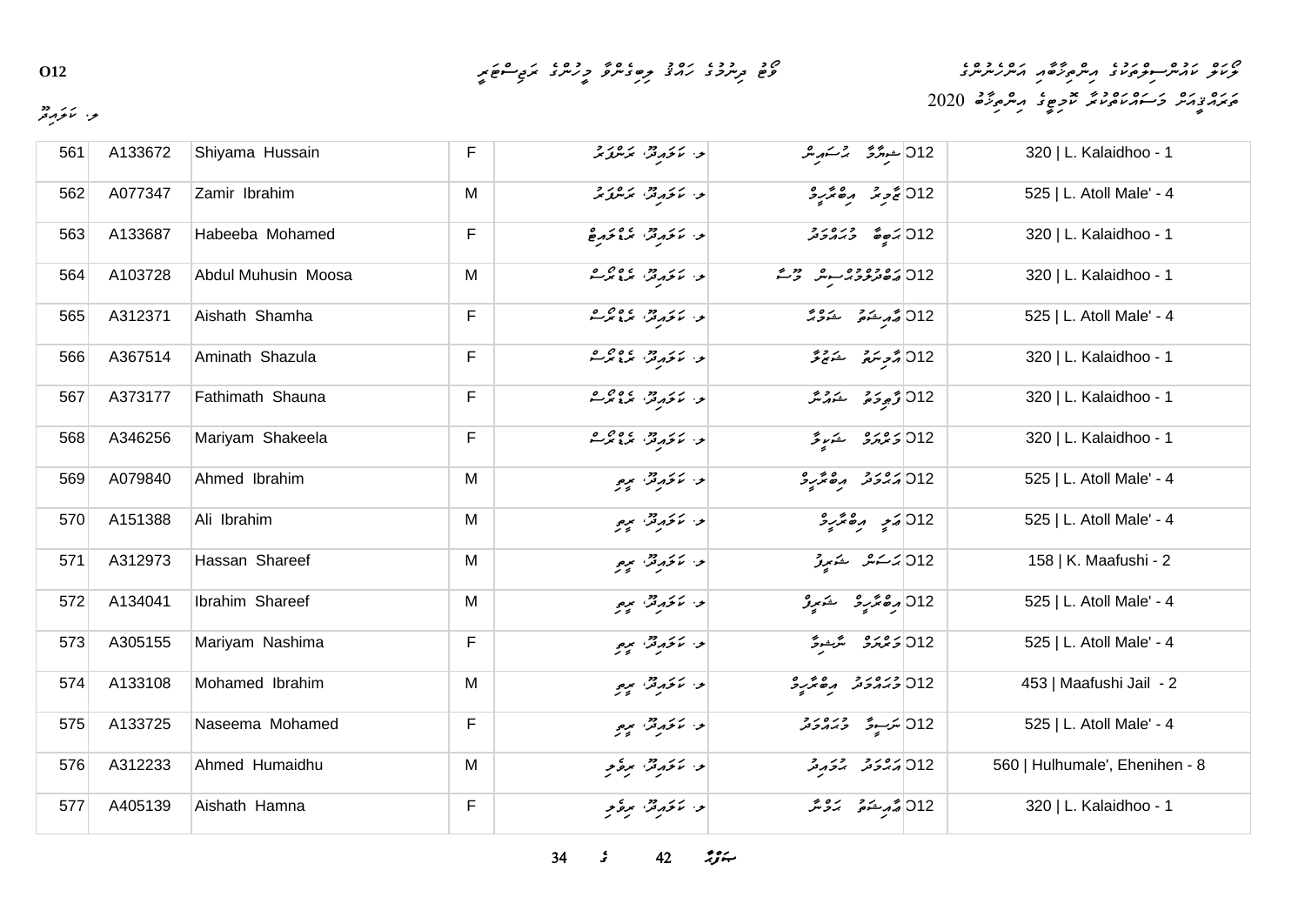*sCw7q7s5w7m< o<n9nOoAw7o< sCq;mAwBoEw7q<m; wBm;vB* م من المرة المرة المرة المرجع المرجع في المركبة 2020<br>مجم*د المريض المربوط المربع المرجع في المراجع المركبة* 

| 578 | A133681 | Haleema Abdul Rahman  | F            | و ، ئەخەرقى بىرغام   | 012 كەردۇ ھەممەر ئەرەپىر     | 320   L. Kalaidhoo - 1         |
|-----|---------|-----------------------|--------------|----------------------|------------------------------|--------------------------------|
| 579 | A133680 | Ibrahim Abdul Haseeb  | M            | و ، ئاڭەتر، برۇپر    | 012 مەھمگىر ئەھەر ئەسمە      | 320   L. Kalaidhoo - 1         |
| 580 | A312232 | Mohamed Saaif         | M            | و ، ئەقەقرى بىرە بو  | 012 ق. بروتە ئىس قىلىدۇ      | 320   L. Kalaidhoo - 1         |
| 581 | A312346 | Ahmed Rafah           | M            | و ، ئەقەبىر ، ئۇي ئ  | 012 كەبرۇ تۇرگىز ئىرگە تە    | 652   Fari Island-1            |
| 582 | A107100 | Mohamed Waleed        | M            | و ، ئەقەبىر، ئىي دۇ. | 012 تر پروتر کا مومتر        | 320   L. Kalaidhoo - 1         |
| 583 | A312341 | Moosa Wifah           | M            | و ، ئەقەبىر، ئىي دۇ  | 012 ح ع توجه شار 13          | 453   Maafushi Jail - 2        |
| 584 | A079764 | Ahmed Aboobakuru      | M            | ىن ئەقرەتقى سەر      | $77227$ $722$                | 320   L. Kalaidhoo - 1         |
| 585 | A341298 | Ali Amshadh           | M            | ىن ئەقەرىش سەپ       | 012   رَمٍ    دَحْشَة تَر    | 525   L. Atoll Male' - 4       |
| 586 | A133644 | Hawwa Shaheedha       | F            | ى ئەقەبىق شې         | 012  يَرْدُوَّ شَيْتِرْ      | 320   L. Kalaidhoo - 1         |
| 587 | A121921 | Abdul Latheef Mohamed | M            | و ، ئۇرۇق سوھ دى     | 012 كەھەر كەندە جەر دىر د    | 320   L. Kalaidhoo - 1         |
| 588 | A128996 | Ahmed Haneef          | M            | و ، ئۇرۇش سوھۇى      | 012 كەندى كەر ئەرىپ          | 320   L. Kalaidhoo - 1         |
| 589 | A305422 | Aishath Nazeela       | $\mathsf F$  | و ، ئەقەرش سوھ دى    | 012 مۇم شىم ئىستىم ئىش       | 443   Niyama Maldives - 1      |
| 590 | A402600 | Aminath Rafha         | $\mathsf{F}$ | و ، ئۇرۇق سوھ دى     | 012 مٌ مِسَعَمٍ سَوْرٌ       | 525   L. Atoll Male' - 4       |
| 591 | A312067 | Fathimath Nazeeha     | $\mathsf F$  | و ، ئۇرۇش سوھۇى      | 012 گ <sub>رگ</sub> و5ۇ سىرچ | 560   Hulhumale', Ehenihen - 8 |
| 592 | A133613 | Hawwa Samiya          | $\mathsf F$  | و ، ئۇرۇق سوھۇي      | 012 يَرْدُوَّ سُنَّجِيزً     | 525   L. Atoll Male' - 4       |
| 593 | A312063 | Hawwa Zahira          | F            | و ، ئۇرۇق سوھ دى     | 012 ئەيمۇ ئىچ رىتى           | 560   Hulhumale', Ehenihen - 8 |
| 594 | A305854 | Hussain Zaheen        | M            | و ، ئۇرۇش سوھى ئى    | 012  پرستمبر سے پر میں       | 320   L. Kalaidhoo - 1         |

**35** *s* **42** *n***<sub>s</sub>***n***<sub>s</sub>**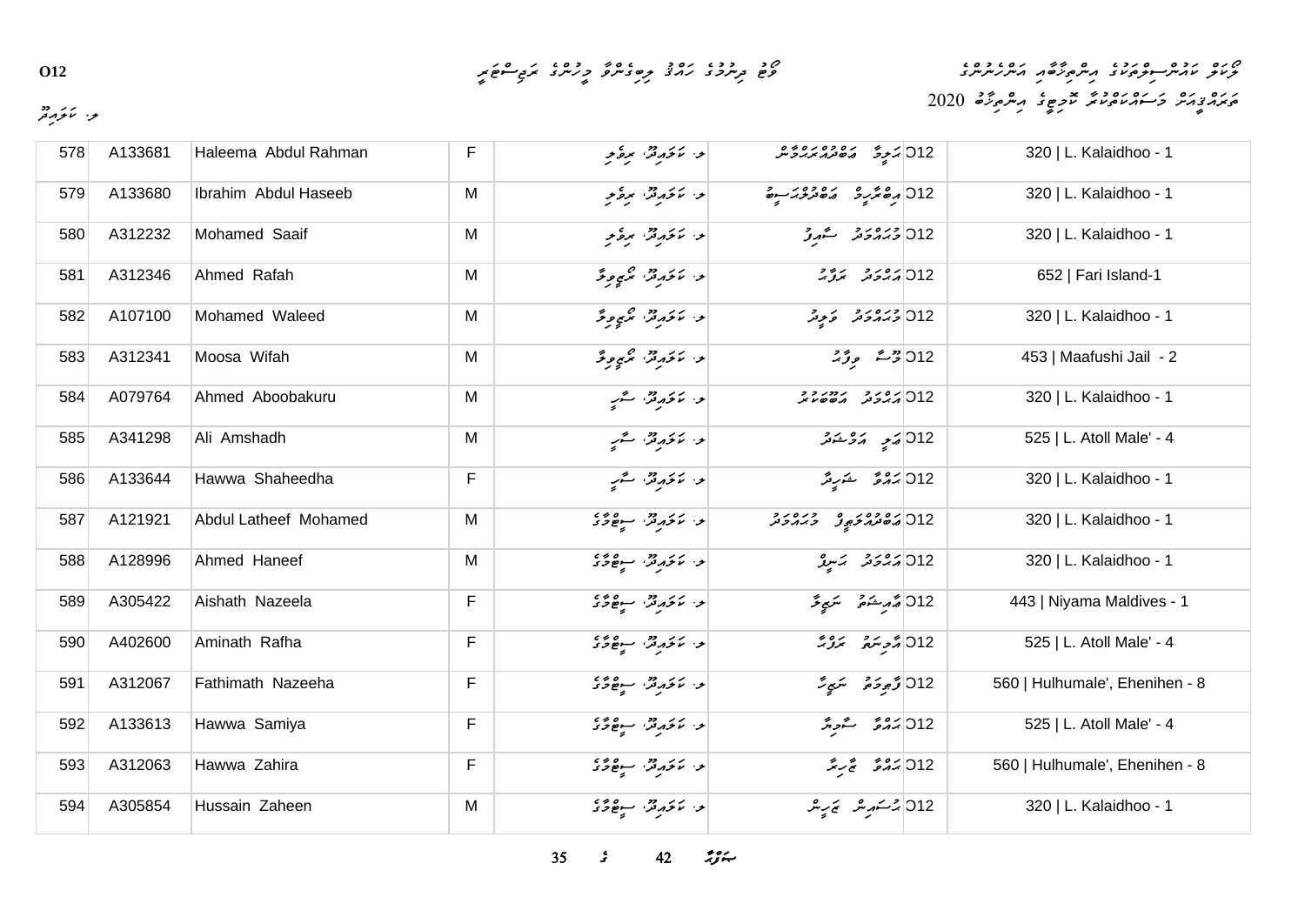*sCw7q7s5w7m< o<n9nOoAw7o< sCq;mAwBoEw7q<m; wBm;vB* م من المرة المرة المرة المرجع المرجع في المركبة 2020<br>مجم*د المريض المربوط المربع المرجع في المراجع المركبة* 

| 595 | A312060 | Mohamed Hussain       | M           | و نکورنش سوچون               | 012  ج. ي. چ. چ ڪمبر نگر                   | 320   L. Kalaidhoo - 1         |
|-----|---------|-----------------------|-------------|------------------------------|--------------------------------------------|--------------------------------|
| 596 | A133591 | Adam Yoosuf           | M           | د. ئاقرارتش، ئىشتورونتى      | 012 أَرْمَرْدَ بِرْمِيسْرُ                 | 453   Maafushi Jail - 2        |
| 597 | A133590 | Aishath Sheereen      | F           | و ، ئەقەرش شەرەرگە           | 012 مۇمەشقىق ھەمپىگر                       | 568   Villimale' Ehenihen - 3  |
| 598 | A296912 | Fathimath Sharmeela   | $\mathsf F$ | د. ئاقرارتش، ئىشتورونتى      | 012 زَّەپرىقى سَىمْرىدىگە                  | 525   L. Atoll Male' - 4       |
| 599 | A133585 | Mariyam Sameera       | F           | وا الأكرونق الشَّعروفخ       | 012 كۇنىز ئىگە سىمبەتتىر                   | 320   L. Kalaidhoo - 1         |
| 600 | A124544 | Samira Yoosuf         | F           | و ، ئەقەرش شەرەق             | 012 ڪريم پر چيز                            | 320   L. Kalaidhoo - 1         |
| 601 | A133589 | Shaahunaz Yoosuf      | $\mathsf F$ | و، ئاڭرونق، ئىشتۇرونق        | 012 شَرْبَرْجْ بَرْبَةْ وَ                 | 525   L. Atoll Male' - 4       |
| 602 | A135361 | Shirumeena Yoosuf     | F           | و، ئاڭرونق، ئىشتۇرونق        | 012 سوبۇرچىگە تەرجىقۇ                      | 560   Hulhumale', Ehenihen - 8 |
| 603 | A138772 | Suruheedha Yoosuf     | F           | و، ئاڭرونق، ئىشتۇرونق        | 012 ڪيمبريگر پڙڪر                          | 568   Villimale' Ehenihen - 3  |
| 604 | A094953 | Ilham Ibrahim         | M           | وا الأكرارين الشرك و كرهي و  | 012  موترى مەمگەرى                         | 320   L. Kalaidhoo - 1         |
| 605 | A133718 | Saaraa Ibrahim Ismail | F           | أوا الأقراري المثمر الأشياني | 012 جۇ رەپرىۋ رىشۇرپۇ                      | 320   L. Kalaidhoo - 1         |
| 606 | A406958 | Aminath Haifa         | F           | و ، ئاكروفر، ئاھ ئردى        | 012 م <i>ۇج ئىم</i> ق ئى <i>ر</i> ۇ        | 320   L. Kalaidhoo - 1         |
| 607 | A133536 | Hamdhoon Hassan       | M           | و ، ئاقرىقى شەھ ئىچاق        | 012 ئۇۋرىش بەسەر                           | 320   L. Kalaidhoo - 1         |
| 608 | A133537 | Hamida Mohamed        | F           | و ، ئاقرىقى شەھ ئىچ ئى       | 012 ت <sub>ى</sub> جەمىر ئ <i>ەندۇنى</i> ر | 320   L. Kalaidhoo - 1         |
| 609 | A070863 | Ahmed Hussain         | M           | و ، ئەقرىق شۇ يوق            | 012 كەيرى بىر يەسىر يىل                    | 525   L. Atoll Male' - 4       |
| 610 | A149168 | Aminath Ahmed         | F           | والأكرونش الشوونج            | 012 مَّ صِبَع <sub>ة م</sub> َدْحَدَّ      | 560   Hulhumale', Ehenihen - 8 |
| 611 | A112084 | Hafeeza Ibrahim       | F           | و ، ئەقەرش شۇمۇق             | 012 <i>] بَرْدٍ بُنَّ مِنْ بِرْدُ</i>      | 525   L. Atoll Male' - 4       |

**36** *s* **42** *z***<sub>***s***</sub>**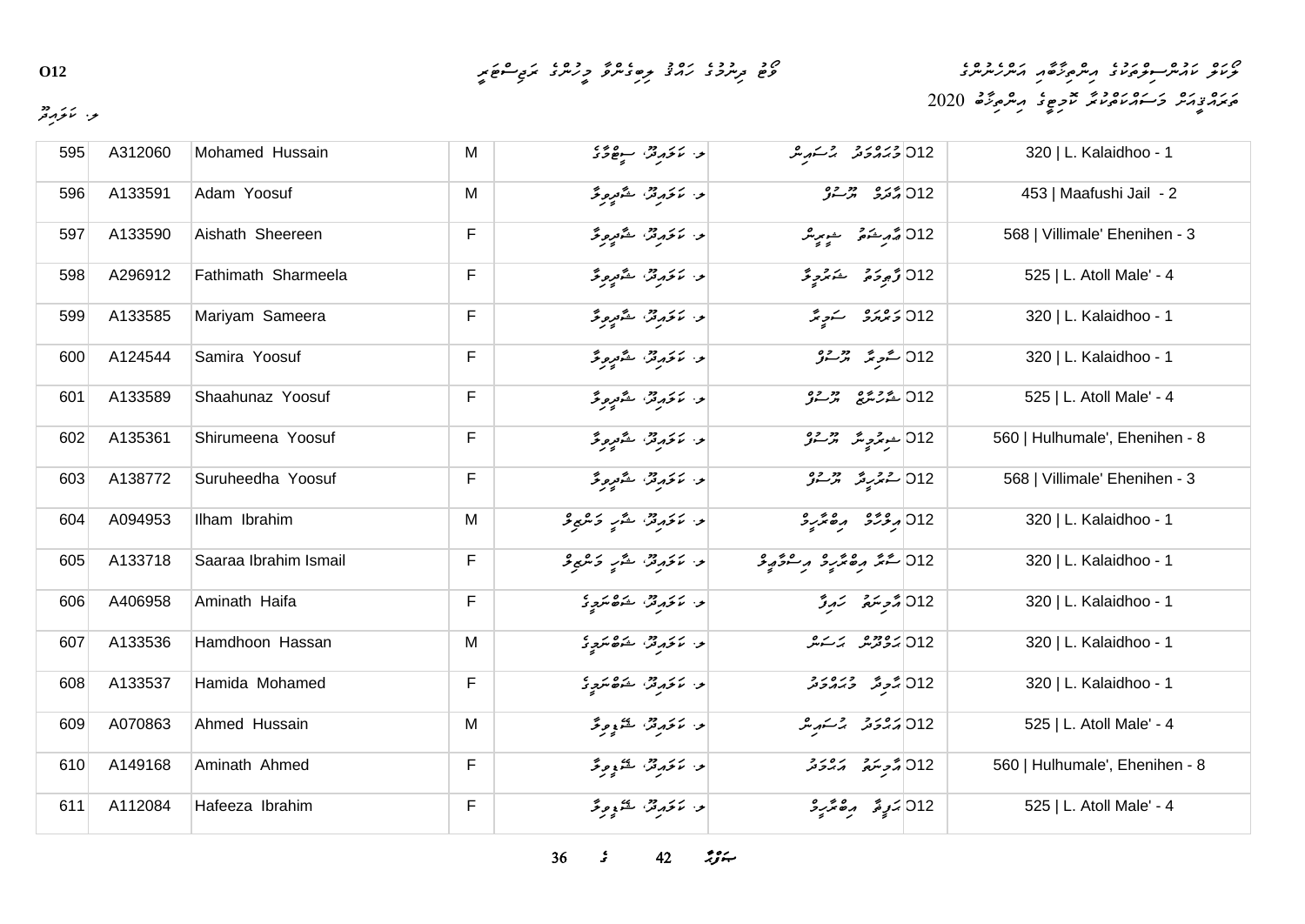*sCw7q7s5w7m< o<n9nOoAw7o< sCq;mAwBoEw7q<m; wBm;vB* م من المرة المرة المرة المرجع المرجع في المركبة 2020<br>مجم*د المريض المربوط المربع المرجع في المراجع المركبة* 

| 612 | A151084 | Hussain Niyaz     | M           | و ، ئەقەرتى، شەردۇ.                          | 012  برستمبر شهر سبزعم                | 525   L. Atoll Male' - 4 |
|-----|---------|-------------------|-------------|----------------------------------------------|---------------------------------------|--------------------------|
| 613 | A150328 | Mohamed Nizam     | M           | و ، ئەقەرتى، كەندە بوق                       | 012 دېممگړی سرگړی                     | 525   L. Atoll Male' - 4 |
| 614 | A044489 | Abdulla Shakir    | M           | والأقرار فتراثي                              | 012 كەنھەتراللە شەرىخە                | 525   L. Atoll Male' - 4 |
| 615 | A230045 | Ahmed Hisham      | M           | كالحزا الأكروجي سوفر لاردوه                  | 012 كەندى بەشكى                       | 525   L. Atoll Male' - 4 |
| 616 | A045153 | Hassan Naseer     | M           | و ، ئەقەبىر، سوۋە بەدە بە                    | 012  تەسىھ - شەيبوش                   | 320   L. Kalaidhoo - 1   |
| 617 | A361964 | Hussain Humaam    | M           | و ، ئەقەبى سوۋىرومۇ                          | 012  جُسَم مِعْر مِرْدَّدْ            | 525   L. Atoll Male' - 4 |
| 618 | A361966 | Mohamed Hannadh   | M           | و ، ئەقەبىر، سوۋە ئەدەر                      | 012 <i>ۋېزە</i> رو ئەرتىرىتى          | 525   L. Atoll Male' - 4 |
| 619 | A133567 | Ahmed Hasnain     | M           | و ، ئاڭروش شىر ھۇ                            | 012 كەبرى كىلى ئەسىمبەسى              | 525   L. Atoll Male' - 4 |
| 620 | A361053 | Aishath Shiyana   | F           | د. ئاۋەرتى <sup>3</sup> سىنگھونى             | 012 <i>۾ مرڪمو</i> ھو <i>مگرمگر</i>   | 320   L. Kalaidhoo - 1   |
| 621 | A133568 | Aminath Shamla    | $\mathsf F$ | و ، ئاڭروقر، سىشھوقە                         | 012 مَّ حِسَمَّةٌ شَوَّخَّ            | 320   L. Kalaidhoo - 1   |
| 622 | A312008 | Fathimath Hassana | F           | د. ئائۇرۇش س <sup>ى</sup> شھ <sub>ى</sub> گە | 012 <i>ؤ<sub>جوخ</sub>ۇ بەيرىشى</i> ر | 320   L. Kalaidhoo - 1   |
| 623 | A101836 | Hassan Ali        | M           | د. ئاڭرونى سىتىروگى                          | 012 يَرَ يَرْ مَرْمِرِ _              | 320   L. Kalaidhoo - 1   |
| 624 | A312777 | Ahmed Farhan      | M           | و ، ئەقرىق سىر                               | 012 كەبروتىر كەتبەتلىر                | 320   L. Kalaidhoo - 1   |
| 625 | A342854 | Ali Raihaan       | M           | ى ئەنگەنى سىر                                | 012 <i>مَ</i> جِ عَم <i>دِ شَ</i> رْ  | 137   Lh. Naifaru - 2    |
| 626 | A342857 | Aminath Faruhana  | F           | و ، ئەقرىق سىر                               |                                       | 320   L. Kalaidhoo - 1   |
| 627 | A133597 | Haleema Ibrahim   | F           | و ، ئەقرىق سىر                               | 012 كَمْدٍوَّرٌ مُتَقَمَّدِوْ         | 320   L. Kalaidhoo - 1   |
| 628 | A342858 | Ibrahim Reehaan   | M           | والأقرار في المحمد المحمد                    | 012  مەھەرىرى بىرىمىتىر               | 325   GA. Vilin'gili - 3 |

*37 sC 42 nNw?mS*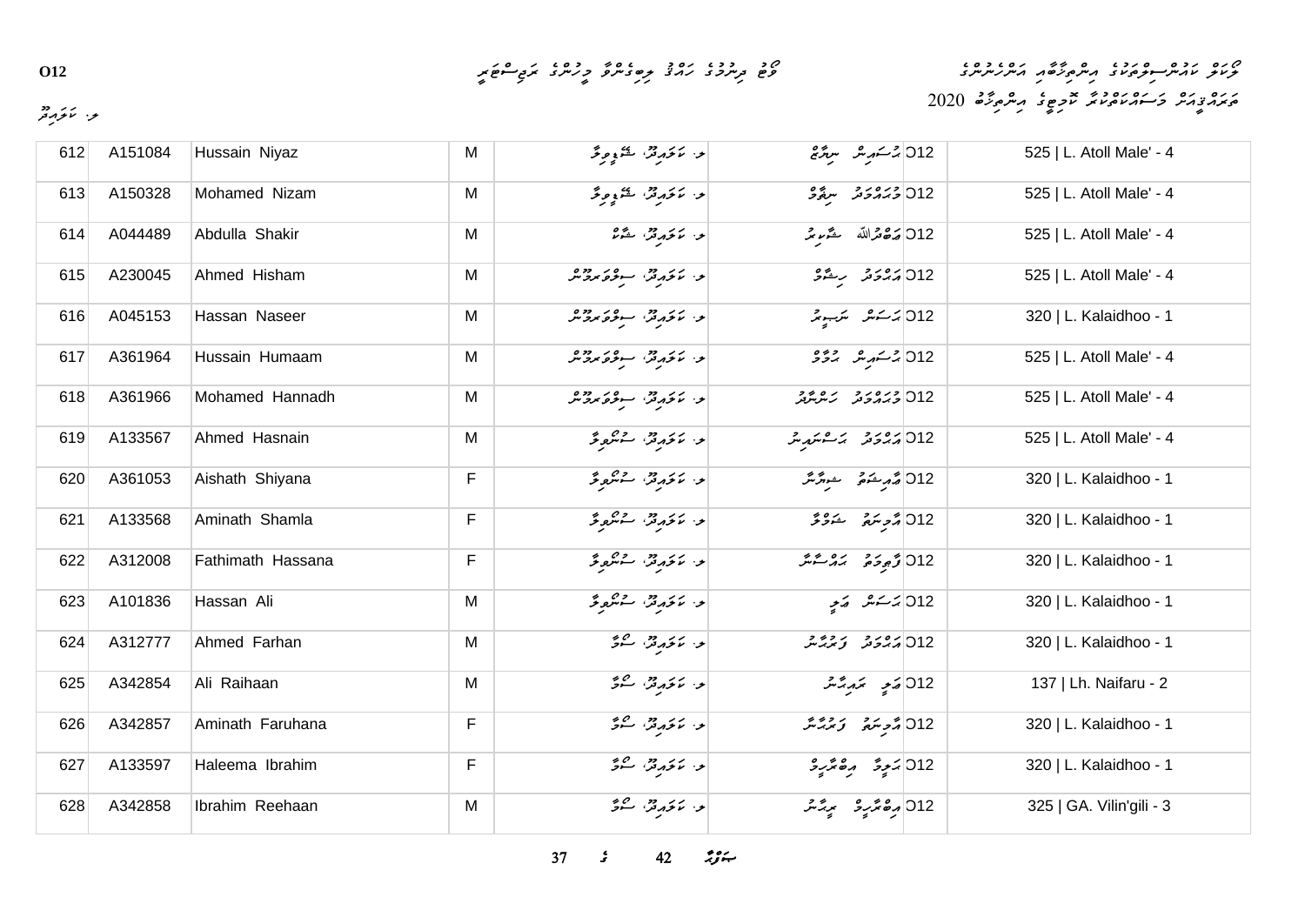*sCw7q7s5w7m< o<n9nOoAw7o< sCq;mAwBoEw7q<m; wBm;vB* م من المرة المرة المرة المرجع المرجع في المركبة 2020<br>مجم*د المريض المربوط المربع المرجع في المراجع المركبة* 

| 629 | A041060 | Moosa Umar          | M | ى ئەنگەنى سىر                    | $752$ $23$ 012                              | 320   L. Kalaidhoo - 1   |
|-----|---------|---------------------|---|----------------------------------|---------------------------------------------|--------------------------|
| 630 | A046631 | Ahmed Rafeeu        | M | و ، ئۈرۈش سەستەترى               | 012 <i>ړې. دې</i> تر <i>و</i> ړ             | 320   L. Kalaidhoo - 1   |
| 631 | A094959 | Sulaiman Nazum      | M | و ، ئائۇرۇش سۇگرىرمىش            | 012 <i>ستخدق شهر محمد محمد ال</i>           | 320   L. Kalaidhoo - 1   |
| 632 | A133734 | Ashraf Ali          | M | و ، ئەنزەق سەس ئۇغۇمد            | 012 كەشقىزق كەمچە                           | 320   L. Kalaidhoo - 1   |
| 633 | A133735 | Fathimath Ali       | F | و ، ئەقەق سەھەقۇقەر              | 012 گوچر تھ تھ                              | 525   L. Atoll Male' - 4 |
| 634 | A126620 | Ibrahim Aslam       | M | و ، ئەقەق سەھەقۇقەتد             | 012 مەھ ئەر بۇ سىنىدۇ                       | 320   L. Kalaidhoo - 1   |
| 635 | A312123 | Mohamed Afsal       | M | و ، ئەقەق سەھەقۇقەتد             | 012 دېرونو پروت                             | 320   L. Kalaidhoo - 1   |
| 636 | A133732 | Nahuza Ali          | F | و ، ئەقەتى سەرۋۇقاير             | 012 يَرْرُجٌ – مَ وِ                        | 525   L. Atoll Male' - 4 |
| 637 | A133738 | Nasma Ali           | F | و ، ئەقەق سەھەتمۇمە              | 012] سَرَسْرَةٌ – مَدَمٍ                    | 320   L. Kalaidhoo - 1   |
| 638 | A312122 | Nazma Ali           | F | ى ئائۇرىق سەھرىگەنى              | 012 يَمَيْرُوَّ - مَرِ                      | 525   L. Atoll Male' - 4 |
| 639 | A312073 | Nizma Ali           | F | ى ئائۇرىق سەھرىگەند              | 012 سِيِّيَّ – مَرِ                         | 525   L. Atoll Male' - 4 |
| 640 | A312115 | Zulaikha Aboobakuru | F | و ، ئەقەق ئەشلاقرە بر            | 012 ىنجور شەھ ئەسىر                         | 320   L. Kalaidhoo - 1   |
| 641 | A046611 | Ahmed Siraj         | M | و ، مَوَرِيْنَ سُوءِ صَرْحِرِ صَ | 012 كەندى كىرىسىدىقى                        | 320   L. Kalaidhoo - 1   |
| 642 | A056627 | Hassan Riyaz        | M | و ، ئاكرىردو ، سوھ ئارىم         | 012  پرسکس مرمزمنگ                          | 245   ADh. Omadhoo - 1   |
| 643 | A133719 | Jameela Ibrahim     | F | و ، ئەكرونى سوھ ئەرھ             | 012 ق پو په موگر پوځا                       | 320   L. Kalaidhoo - 1   |
| 644 | A133720 | Mohamed Najeel      | M | و ، ئاكروز، سوھ دىرھ             | 012 <i>وَبَرُوُدَوْ</i> سَھ <sub>ِ</sub> وُ | 320   L. Kalaidhoo - 1   |
| 645 | A133705 | Aishath Hassan      | F | و ، ئەقەرش ئۇ ئ                  | 012 مۇم شىم ئەسكەنلە                        | 320   L. Kalaidhoo - 1   |

**38** *s* **42** *n***<sub>s</sub>**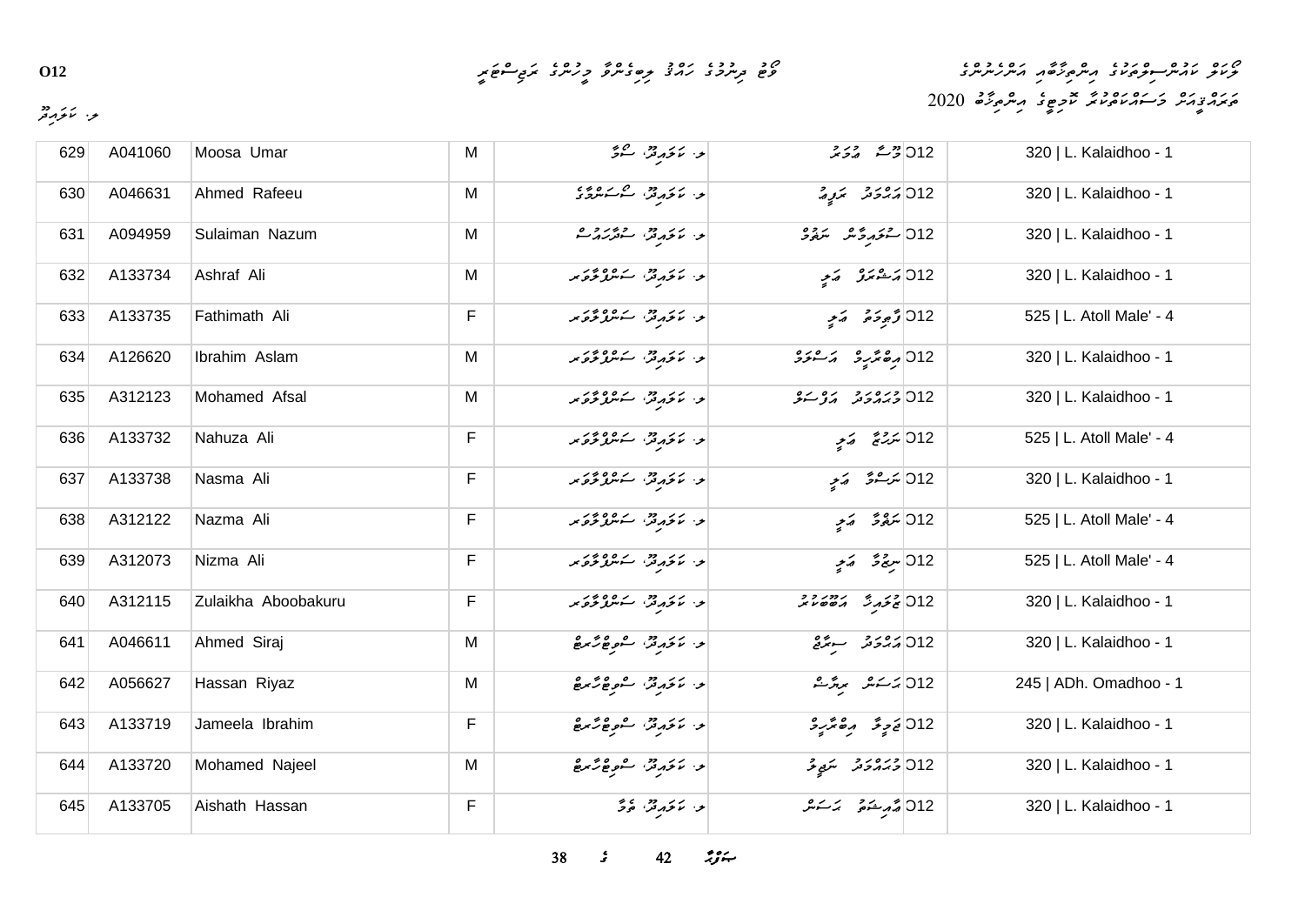*sCw7q7s5w7m< o<n9nOoAw7o< sCq;mAwBoEw7q<m; wBm;vB* م من المرة المرة المرة المرجع المرجع في المركبة 2020<br>مجم*د المريض المربوط المربع المرجع في المراجع المركبة* 

| י ככ        |  |
|-------------|--|
| و• المرار م |  |
|             |  |

| 646 | A312779 | Ali Migudhadh   | M           | و ، ئەقرىرقى ئۇق            | 012 کم په وقومگوگر                                 | 525   L. Atoll Male' - 4       |
|-----|---------|-----------------|-------------|-----------------------------|----------------------------------------------------|--------------------------------|
| 647 | A022311 | Mohamed Umar    | M           | و ، مَعَهِ قُرْ ، وَوَّ     | $222 2 2 2 2 2 2 2 2 2$                            | 320   L. Kalaidhoo - 1         |
| 648 | A104999 | Adam Naseem     | M           | و ، مَکْرُونْ وْسِرْ        | 012 مُمَرَدٌ - سَرَ-دِرْ                           | 320   L. Kalaidhoo - 1         |
| 649 | A133604 | Ahmed Hassan    | M           | و ، مَوَمِدْنَ وَسِلَمَ     | 012 كەبروتى كەسكەنلە                               | 320   L. Kalaidhoo - 1         |
| 650 | A312101 | Aishath Wafa    | F           | والأكرمرس وسركر             | 012 مەم شىم ئىق                                    | 320   L. Kalaidhoo - 1         |
| 651 | A133607 | Ali Naseem      | M           | و ، ئاڭرونق ھەسىد           | 012] رَمِ _ سَرَسِودُ                              | 260   V. Felidhoo - 1          |
| 652 | A379994 | Hassan Suhail   | M           | و ، مَكْرَمْ قَرْ ، وَسِلاَ | 012 يزير شرته و به ديگر                            | 320   L. Kalaidhoo - 1         |
| 653 | A133606 | Ibrahim Naseem  | M           | و ، مَكْرَمْ قَرْ ، وَسِلاَ | 012 <i>مەھتىر ۋە سەب</i> ىر 3                      | 525   L. Atoll Male' - 4       |
| 654 | A312084 | Mariyam Ahmed   | $\mathsf F$ | و ، مَوَمِدْنَ وَسِلَمَ     | 012 كەبىر مەركىمى                                  | 525   L. Atoll Male' - 4       |
| 655 | A133608 | Saudiyya        | F           | و ، ئاڭروش ھېرىد            | 012 كىم <i>ۇمەمە</i> م                             | 320   L. Kalaidhoo - 1         |
| 656 | A133605 | Shifana Ahmed   | $\mathsf F$ | والأكرمرس وسركر             | 012 خوتر مەردىر                                    | 320   L. Kalaidhoo - 1         |
| 657 | A398032 | Ahmed Iqbaal    | M           | و ، ئائۇرۇش مەترىرگ         | 012 كەبرى قىر مەدھۇ                                | 463   Srilanka / Colombo - 4   |
| 658 | A046001 | Ali Zahir       | M           | و ، ئاڭەر قارىرىنىڭ         | 012ھ پہ چ پ                                        | 320   L. Kalaidhoo - 1         |
| 659 | A133565 | Arifa Ali       | $\mathsf F$ | و ، ئاڭەر قارىرىنىڭ         | 012 مَمَعِ مَتَحٍ                                  | 320   L. Kalaidhoo - 1         |
| 660 | A162962 | Aishath Ziyadha | F           | و ، ئاڭروقر، ماسرۇ ئ        | 012 م <i>ۇم شىمۇ</i> س <sub>ى ت</sub> رتى <i>گ</i> | 301   Th. Veymandoo - 1        |
| 661 | A065374 | Hassan Ziyad    | M           | و ، ئاڭروش راسرۇي           | 012 ئەسەنىش بىر پۇتىر                              | 560   Hulhumale', Ehenihen - 8 |
| 662 | A312556 | Hawwa Asma      | F           | والأقراري أرسروي            | $5 - 2$ $5 - 2$ $012$                              | 525   L. Atoll Male' - 4       |

**39** *s* **42** *n***<sub>s</sub>**: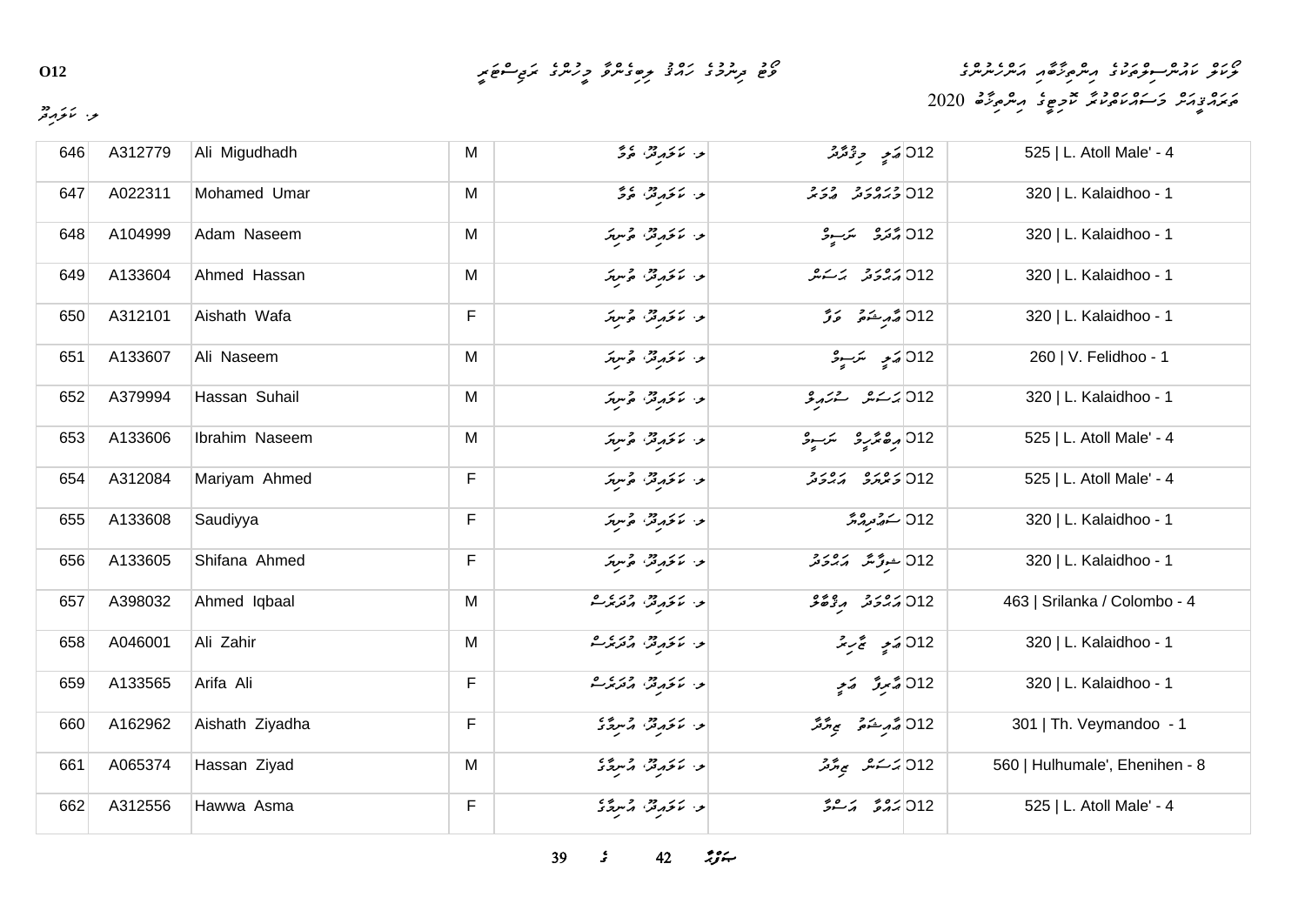*sCw7q7s5w7m< o<n9nOoAw7o< sCq;mAwBoEw7q<m; wBm;vB* م من المرة المرة المرة المرجع المرجع في المركبة 2020<br>مجم*د المريض المربوط المربع المرجع في المراجع المركبة* 

| $\overline{\phantom{a}}$ |  |
|--------------------------|--|
| ىر. ئاتومىز              |  |
|                          |  |

| 663 | A312554 | Mariyam Ziyadha      | $\mathsf F$  | و ، ئاڭروقر، مەسرىگى       | 012 <i>ٰ خ<sup>8</sup>نگرد</i> ج‰مگر    | 525   L. Atoll Male' - 4    |
|-----|---------|----------------------|--------------|----------------------------|-----------------------------------------|-----------------------------|
| 664 | A133526 | Aishath Suzeena      | F            | والأقرار وترافروني         | 012 ۾ پرڪنو ڪي سگ                       | 320   L. Kalaidhoo - 1      |
| 665 | A134398 | Ali Rasheed          | M            | والأقراري فاردوني          | 012 کھ پر مرکبونڈ                       | 320   L. Kalaidhoo - 1      |
| 666 | A133529 | Fathimath Sazuna     | $\mathsf{F}$ | و ، ئاڭروقر، ئامرچونى      | 012 گۇجۇڭمۇ سىنى تىگە                   | 320   L. Kalaidhoo - 1      |
| 667 | A311666 | Hawwa Rizuna         | $\mathsf{F}$ | والأقرار والمركبي          | 012 ئەۋەتقە سېرىنى ئىگە                 | 320   L. Kalaidhoo - 1      |
| 668 | A404317 | Khadheeja Nafuha     | $\mathsf F$  | و ، ئاڭرونق قرمرى ئ        | 012 كَرْمِيعٌ مَمَعْ بِرَّ              | 320   L. Kalaidhoo - 1      |
| 669 | A311665 | Mariyam Suzanaa      | F            | والأقرارص فردقوة           | 012 كەندىر ئەسىمىتىر                    | 320   L. Kalaidhoo - 1      |
| 670 | A104876 | Adam Haleem          | M            | والممكوم فتركا المحاجم للر | 012 <i>مُمَرَّدٌ بَرْدِ</i> دُ          | 525   L. Atoll Male' - 4    |
| 671 | A159302 | Jeeza Ahmed          | $\mathsf{F}$ | والأقرار ووالان كالمحاش    | 012 <sub>حي</sub> تج مگر <i>مگر ح</i> م | 525   L. Atoll Male' - 4    |
| 672 | A311458 | Ahmed Jailam         | M            | ى ئەنزەق ئەر               | 012 كەندى قىم ئوق                       | 320   L. Kalaidhoo - 1      |
| 673 | A133695 | Aishath Leena        | $\mathsf F$  | ى ئەنزەق ئەر               | 012 مُ مِسْدَمْ وِسَّر                  | 599   Fuvammulah Ehenihen-1 |
| 674 | A311459 | Aminath Afa          | F            | والأقرارة وكالحاب          | 012 م <i>مْ</i> حِسَمَّة مَتَرَ         | 525   L. Atoll Male' - 4    |
| 675 | A133700 | Fathimath Minna      | $\mathsf{F}$ | ى ئەنزەق ئەر               | 012 <i>  وُجِ دَمْ</i> وِ عِرْمَرُ      | 525   L. Atoll Male' - 4    |
| 676 | A133697 | Latheefa Ibrahim     | $\mathsf F$  | والأقراريق كالرا           | 012 حَمِوِرٌ مِنْ مُرْحِدٌ              | 320   L. Kalaidhoo - 1      |
| 677 | A133694 | Umar Zahir           | M            | و ، ئەقرىق ئۈپ             | 012 ج ج س مج ب                          | 525   L. Atoll Male' - 4    |
| 678 | A103388 | Waleed Aboobakur     | M            | و ، ئەقەرىق ئەر            | 012 ءَ مِيھُ مُرْھُوسکر                 | 320   L. Kalaidhoo - 1      |
| 679 | A133572 | Abdul Ghafoor Idrees | M            | و ، ئاڭرونق وٍ ئىرگورۇ     | 012 كەھىر ئەردىس مەمرىيەت               | 320   L. Kalaidhoo - 1      |

*40 s* 42 *i*<sub>s</sub> $\approx$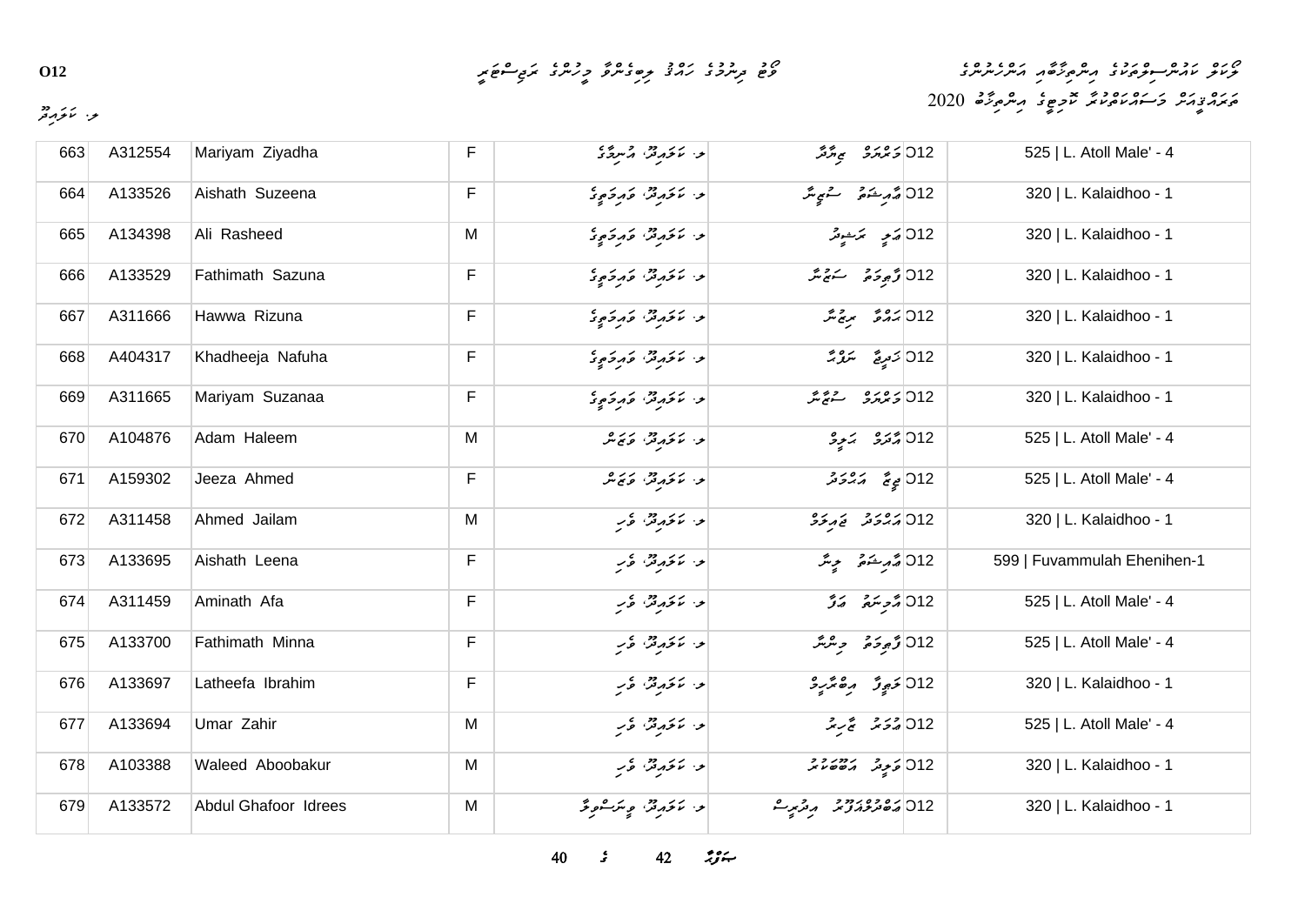*sCw7q7s5w7m< o<n9nOoAw7o< sCq;mAwBoEw7q<m; wBm;vB* م من المرة المرة المرة المرجع المرجع في المركبة 2020<br>مجم*د المريض المربوط المربع المرجع في المراجع المركبة* 

| 680 | A133576 | Adam Shareef         | M           | و ، ئاڭەرتى ، يەنگەنچە ئ | 012 ۾ تنزو - ڪتابير ق        | 320   L. Kalaidhoo - 1         |
|-----|---------|----------------------|-------------|--------------------------|------------------------------|--------------------------------|
| 681 | A133571 | Ali Shakir           | M           | و ، ئاڭەرنى ، يەنگىر شوڭ | 012 ڪيپ ڪيپيمر               | 320   L. Kalaidhoo - 1         |
| 682 | A133574 | Hussain Shareef      | M           | والأقرارين ويتركونى      | 012 پرڪيريش ڪيور             | 320   L. Kalaidhoo - 1         |
| 683 | A133575 | Ibrahim Shareef      | M           | و ، ئەقەرش جەنگەمۇق      | 012 مەھەر بۇ سىمبرۇ          | 320   L. Kalaidhoo - 1         |
| 684 | A312002 | Mohamed Shareef      | M           | والأقراري ويتركونى       | 012 دېمگەنگە شىمبى           | 320   L. Kalaidhoo - 1         |
| 685 | A133573 | Zubaidha Mohamed     | $\mathsf F$ | والأقراري ويتركونى       | 012 <i>تحقوقر تحكم تحف</i>   | 320   L. Kalaidhoo - 1         |
| 686 | A312964 | Aminath Shaba Saleem | F           | و ، ئۇرۇش ھەشرى          | 012 مٌ حِ سَمَعٌ صَمْحِ \$   | 320   L. Kalaidhoo - 1         |
| 687 | A000510 | Saleem Ali           | M           | و ، ئاقەق ، ئەممى        | 012  سَمِرِوْ - رَمِ         | 320   L. Kalaidhoo - 1         |
| 688 | A312331 | Adam Arees           | M           | و ، ئاڭەرتى، مەركۇم ھ    | 012  مَرْتَزَةُ    مَاسِرْتْ | 320   L. Kalaidhoo - 1         |
| 689 | A126105 | Ahmed Shiyam         | M           | و ، ئاڭرونز، ورمۇمرەغ    | $3.525$ $\sim$ 012           | 320   L. Kalaidhoo - 1         |
| 690 | A312323 | Aishath Naaifa       | F           | والمتورقة المروقراء      | 012 مۇم شىم ئىستىرتى         | 525   L. Atoll Male' - 4       |
| 691 | A312328 | Ali Areef            | M           | و ، ئاڭرېڭ ، مركز كرم    | 012] رَمٍ _ رَمِرِرْ         | 320   L. Kalaidhoo - 1         |
| 692 | A157485 | Arifa Hassan         | F           | و ، ئاڭرىق ، ئۇ ئۇرغ     | 012 مگمبرنش - برسکسر         | 560   Hulhumale', Ehenihen - 8 |
| 693 | A312333 | Faisal Khaleel       | M           | و ، ئاڭەرتى، مەركۇم ھ    | 012 ق.م يىنى - ئىچى          | 525   L. Atoll Male' - 4       |
| 694 | A121400 | Hassan Khaleel       | ${\sf M}$   | و ، ئاڭروقر، مركز كرو    | 012  پَرَسُش کَ مِوْتَوْ     | 320   L. Kalaidhoo - 1         |
| 695 | A133683 | Hussain Khaleel      | M           | و ، ئاڭروق ، دوڭروڭ      | 012  پرستهر بھ ترچی          | 320   L. Kalaidhoo - 1         |
| 696 | A312332 | Mariyam Areesa       | F           | و ، ئاڭروش ور دورغ       | 012 كۇنزىز ھىمپەش            | 320   L. Kalaidhoo - 1         |

*41 sC 42 nNw?mS*